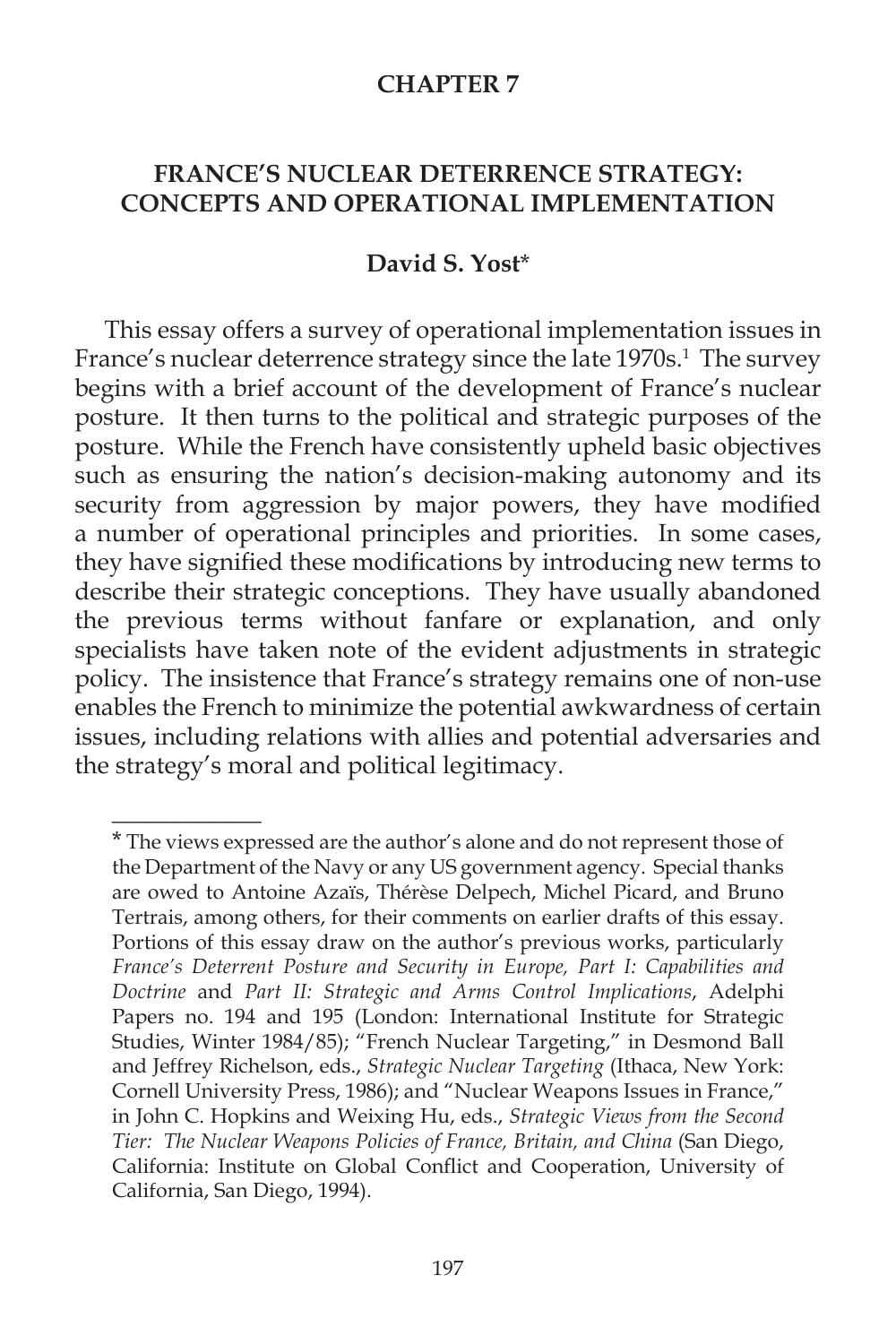New international circumstances have been more important than technical factors in leading the French to modify their strategic priorities and operational concepts since the late 1970s. Concepts of "proportional deterrence" and "anti-cities" targeting occupied center stage in French strategic discourse when the main object of France's nuclear posture was the Soviet Union. During that era, several arguments against flexible targeting carried the day: above all, the limitations of French means in any contest with the Soviet Union. However, while the utility for France of targeting flexibility options was implausible vis à vis the USSR, in post-Cold War circumstances more discriminate nuclear options have gained importance in French analyses of contingencies involving regional powers armed with weapons of mass destruction (WMD). The history of French nuclear employment policy has been a gradual movement away from underscoring "anti-cities" threats with massive demographic effects to a greater emphasis on administrative, political, and military targets. The French have nonetheless continued to uphold the principle of non-use, thereby expressing their rejection of nuclear "war-fighting" concepts and their confidence that their threats of punishment will deter their adversaries and that actual nuclear strikes will not be required.

Indeed, French commentators have at times implicitly praised Paris for developing a strategy of *non-emploi* — that is, of non-use and have contrasted the French approach with that of Washington and Moscow, accused of designing strategies for the operational use of nuclear arms. France's nuclear deterrence strategy has nonetheless obviously had operational dimensions, because a nuclear posture incapable of being employed operationally would deter no one. The French have made substantial investments in capabilities for the practical implementation of their strategy. Technical and operational credibility is intended to reinforce deterrence and thereby ensure the continuing relevance of the non-use principle.

The French rarely employed the American term "assured destruction" to describe their strategy during the Cold War but they endorsed the principle of deterring aggression and preventing war by maintaining survivable second-strike forces capable of causing massive damage to enemy cities. The French repeatedly accused Washington and Moscow of developing and maintaining arsenals far in excess of what would be required for deterrence via threats to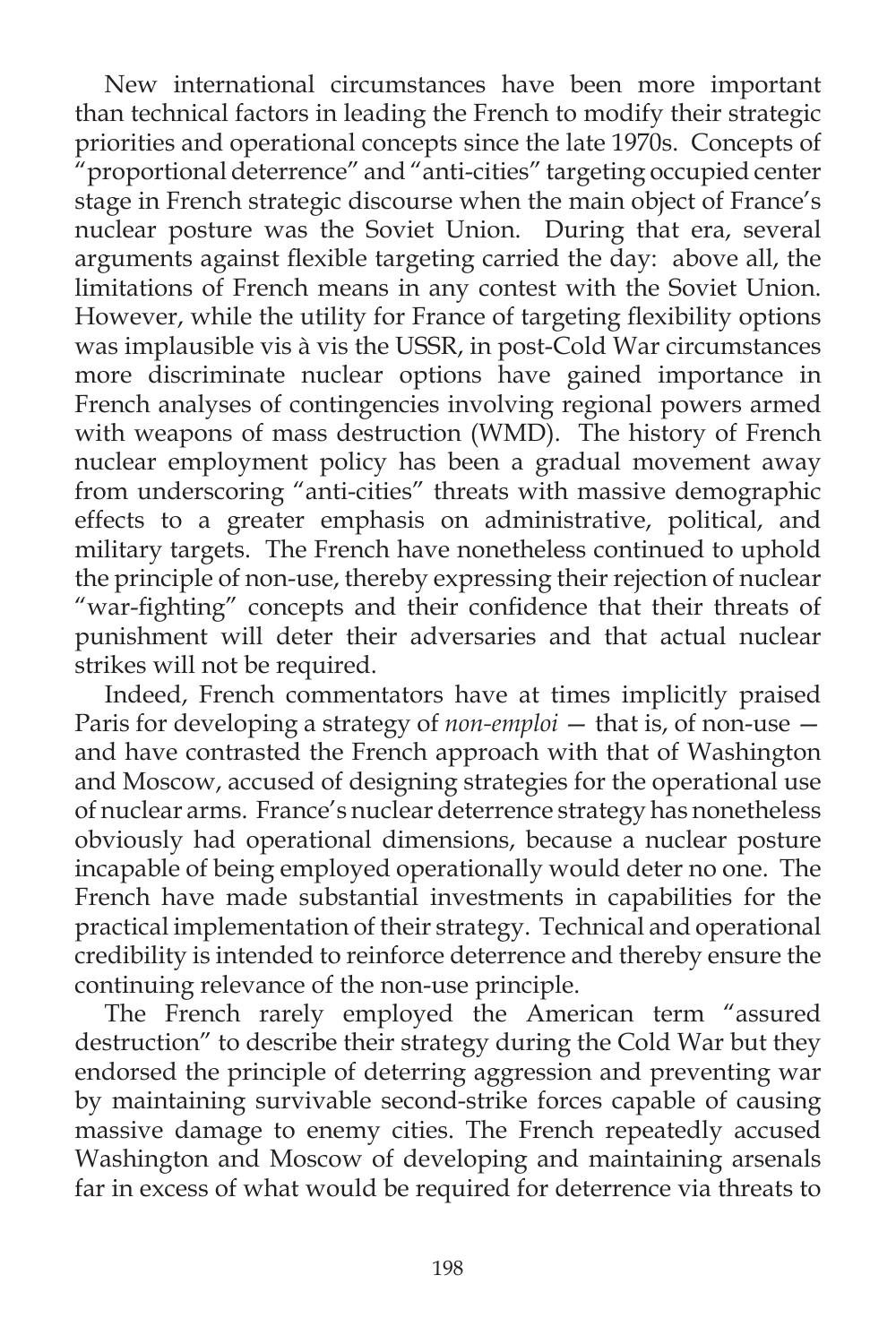attack cities. The policies of the two largest nuclear powers, French commentators said, stood in contrast with the strict "sufficiency" sought by Paris. The French have for decades held, however, that their strategy is not constrained by an "all or nothing" rigidity. Operational flexibility has become more important since the early 1990s as the French have adapted their strategy to deter WMD-armed regional powers while retaining capabilities that constitute a hedge against the emergence of a new major-power threat.

#### **France's Nuclear Posture**

The French instituted their nuclear weapons program through a complex process that included the contributions of the French scientists associated with British, Canadian, and U.S. efforts during World War II, General de Gaulle's establishment of the Commissariat à l'Énergie Atomique in 1945, the series of limited decisions during the Fourth Republic (1946-1958), and the wide-ranging decisions of the Fifth Republic (1958 to the present) on specific weapons designs, delivery systems, and deterrence strategies. France conducted its first nuclear explosive test in February 1960 in Algeria, then under French rule, and its first thermonuclear explosive test in August 1968 in French Polynesia. The French have not conducted any nuclear explosive tests since the series of six tests in 1995-1996.<sup>2</sup>

*Aircraft and standoff missiles*. France's initial delivery means, from 1964 on, consisted of Mirage IV bombers, each carrying a single bomb. In the late 1980s 18 more advanced models of these aircraft were equipped with ASMP standoff missiles, each with a single warhead and a nominal range of 300 km; and these 18 ASMP-armed aircraft remained in service until 1996. From 1972 to 1991 several types of aircraft were equipped with "tactical" AN-52 gravity bombs. ASMP standoff missiles, with warheads of a reported yield of 300 kt, began to replace the gravity bombs in the late 1980s. Today most of France's ASMP missiles are allocated to 45 Mirage 2000N aircraft. In contrast with Britain, Russia, and the United States, France continues to maintain nuclear weapons for its surface fleet: ASMP missiles for Super-Étendard aircraft on the aircraft carrier *Charles de Gaulle*. The warhead on the improved 500 km-range ASMP-A missile, which is to be deployed on Mirage 2000Ns in 2007, will reportedly have a more "robust" design, to compensate for the lack of testing; and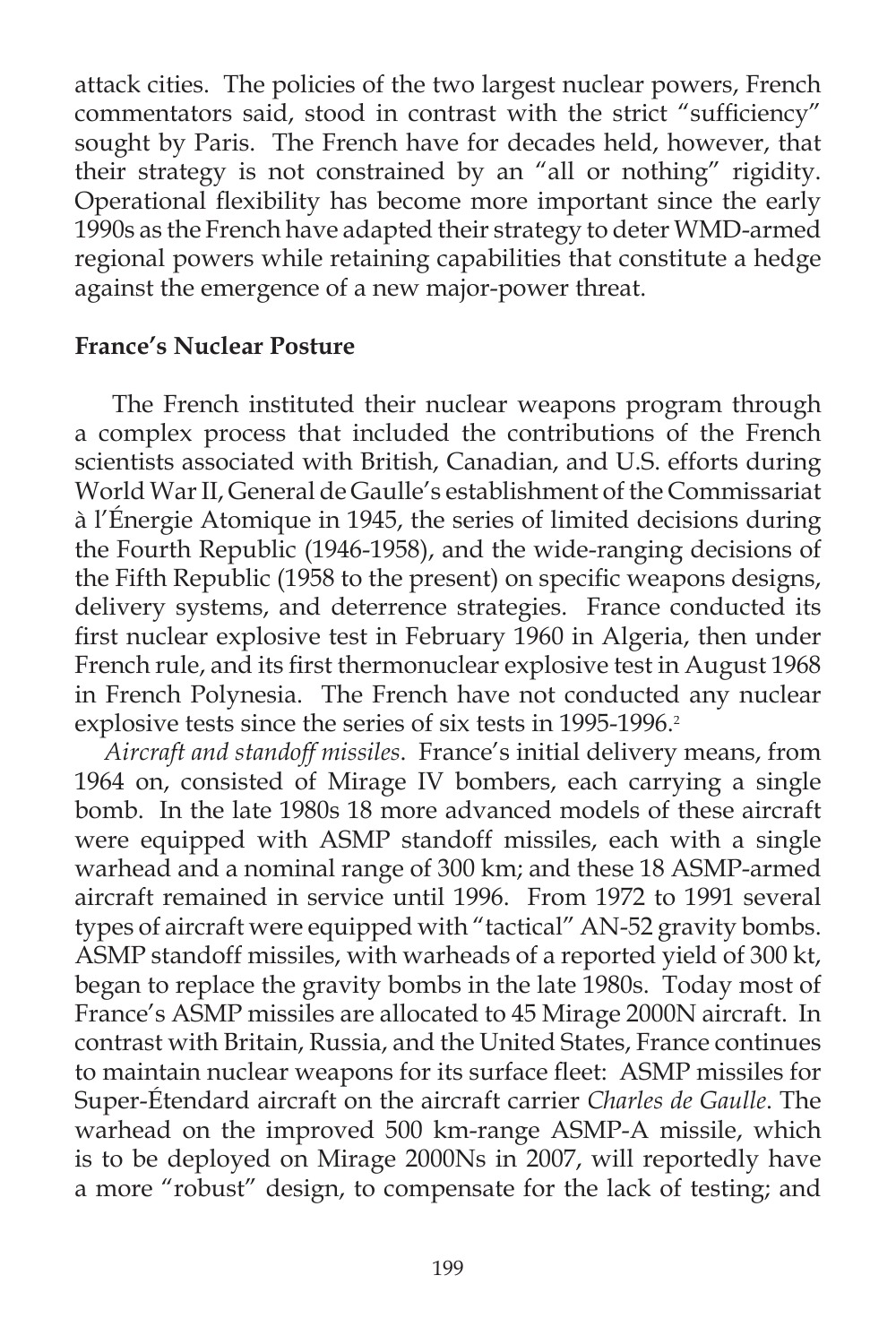the missile itself will be capable of diverse trajectories to enhance its prospects of defeating air defenses. Beginning in 2008 Rafale aircraft, both ground and carrier-based, will also be armed with the ASMP-A.

*Land-based missiles*. From 1971–72 to September 1996, when they were deactivated, France maintained 18 ballistic missiles on the Plateau d'Albion with a range of 3,000 to 3,500 km. Each missile carried a single warhead with a reported yield of about a megaton. From 1974 to 1992, the French army had 30 Pluton missile launchers (not counting spares and training launchers), and a stockpile of 120 km-range Pluton missiles. 30 follow-on Hadès missiles, with a published range of 450 km, were produced in the late 1980s and early 1990s, but never operationally deployed. In February 1996, President Jacques Chirac announced that the Hadès missiles, then still in storage, would be dismantled.

Submarine-based missiles. The first generation of French SSBNs entered service between 1971 and 1980. France's first SLBMs carried single warheads, but the M-4 SLBMs introduced in 1985 carry 6 independently-targeted warheads, each with a reported yield of 150 kt. A new SLBM type, the M45, also equipped with 6 warheads, entered service in mid-1996, on *Le Triomphant*, the first of France's four new-generation SSBNs. In 1996, it was announced that the successor SLBM, the M51, will have almost double the range of the M45 – that is, the M51 will have a range of over  $8,000 \text{ km} - \text{in}$ the interests of increased target coverage and SSBN survivability.<sup>3</sup> The M51 will reportedly have greater throwweight to accommodate penetration aids as well as larger and heavier warheads of a more cautious and "robust" design. Rather than devices with highly efficient yield-to-weight ratios verified through explosive testing, the TNN warheads that are to replace the TN 75 on the M51 SLBM in 2015 may have more shielding, high explosive, fissile material, and safety features. Current plans call for the fourth and final newgeneration SSBN, *Le Terrible*, to enter service in 2010, equipped with the first M51 SLBMs.

*Current capabilities*. Since September 1996, France's operational nuclear forces have consisted solely of four nuclear-powered submarines, each equipped with 16 MIRVed ballistic missiles, plus aircraft equipped with ASMP standoff missiles. In addition to the force cutbacks, alert rates have been modified for air-delivered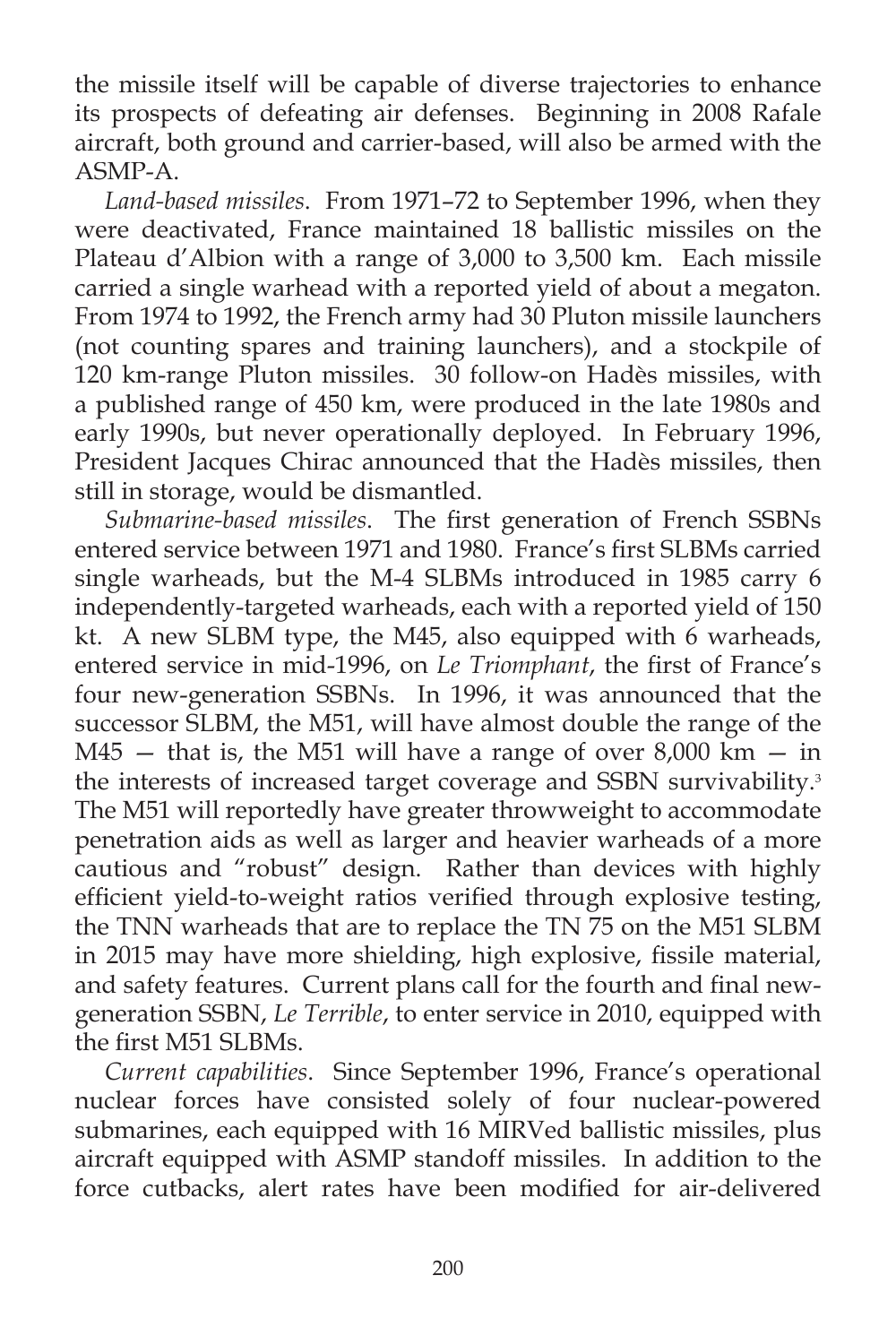systems and submarines. For example, from January 1983 to June 1992, the French maintained three SSBNs on station at sea at all times. From June 1992 to February 1996, two were on station at all times. Since February 1996, at least one has been on station at all times; and France is capable of maintaining two on station, if necessary**.** France could even deploy three "during a crisis, after a certain delay, if need be."4

In January 2000, President Chirac reviewed the unilateral reductions in France's nuclear posture in the course of reaffirming long-standing principles of French nuclear deterrence policy:

The place of our nuclear deterrent is simple and central. Our nuclear forces, reduced to a level of strict sufficiency, are the ultimate guarantee of the survival of our nation. They threaten no one, but they assure whoever might wish to attack our vital interests that he would in return suffer unacceptable losses, out of proportion with the stakes of a conflict. France must therefore have reliable and safe nuclear weapons. This objective necessitated the conduct of six tests in 1995 and 1996 which provided us with the scientific and technical data that we lacked before committing ourselves definitively to the path of simulation. We have reduced the size of our nuclear forces by withdrawing from service, in particular, [the intermediate-range ballistic missiles on] the plateau d'Albion and the [shorter-range] Hadès missiles. France has signed and ratified the comprehensive test ban treaty, and has dismantled its test center. France has stopped producing fissile materials and has undertaken the dismantling of its production facilities. And we invite our partners to follow this example. But no one should make any mistake about it. As long as risks persist and we have not achieved a general and verified disarmament, which does not concern nuclear weapons alone, France will retain the capability to protect itself from any threat to its vital interests, which might come notably from countries armed with weapons of mass destruction. To deal with the diversity of situations with which we might be confronted in the course of the coming decades, France must have a credible and properly designed nuclear arsenal, offering a maximum of flexibility.<sup>5</sup>

Chirac's reference to "a maximum of flexibility" raises the question of operational employment concepts. Owing in part to France's relatively modest capabilities (in relation to those of the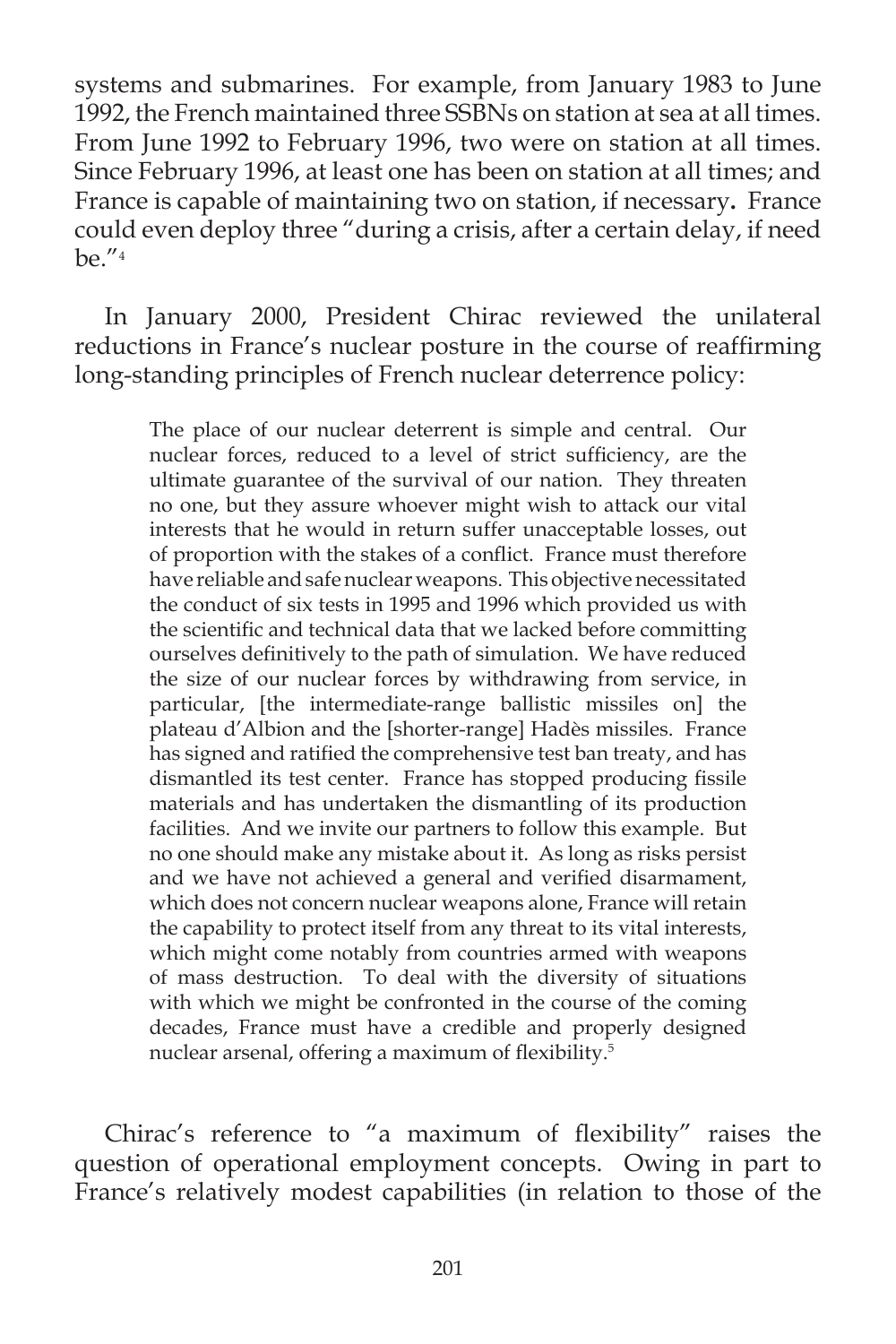Soviet Union or Russia) for extended nuclear operations — in terms of numbers of weapons, delivery accuracy, and survivable command and control — the French have historically been reluctant to endorse operational concepts that might be seen as "licensing" limited nuclear strikes. French discussions of nuclear operations during the Cold War usually emphasized a "single salvo" of warning to an aggressor, to be delivered by shorter-range nuclear systems, prior to the unleashing of France's full strategic nuclear arsenal against the enemy's population centers, economic assets, and administrative control system.

However, as suggested earlier, in post-Cold War conditions the French have increasingly emphasized the utility of nuclear deterrence threats against WMD-armed regional powers; and these threats imply a willingness to conduct limited nuclear operations. At the same time, the French have refined capabilities and nuclear employment concepts inherited from the Cold War and intended to counter any major-power threats that may emerge. This shift in policy is examined below: a brief overview of the policies in the period from the late 1970s to the end of the Cold War in 1989-1991 sets the scene for the post-Cold War preoccupation with devising policies capable of deterring regional powers equipped with WMD.

# **Operational Employment Concepts during the Cold War**

From 1964 to 1971, France's sole means of delivering nuclear weapons to the Soviet Union consisted of Mirage IV bombers, each armed with a single sixty-kiloton bomb. With these capabilities, the French concluded, they had little choice but to aim at Soviet population centers as a deterrent. President Charles de Gaulle argued in 1964 that the disproportion in destructive capabilities between Paris and Moscow was irrelevant: "[O]nce reaching a certain nuclear capability and as far as one's own direct defense is concerned, the *proportion* of respective means no longer has absolute value. In fact, since a man and a country can die but once, deterrence exists as soon as one can mortally wound the potential aggressor and is fully resolved to do so, and he is well convinced of it."6

French proportional deterrence theory, or the "deterrence by the weak of the strong" (*la dissuasion du faible au fort*),7 holds that France could deter a much stronger power, such as the Soviet Union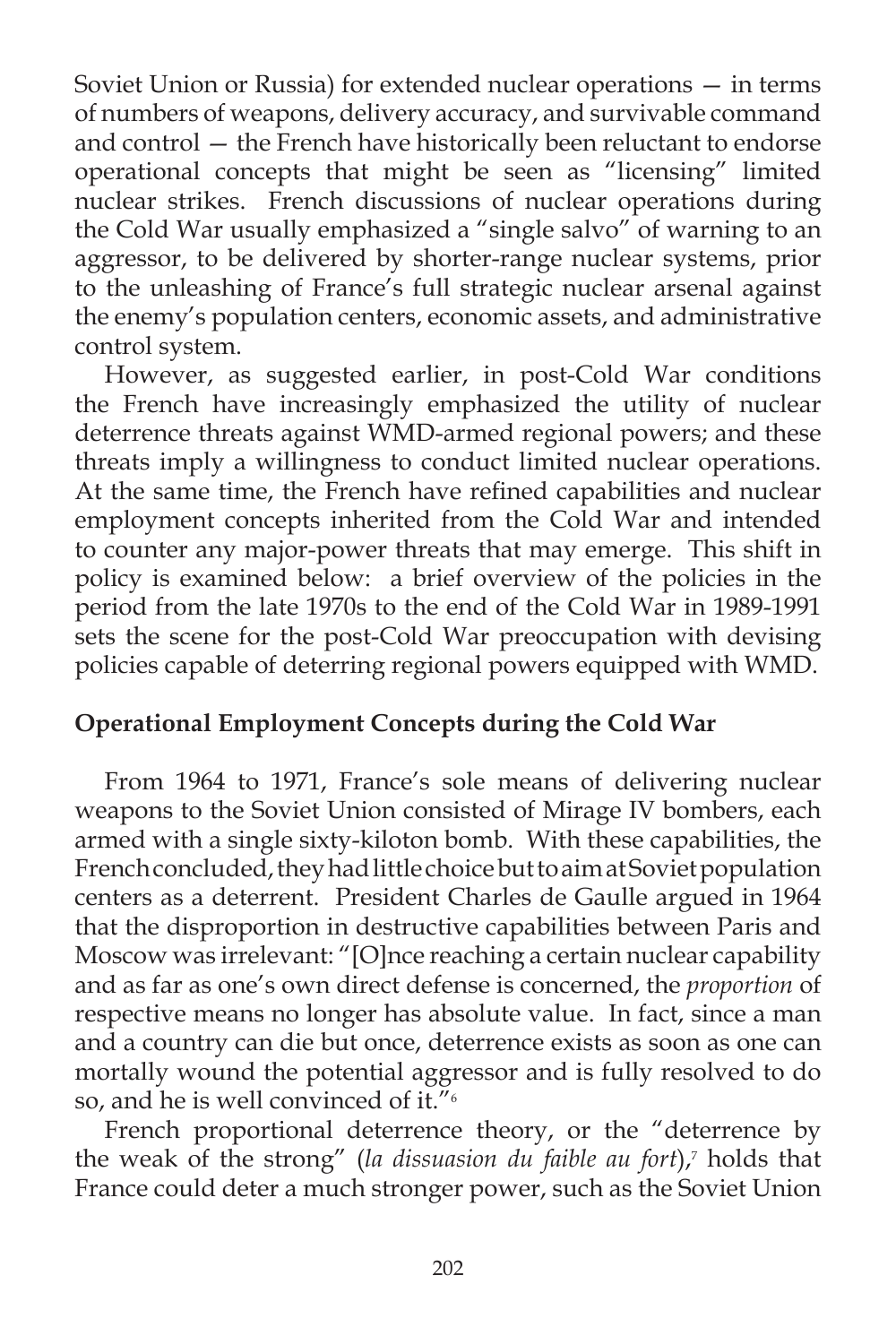or Russia, through the "equalizing power of the atom" (*le pouvoir égalisateur de l'atome*). The argument is that France could deter a stronger power because the damage France could cause would exceed what the aggressor would stand to gain in conquering or destroying France.

As late as the 1970s and early 1980s, this was often defined in mainly demographic terms. In 1980, in a rare use of the American term "assured destruction," Prime Minister Raymond Barre referred to France's ability to cause an aggressor "the assured destruction of a notable part of his cities and of his economy."8 In 1981 Prime Minister Pierre Mauroy said that France's anti-cities strategy aimed "to be able to inflict on the aggressor  $\ldots$  damage judged superior to the stake that the vital interests of the country represent for him."9 General Jeannou Lacaze, then Chief of Staff of the Armed Forces, specified that the adversary would suffer "damage 'judged superior' to the demographic and economic potential that we represent," and that deterrence is "a matter of persuading him that such an action would present unacceptable risks because of the losses in human lives that he could suffer."10

It was nonetheless around 1980 that French declaratory policy began to place greater emphasis on threatening to destroy the infrastructure of the Soviet economy and administration than on targeting the population. $11$  Expositions of official policy that year suggested that the shift was motivated by the prospective deployment of multiple-warhead M-4 SLBMs as well as a determination to respond to Soviet civil defense programs:

The neutralization of the adversary [state's] administrative, economic, and social structures, the destruction of the framework of life and activity of millions of persons constitute damage that would be difficult to accept, even if a part of the population concerned by these destructions escapes immediate death. Let us imagine, for example, the situation of the USSR with 100 or 150 of its largest cities destroyed, some tens of millions of people killed, and as many persons displaced who must be taken in charge by a state emptied of its substance.<sup>12</sup>

The response is undoubtedly to be sought in the multiplication of targets and selectivity, the aim being to reduce to nothing the structures and the "vital works" [*oeuvres vives*] of the adversary state, even if part of the population of the objectives targeted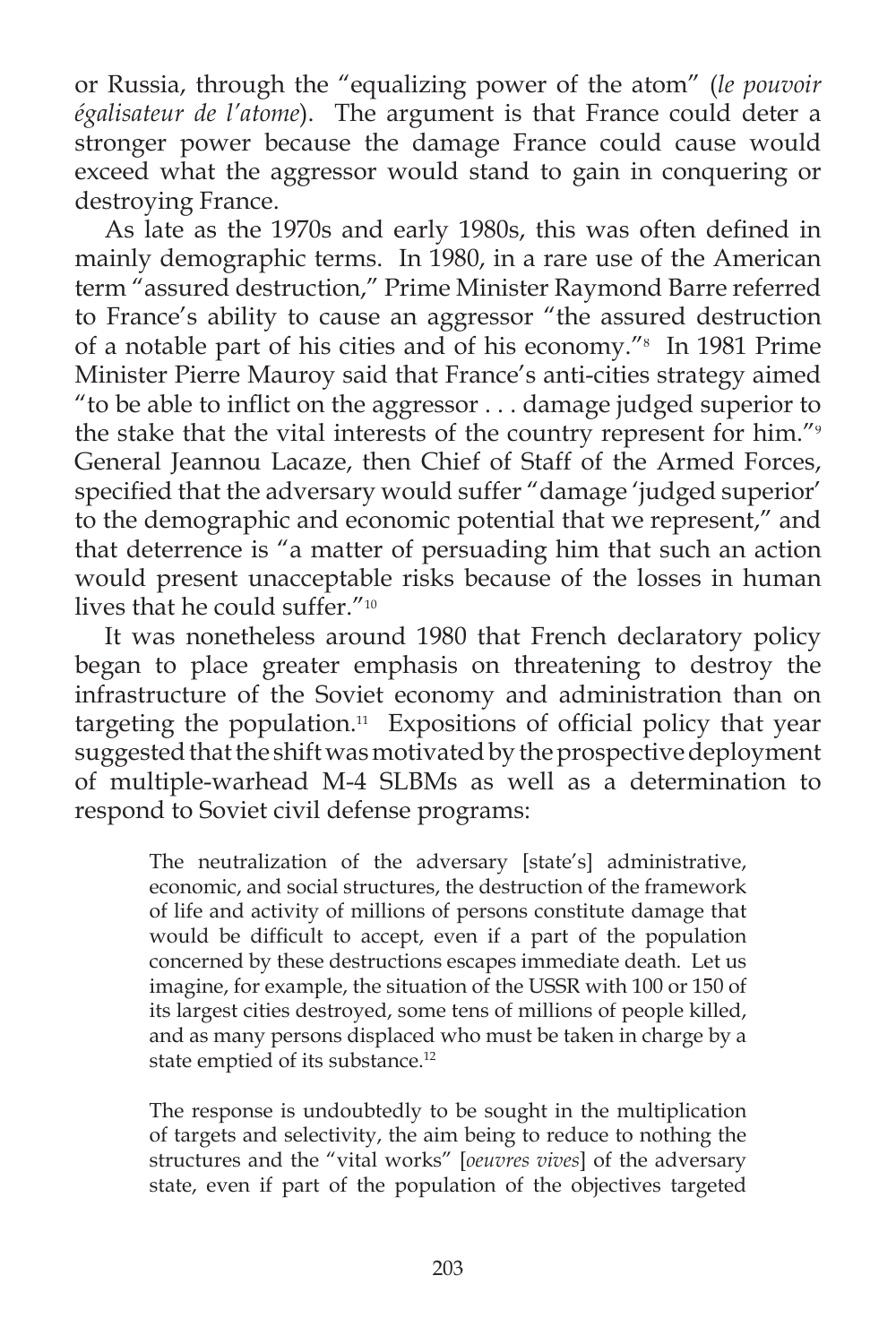escapes destruction. Thus one differentiates between an "anticities" strategy and a strictly "anti-demographic" strategy. This strategy will without doubt lead to obtaining an important number of medium-yield warheads, preferred over megaton yields. In this respect the M-4 program constitutes a remarkable increase in the value of our nuclear armament.<sup>13</sup>

 This decision to respond to Soviet civil defense programs by targeting the infrastructure of Soviet administrative control as well as industrial and economic assets was referred to as "an enlarged anti-cities strategy,"14 and described as "a concept of the same strategic nature but more complete and, therefore, more operational and credible."15 Valéry Giscard d'Estaing, President from 1974 to 1981, reported in his memoirs that he had approved "as the objective for our strategic strike 'the destruction of 40% of the economic capabilities of the Soviet Union on this side of the Urals, and the disorganization of the country's leadership apparatus.' To be sure of obtaining this result, we had to be able to reach the totality of Moscow's industrial region, including its extensions to the east."16 In 1981 Defense Minister Charles Hernu said, however, that the force modernization decisions in prospect did "not imply any change in our anti-cities strategy, corollary of deterrence by the weak of the strong."17

Furthermore, French officials rejected concepts of counterforce strikes in any conflict with a major power like the Soviet Union. As Prime Minister Barre put it, "For our country, the problem of choosing between an anti-forces strategy and an anti-cities strategy does not arise."<sup>18</sup> As an exposition of the official strategy noted, only an anti-cities strategy conformed to France's means:

We aim at the adversary's cities because these targets are easy to reach, without great accuracy in the missiles required, and especially because one can thus cause important damage with a limited number of weapons. . . . It is only in the framework of an anti-cities strategy that the desirable level of damage can be guaranteed with the means that remain in proportion to the scientific, industrial, and economic possibilities of France. Any other strategy would necessitate much more important means, without doubt beyond our reach, and could not but weaken deterrence.<sup>19</sup>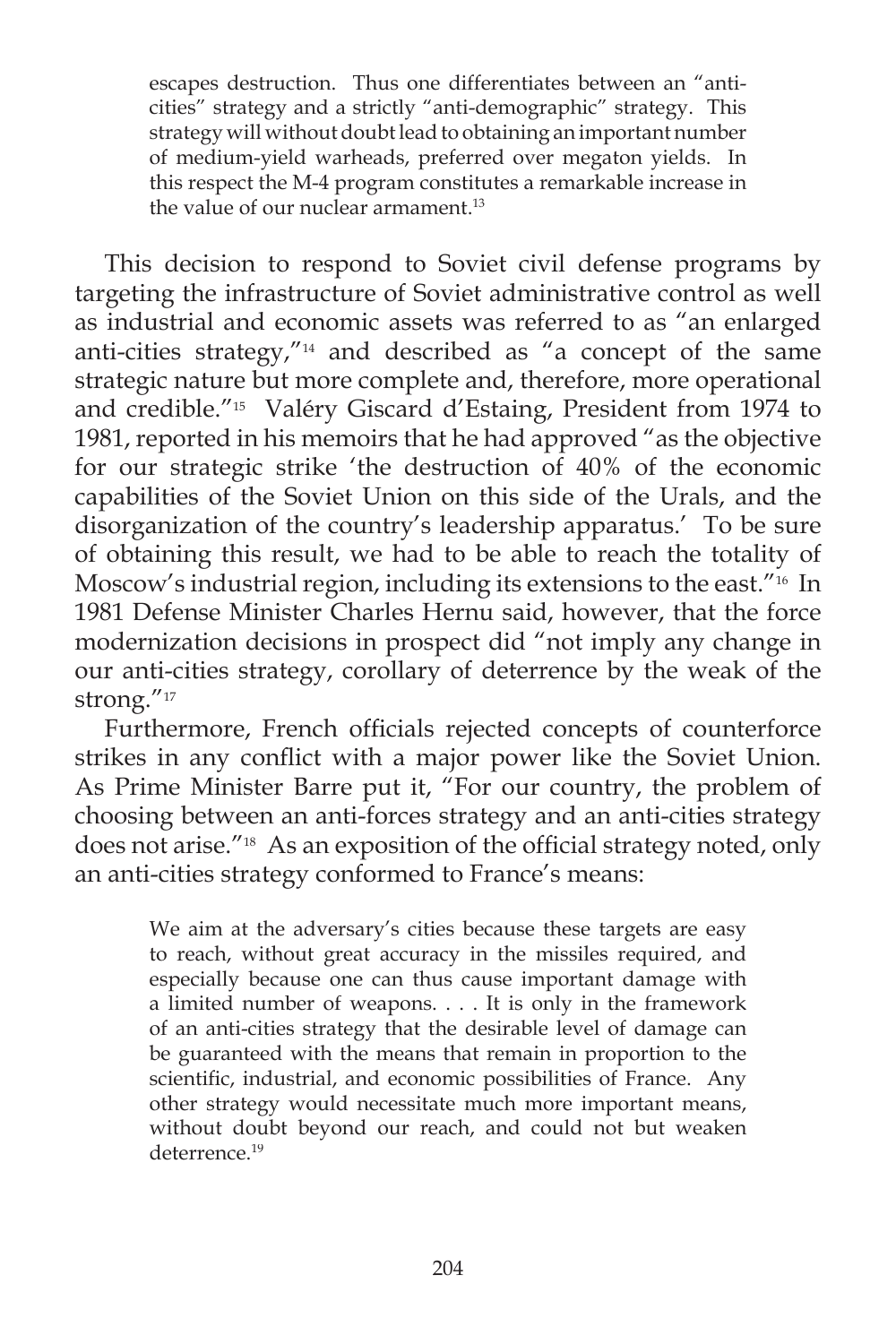In short, beyond France's lack of means for a counterforce strategy, it was argued that an anti-cities posture would maximize the probability of successful deterrence. French officials reasoned that implying that France would not respond as massively as possible could undermine the deterrent and invite Soviet aggression. General Guy Méry, the Chief of Staff of the Armed Forces, condemned as "totally stupid" any suggestion of limited, initial counterforce strikes against the USSR by France: "even if we had sufficiently accurate weapons, we would destroy only a truly minor part of his entire order of battle, and we would then be assured of his immediate retaliation."<sup>20</sup> In other words, as another French official noted, the "equalizing power of the atom no longer applies in counterforce actions."21

In an actual crisis, it was envisaged that France would undertake a "deterrent maneuver" intended to reach a political resolution short of war. From this perspective, France's nuclear employment planning during the Cold War (like NATO's) was "more oriented toward the political management of crises than toward military effectiveness."<sup>22</sup> To achieve these political results, France would rely on capabilities complementing its strategic nuclear forces aimed at Soviet cities. In 1981 Defense Minister Robert Galley said that "This strategy relies in the first place on strategic nuclear forces capable of inflicting unacceptable damage [*des dommages insupportables*] on any possible aggressor in the very heart of his territory. It also relies on tactical nuclear forces and conventional forces which, by allowing France not to find itself driven into an 'all or nothing' situation, enhance the deterrent impact of the strategic nuclear forces."<sup>23</sup> Without such capabilities, Prime Minister Mauroy indicated in 1982, France could be driven to "either premature use or non-use of our strategic armament."24

France's "tactical nuclear" capabilities provoked extensive doctrinal and political discussions in France and NATO, particularly vis à vis the Federal Republic of Germany and the United States during the Cold War.<sup>25</sup> Various concepts of tactical nuclear  $employ$  ment  $-$  including battlefield use, "testing" enemy intentions, signaling resolve, and warning the enemy of France's readiness to employ its strategic arsenal — coexisted and competed until the late 1970s. It was in this context that President Valéry Giscard d'Estaing declared in 1976 that such weapons were "not only an instrument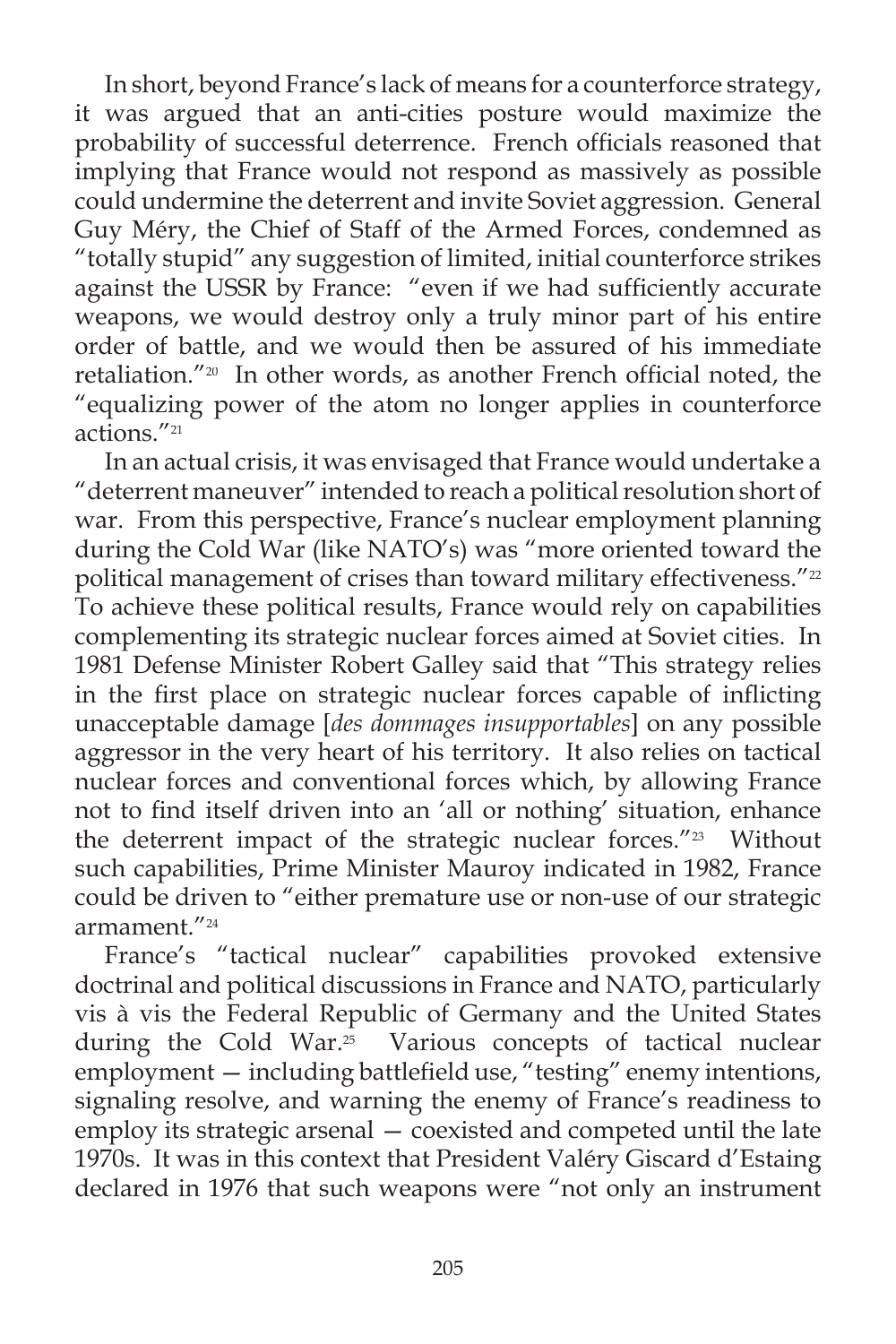of deterrence, but also an instrument of battle."<sup>26</sup> After the debate in the late 1970s the predominant view of French political-military authorities was that such weapons were "not a 'super-artillery,' for we refuse nuclear battle," in the words of Defense Minister Hernu in 1982.27 Indeed, the French added the term *non-bataille* (non-battle) to their strategic lexicon, a corollary of the term *non-emploi* (non-use). As on the strategic nuclear level, France's means were too limited to contemplate combat with tactical nuclear arms. Concepts for large numbers of tactical nuclear weapons for battlefield use were rejected as likely to lead to undermining deterrence, a loss of political control of the escalation process, and a battle in which the superiority of Soviet numbers would give the enemy victory.

 In an effort to clarify the role of France's non-strategic nuclear weapons, Hernu in October 1984 directed that the term *armements pré-stratégiques* (pre-strategic weapons) replace the expression *armes nucléaires tactiques* (tactical nuclear weapons).28 The intention was to make clear that any use of these weapons would constitute a threat of almost immediate escalation to strategic nuclear strikes. Although the term "pre-strategic" remained in use until the early 1990s, it fell into official disfavor in the late 1980s. In 1987 President Francois Mitterrand reportedly said, "I do not believe at all in the utility of pre-strategic weapons. To tell the truth, they should rather be called post-strategic weapons, because their use would necessarily signify that the Russians were already in Germany and one would find oneself beyond the moment when strategic deterrence should have worked<sup>"29</sup>

While Mitterrand nonetheless continued to use the term "prestrategic," he increasingly favored the term *arme d'ultime avertissement* (weapon of final warning). In 1988, Mitterrand said that France's "final and unique warning" strike would be delivered solely against "strictly military targets."30 During the late 1980s and early 1990s Mitterrand and other officials became more consistent in avoiding the term "prestrategic" and instead employing the term "final warning." In September 1991, for example, Mitterrand said, "the targets of what is called the 'final warning' are military targets."<sup>31</sup>

Jacques Chirac, who served as Prime Minister under Mitterrand in 1986-1988, said in 1988 that the "warning" strike "must be precise, effective and limited, because we refuse to enter into a cycle of repeated nuclear exchanges which would be the negation of deterrence. It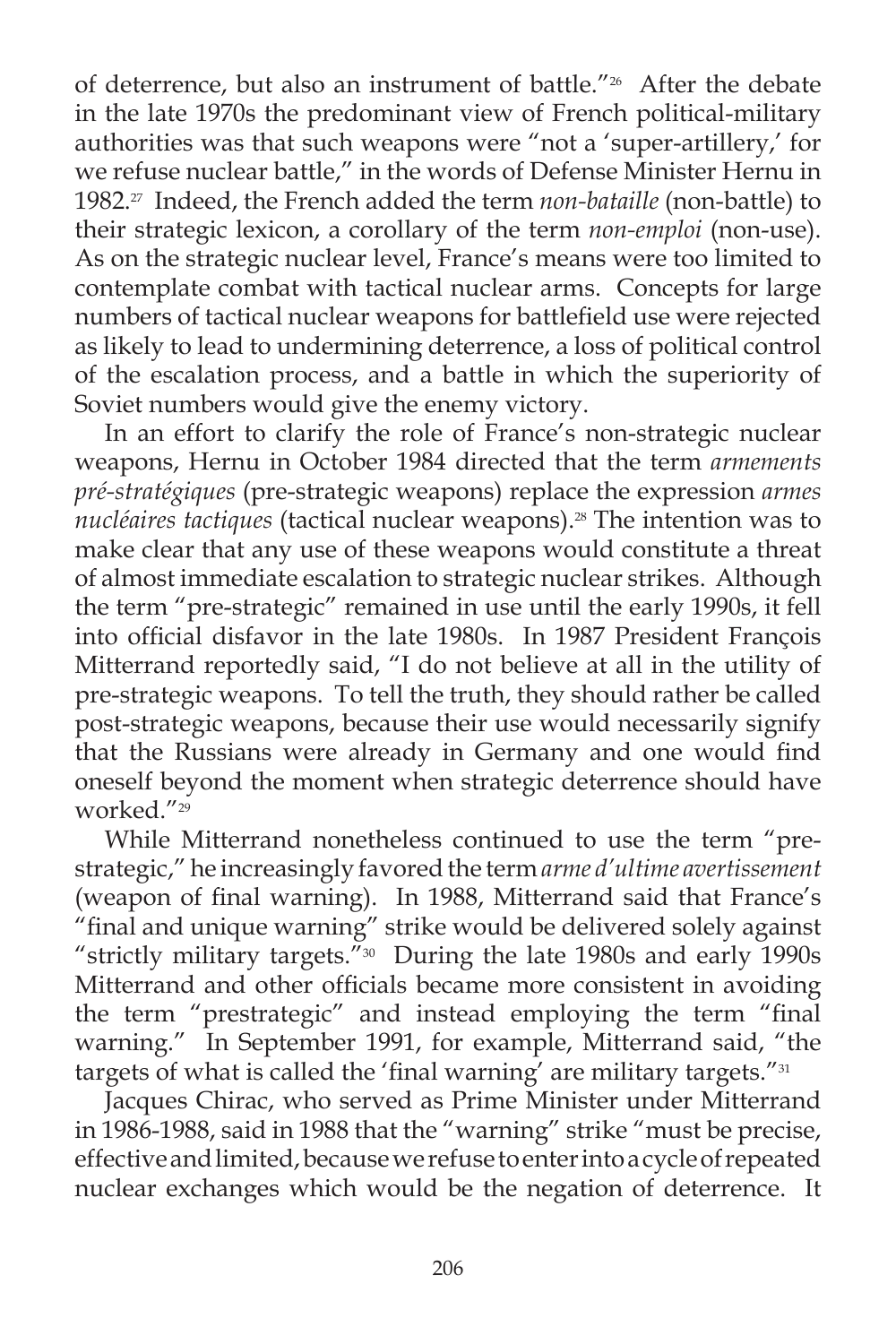must also be able to be carried out as far as possible in the depth of the adversary's deployment."<sup>32</sup> Chirac specifically referred to the possibility of using highly accurate S-4 IRBMs (then scheduled to replace the S-3 IRBMs after 1996) to perform the "function of final warning against the 'sanctuary' of a potential aggressor."<sup>33</sup> President Mitterrand also evoked the potential limited use of "strategic" systems for the "pre-strategic" purpose of "ultimate warning" in the late 1980s.<sup>34</sup>

 The preoccupation with the forces capable of strategic attacks was understandable, because the capability to hold Soviet assets at risk — the USSR's population centers, economic and industrial facilities, and administrative control mechanisms — was considered the bedrock basis of security through deterrence. France's interest in keeping Soviet and (after 1991) Russian cities vulnerable to French SLBMs was apparent in (a) France's support for the ABM Treaty until the U.S. withdrawal took effect in June 2002 and (b) French investments in multiple warheads, penetration aids, and other measures intended to defeat ballistic missile defenses.<sup>35</sup>

## **Adjustments in Declaratory Strategy Since the End of the Cold War**

As Bruno Tertrais of the Fondation pour la Recherche Stratégique pointed out in 2000, "Since the mid-1970s, the foundations of French nuclear doctrine have remained unchanged in the speeches and public remarks of the political authorities."<sup>36</sup> Certain rationales for maintaining France's nuclear arsenal have been consistently restated: preventing war, maintaining national independence and decision-making autonomy, protecting the nation's vital interests, and making an indirect contribution to the security of France's allies by complicating the decision-making calculus of adversaries.

While these fundamental rationales have remained constant over the past quarter-century, some noteworthy adjustments have been made since the end of the Cold War in 1989-1991.

As suggested above, the distinctions between aircraft and missiles with "strategic" or "pre-strategic" or "final warning" missions became increasingly vague in the late 1980s and early 1990s. Since September 1991, all the nuclear-capable means in France's air force (including the ASMP missiles on Mirage 2000Ns previously described as equipped with "prestrategic" weapons) have been under the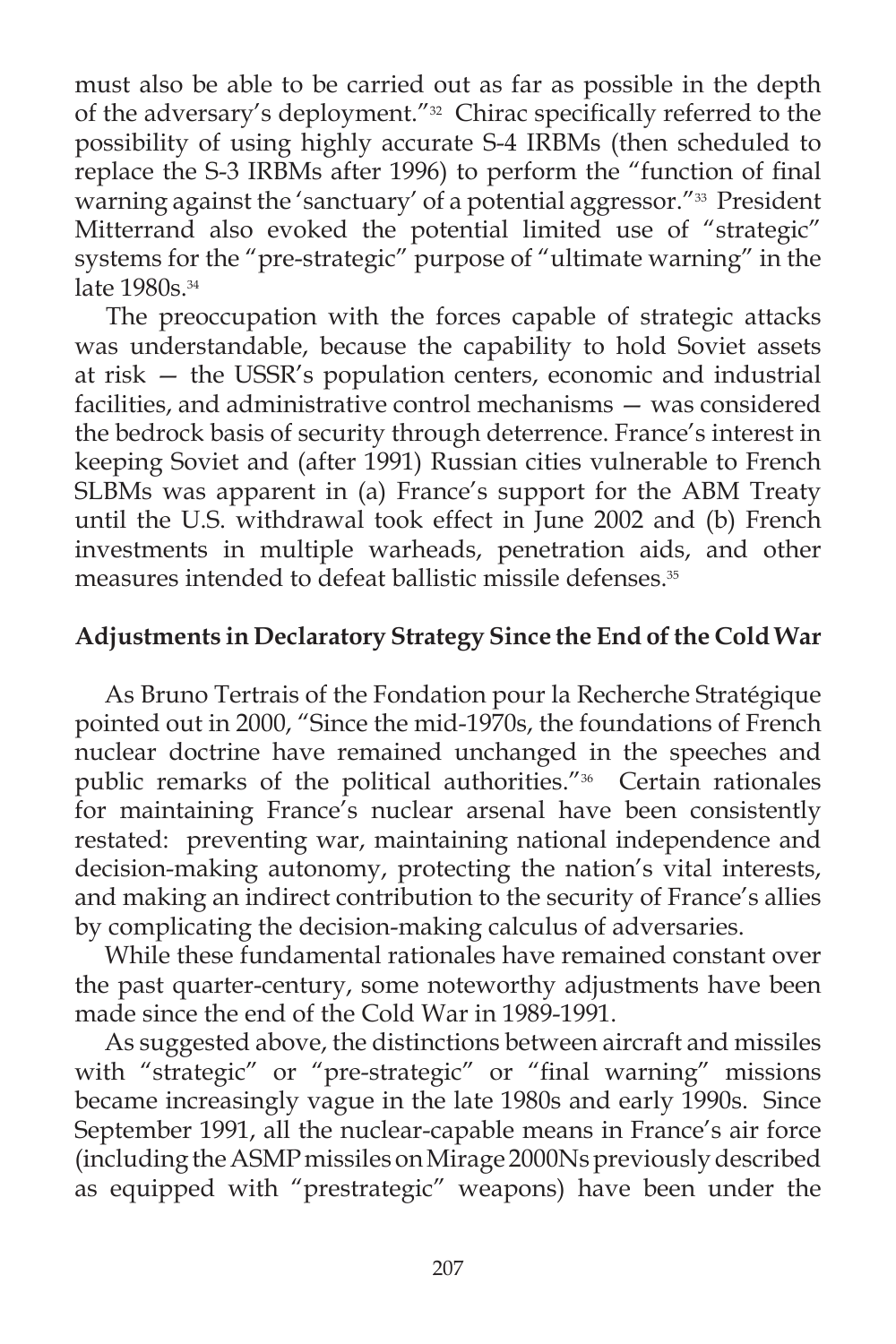command of the Forces Aériennes Stratégiques. Since the early 1990s the terms "prestrategic" and "final warning" have disappeared from official discourse; and the French have accordingly considered all their nuclear weapons strategic.<sup>37</sup> The government has nonetheless retained the idea that France could employ signaling options short of an all-out strategic nuclear attack. For example, in 1997 an Armed Forces Staff document noted that, "If the adversary was not convinced of France's determination and went ahead, the President of the Republic, who alone can order the commitment of the nuclear forces, could signal to him without ambiguity at that time that he considers the vital interests of our country at stake, thus recalling his determination to safeguard them."38

During the Cold War, following the statements in 1967-1968 by President de Gaulle and General Charles Ailleret, then the Chief of Staff of the Armed Forces, the French declared at times that their nuclear deterrent had an "all points of the compass" (*tous azimuts*) orientation. No references to the Soviet Union or the Warsaw Pact as the potential adversary appeared in the multi-year military programlaws while de Gaulle was President (1958-1969), and the explicit references to the Warsaw Pact and the Soviet Union as potential adversaries in the military program-laws in 1976 and 1983 were considered exceptional and newsworthy. The more typical wording during the Cold War was to refer simply to "the adversary" and to discuss the situation of a "medium power" (France) deterring a "great power" (the Soviet Union).

In 1990, when the Cold War was coming to an end, the French Ministry of Defense employed the Gaullist approach of declining to identify Moscow or any other foreign capital as a "designated enemy" of France. "The French nuclear deterrent is not directed against anyone in particular. France has no designated enemy. Our deterrent is at the service of our independence."<sup>39</sup> In 1992, Pierre Joxe, then Minister of Defense, said that the *tous azimuts* concept "today finds its full meaning after the fading away of the potential Soviet adversary."40 As some French experts have pointed out, rather than saying that France's deterrent is aimed at "all azimuths," it would be more accurate to say that it is currently directed at "no azimuth in particular."

In September 1997, President Jacques Chirac announced that, given the dismantlement of the IRBMs on the Plateau d'Albion, "none of the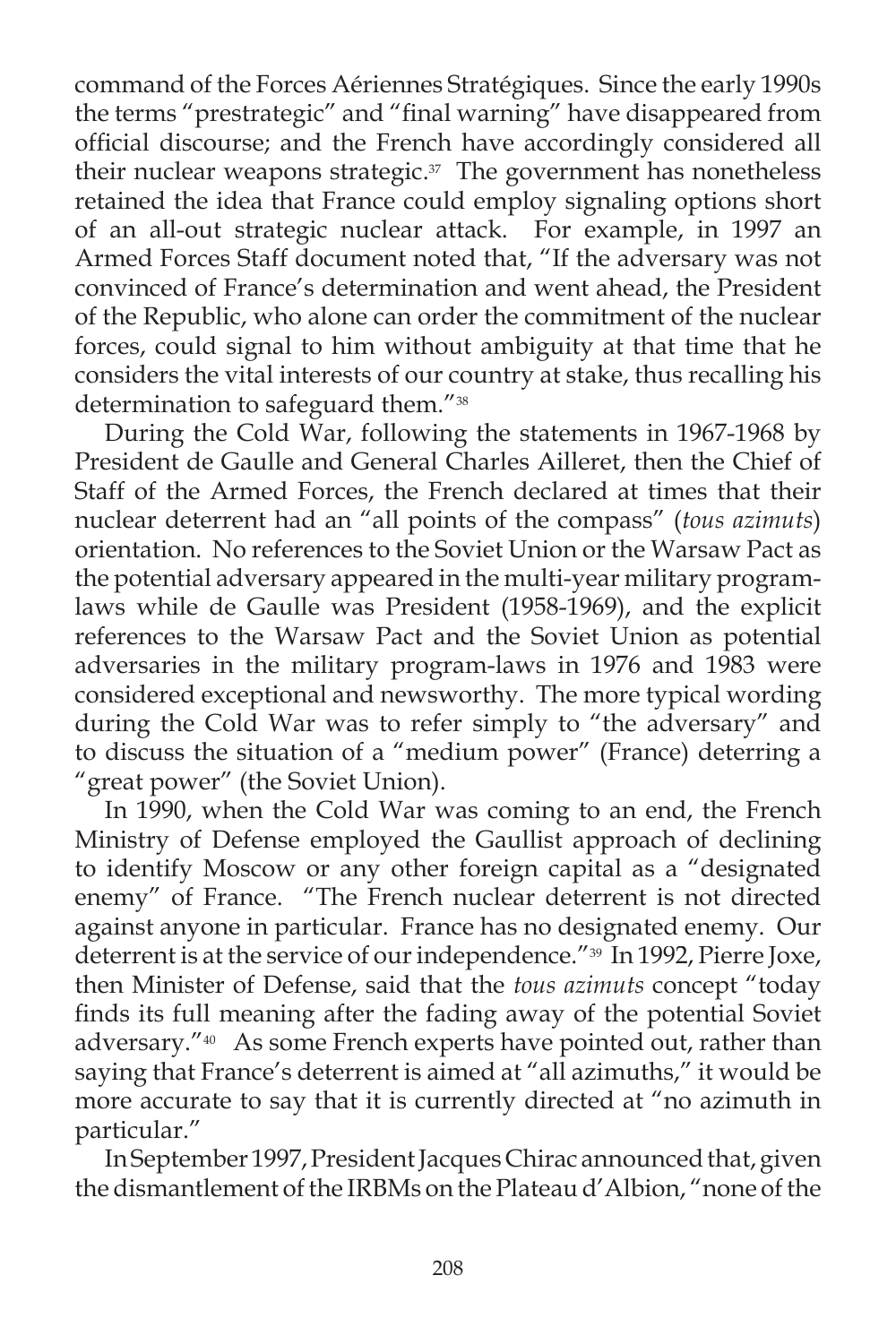nuclear means of the French deterrent force is henceforth targeted."<sup>41</sup> This brought French declaratory policy into line with that adopted by Britain, Russia, and the United States in 1994. This implied no change in the fundamental rationales for France's nuclear deterrent noted above, however.

Since the end of the Cold War, it has become apparent that the French discern two categories of threats to be deterred with their nuclear forces: a possible reappearance of a major-power threat, even one such as the USSR once constituted, and regional powers armed with weapons of mass destruction. According to the July 1992 draft military program-law for 1992-1994, "It is today difficult to discern clearly the types of threats that we might have to face — a return of the previous threat, [or] the emergence of new threats for which an anti-cities strategy would not necessarily be appropriate. It is therefore necessary, while remaining faithful to the concept of strict sufficiency, to seek means to respond to a broader range of scenarios than in the past and therefore to think about a new structure for our nuclear forces."42

The February 1994 defense white paper raised the possibility that in the next twenty years, a new threat of major aggression against Western Europe could emerge "from a state or coalition of states with large nuclear and conventional forces." If such a threat emerged, its military capabilities would include "means for selective or massive nuclear strikes, high-technology conventional forces, and means of internal subversion." France must therefore maintain nuclear and C3I capabilities suitable for dealing with "the possibility of the reappearance of a large threat comparable to that which the Soviet Union represented."<sup>43</sup> Such a major-power threat in Europe could not have come from a country other than Russia, so the discussion of the potential "resurgence of a major threat to Western Europe" in the 1994 white paper was among the last implicit public references to a specific country as a target of French nuclear deterrence capabilities.<sup>44</sup>

The major-power threat is in abeyance in the foreseeable future, but its potential reemergence has been repeatedly recalled in conjunction with the more immediate threat posed by regional powers armed with weapons of mass destruction (WMD). This significant shift in emphasis since the end of the Cold War has been evident in remarks on the utility of France's nuclear arsenal in deterring WMD use. As Chirac put it in February 1996,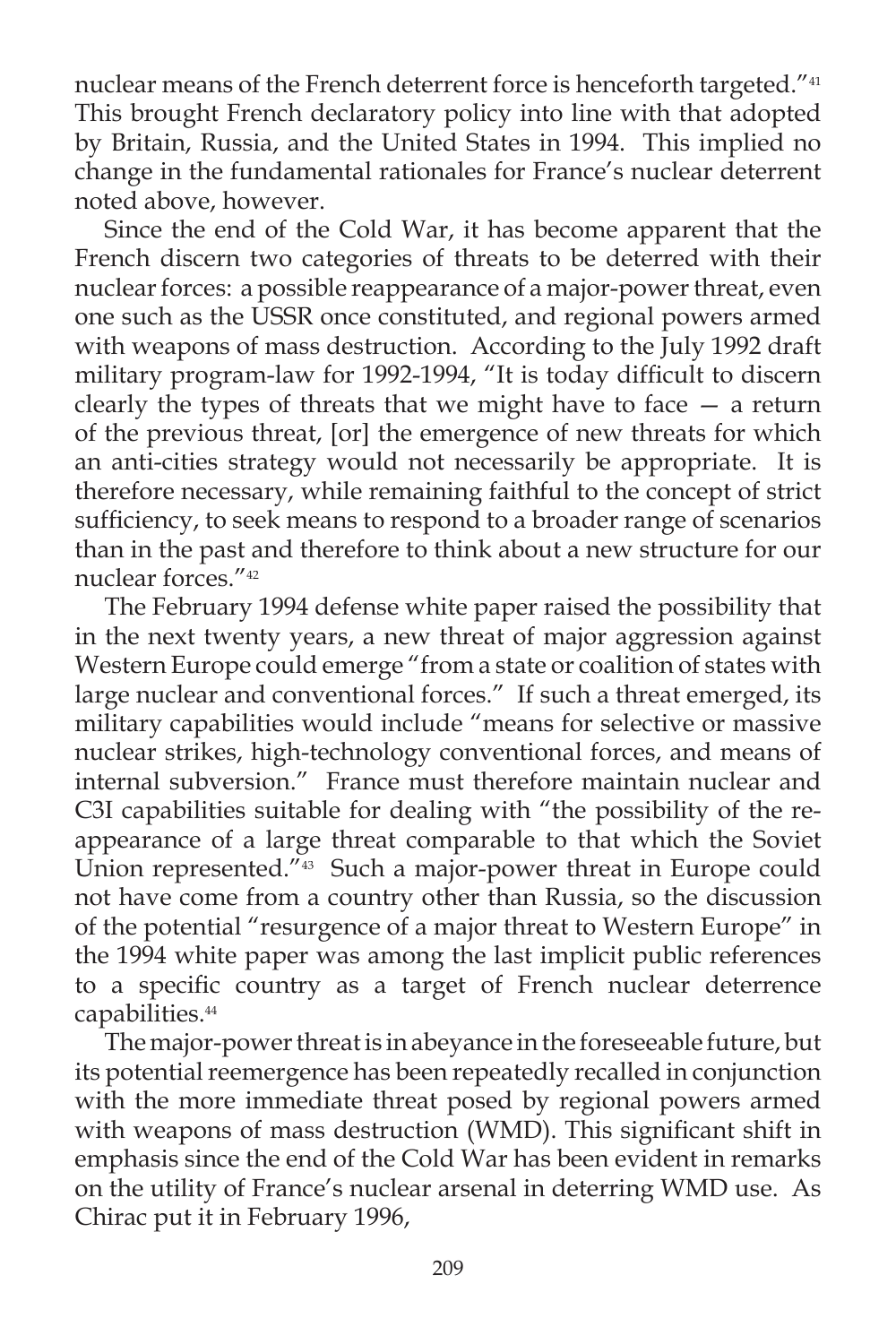Nuclear deterrence remains the fundamental element of our strategy. Certainly, it no longer constitutes, as in the past, the expression of a defense organized essentially to meet a permanent and identified threat, but it remains the ultimate guarantee against any threat to our vital interests, whatever might be the origin and form [of the threat]. . . . *the clearly identified, massive, and permanent nuclear threat that prevailed during the period of the East-West confrontation has gone away*, but during the same period other types of dangers capable of threatening our vital interests have appeared. *Uncertainty persists about the balances that will be established in eastern Europe and therefore about the risks for our own security. On other continents there already exist weapons of mass destruction, nuclear or of other kinds, and it cannot be excluded that they might someday also affect our vital interests. In these conditions, nuclear deterrence remains a fully imperious necessity*. It alone can avert the worst scenario. It is still today a determining factor of peace in Europe and for Europe.45

Chirac's statement combined the persistent "uncertainty . . . about the balances that will be established in eastern Europe" (presumably a reference to Russia and possibly additional post-Soviet states) with the weapons of mass destruction already present "on other continents" in the arsenals of regional powers. The military program-law for 1997-2002, adopted by the French legislature in July 1996, used almost the same terms in explaining the importance of nuclear deterrence for France:

France's very survival is no longer threatened by the presence, in the immediate proximity of our frontiers, of considerable nuclear, air-ground, and chemical forces. But the threat, for long years yet, of thousands of nuclear weapons in the arsenals inherited from the Cold War, and the appearance of other types of dangers capable of threatening our vital interests, notably the development on other continents of weapons of mass destruction, mean that nuclear deterrence remains a fully imperious necessity. It must be capable of being adapted with flexibility to the uncertainty that surrounds the nature of the future threats and risks.<sup>46</sup>

Prime Minister Lionel Jospin also referred to both categories of threats in September 1997:

> To deal with proliferation hazards that might get out of hand and with the risk of a resurgence of a major threat, France has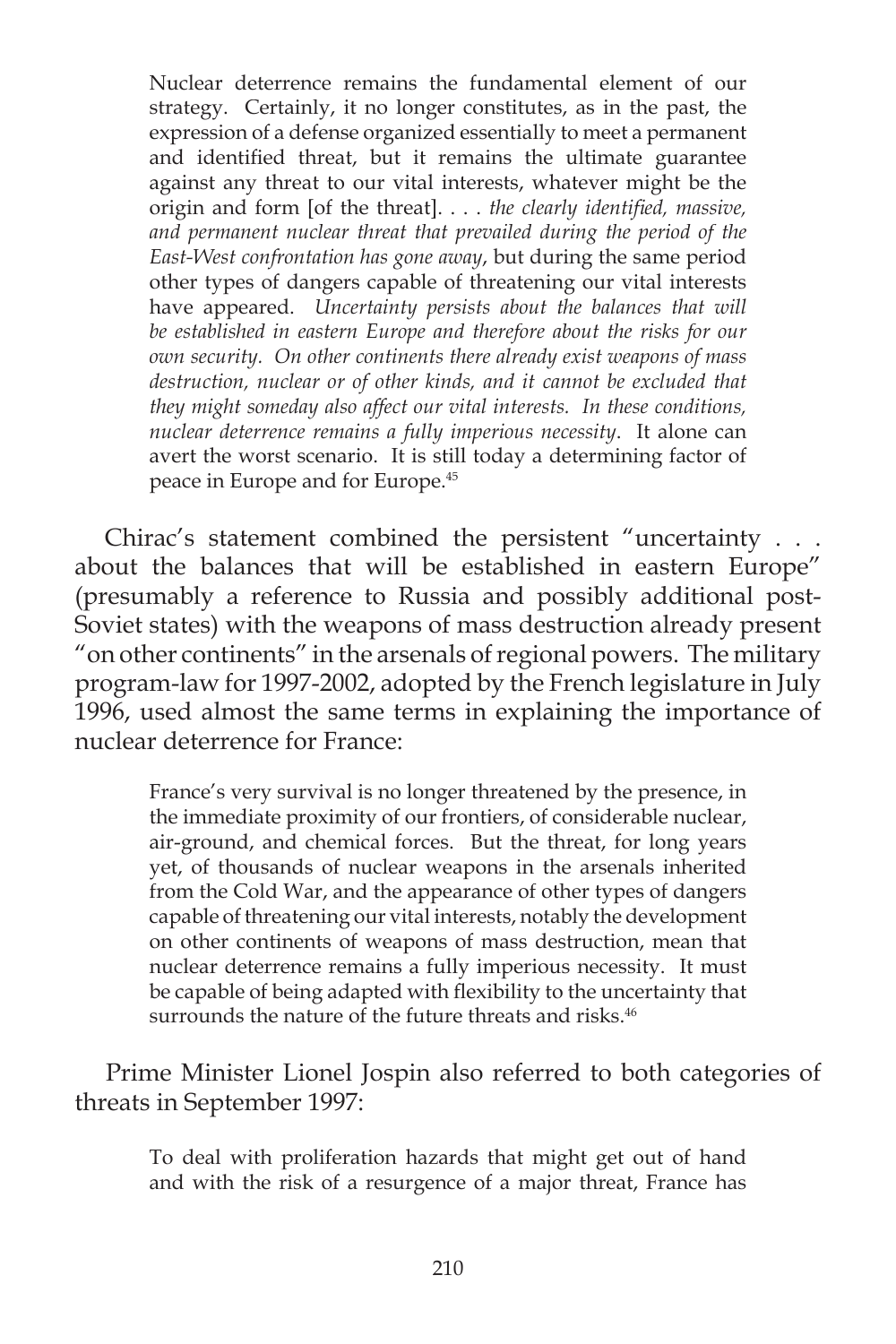maintained a credible deterrent force but at a level of strict sufficiency, inferior to that during the cold war. Moreover, in a world still dominated by the play of power relationships, its nuclear status is one of the elements that allows France to maintain its freedom of action and assessment on the international scene.<sup>47</sup>

Jospin's vague allusion to "the risk of a resurgence of a major threat" was consistent with a trend since the late 1990s to note that a "major power" threat to France could take forms other than Russia's reconstitution of capabilities approximating those of the Soviet Union. French observers have noted, for instance, that China's developing arsenal might threaten France in some circumstances. However, of these two categories, the WMD proliferants — the regional powers equipped with nuclear, chemical, and/or biological arms — present the more immediate and novel challenges for French nuclear deterrence strategy.

# **Challenges in Deterring WMD Proliferants**

Prior to the 1990s France's public discourse gave little attention to possible threats arising from regional powers armed with weapons of mass destruction. Despite some official references in 1977 to possible use of what the French then called "tactical nuclear weapons" in situations outside Europe,<sup>48</sup> concern promptly arose regarding the potential "devaluation" of nuclear threats through such concepts:

Do we have the right, in order to support distant actions which would not put our vital interests into question, to envisage recourse to the atom, at the risk of desacralizing it, creating a customary phenomenon? Is it not necessary to reserve nuclear weapons to the immediate defense of our territory?<sup>49</sup>

This concern evidently led the French to emphasize that the "tactical nuclear weapons" deliverable by carrier-based aircraft had the "same vocation" as France's other tactical nuclear forces — that is, possible employment in deterrence maneuver actions intended to protect the national homeland.50

President François Mitterrand was therefore upholding a longstanding policy when, during the 1990-1991 Gulf War, he ruled out any nuclear retaliation for Iraqi use of chemical or biological weapons: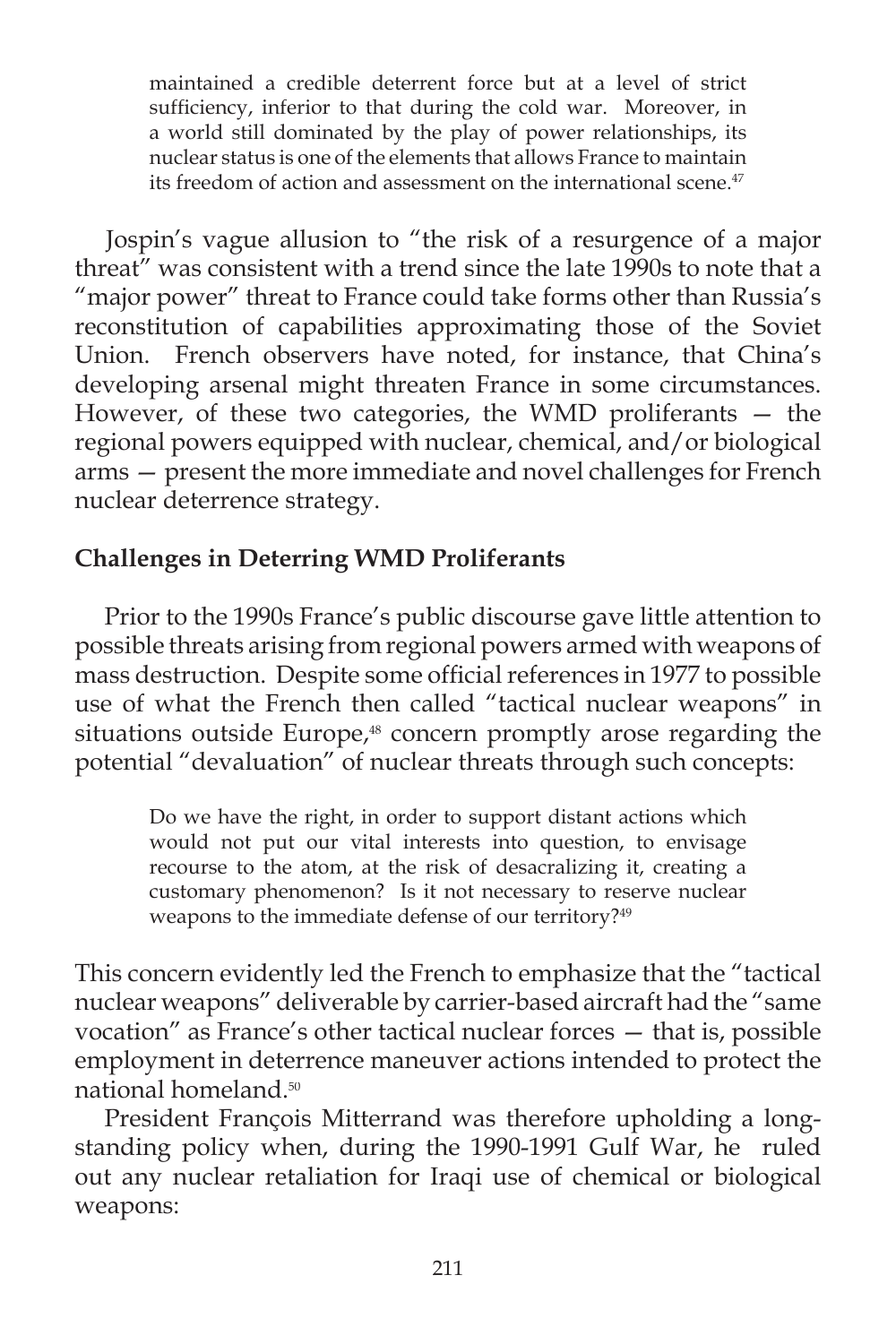We must not use chemical weapons. We have conventional means that will permit us to defend ourselves and to make law triumph, but we must not succumb to this will to reply on the same level. . . I exclude it. Neither chemical, nor bacteriological, nor nuclear arms. . .To use arms of these types would be a retreat towards barbarism that I refuse.<sup>51</sup>

In explaining Mitterrand's policy, Foreign Minister Roland Dumas emphasized a distinction between deterrence for the protection of the homeland  $-$  the "hexagon," as the French call it  $-$  and the security of forces projected overseas.52

In contrast with chemical weapons, nuclear weapons cannot be battlefield weapons, and cannot be used except as the ultimate recourse when the national territory is threatened. We are not in this hypothesis. The Gulf war is taking place in a theatre distant from the hexagon [that is, France]. The national patrimony is not directly threatened. The risk of world war, as the President of the Republic has said, does not exist. Therefore, to use the nuclear weapon now, and in this context, would constitute a sort of repudiation of ourselves, of our doctrine, and therefore a political and strategic error.<sup>53</sup>

The Mitterrand decision was sharply criticized at the time by some center-right political leaders — including Jacques Chirac — as likely to undermine nuclear deterrence. Since he became President in May 1995, Chirac has differentiated his approach to deterrence from that of Mitterrand in several ways. For one thing, the distinctions Mitterrand made about the circumstances in which nuclear deterrence might apply have been blurred. In August 1995, for example, Chirac made this simple statement:

Responsible before the nation for the future and the security of our country, it is my duty to remind the French that only the [nuclear] deterrent force guarantees France against the possible use of weapons of mass destruction, of whatever type they may be. The notion of deterrence in the face of threats from wherever they may come retains — and will retain for a long time to come — all its meaning.54

Similarly, Admiral Jacques Lanxade, then the Chief of Staff of the Armed Forces, in June 1995 also underscored the broad relevance of France's nuclear deterrence posture: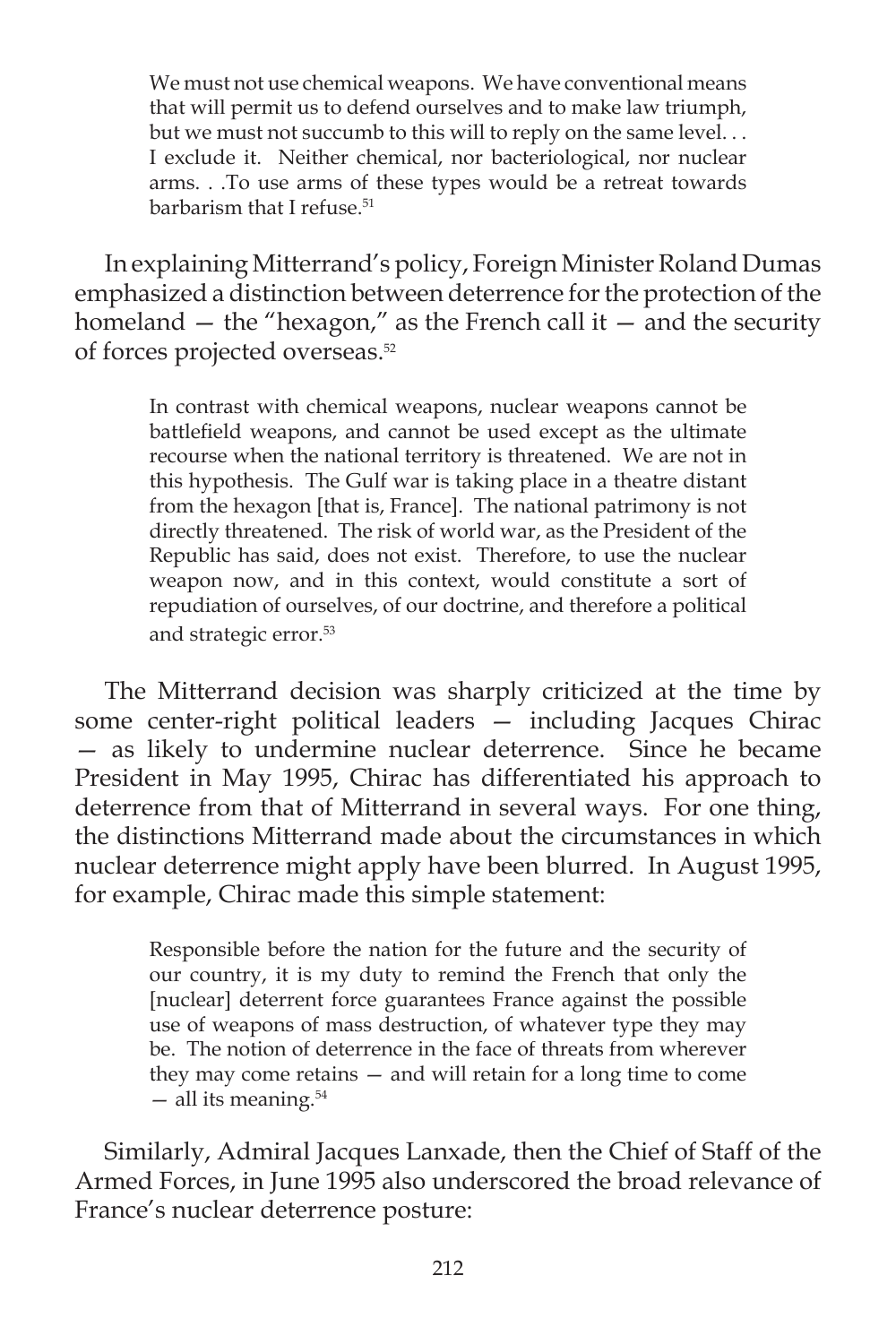We will henceforth have to take two new considerations into account: on the one hand, [nuclear] deterrence will have to apply in much more varied and complex situations than in the past; on the other hand, conventional forces, called upon much more than in the past, will have to play a strategic role in their own right. The role of our nuclear weapons will nonetheless remain unchanged: that is, they will continue to exert the threat of unacceptable damage against any aggressor that might threaten our vital interests, whatever might be the circumstances, the form, and the origin of the threat.<sup>55</sup>

The current outlook seems to be that vague nuclear threats may help to deter regional powers from using WMD, not only against "the hexagon" of France but also against the nation's armed forces overseas. The threats remain imprecise because there is some concern that excessively explicit or specific threats could help to provoke WMD proliferation. This concern applies both to declaratory doctrine and to the weapons procured. For an example of the linkage between the doctrine for deterrence and the policy intended to advance nonproliferation goals, one might consider the statement by Alain Juppé, then Prime Minister, in September 1995:

Our nuclear doctrine must be concerned with being compatible with the objective of non-proliferation. That is why it seems right to me to underline once again that France has ruled out the development of miniaturized weapons for employment, which would furnish a pretext for clandestine nuclear programs. 56

The French have nonetheless consistently affirmed that they retain the right to employ nuclear weapons to defend their vital interests. For example, in April 1995, Alain Juppé, then the Foreign Minister, articulated France's negative security assurances in the context of the nuclear Non-Proliferation Treaty (NPT).

France reaffirms that it will not use nuclear weapons against nonnuclear-weapon states party to the NPT, except in the case of an invasion or any other attack conducted or supported by such a state, in alliance or in association with a nuclear-weapon state, against it, its territory, its armed forces or other troops, or against its allies or a state with which it has a security commitment. The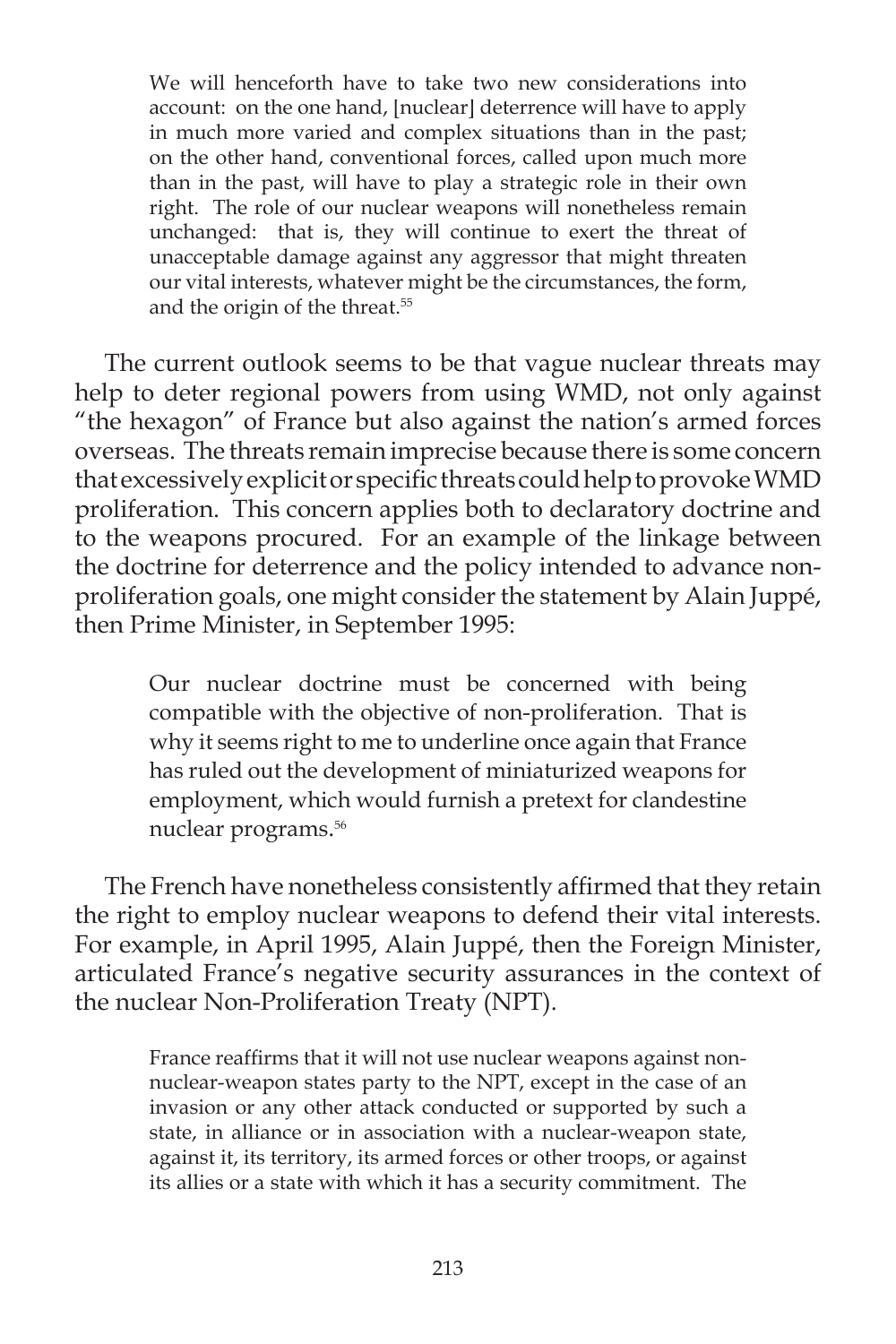new formulation of our assurances is. . . circumscribed since it refers only to states party to the NPT, which is consistent with our will to favor the universality and indefinite extension of this treaty.

Juppé proceeded to add the following reservations:

. . . security assurances are compatible with our strategy of deterrence for three reasons. The first is that our strategy of deterrence has a strictly defensive character: France rejects the threat or use of nuclear weapons for aggressive purposes; our nuclear strategy is a strategy of non-war, based on nuclear capabilities limited to the strictly necessary level. . . . Secondly, our declarations regarding security assurances naturally do not affect in any way our inalienable right to self-defense as defined by article 51 of the United Nations Charter. . . . Finally. . . the French deterrent's purpose is the protection of our vital interests, whose definition is up to the President of the Republic. It is obvious that our deterrent covers any challenge to our vital interests, whatever the means and origin of the threat, including of course that of weapons of mass destruction produced and used despite the international prohibitions that concern them. No one can doubt. . . our will and our capability to inflict unacceptable damage on an adversary in such circumstances.57

In other words, if the French President decided that an adversary armed with chemical or biological weapons — or anything else, for that matter — had threatened France's vital interests, the negative security assurances would not apply.

The French have, however, exercised some caution in articulating threats of nuclear retaliation against WMD-armed regional powers, apparently for at least two reasons. First, explicit nuclear threats could encourage and/or "legitimize" nuclear proliferation in some cases. The French theory of deterrence by the weak of the strong (*la dissuasion du faible au fort*) has already provided an example and strategic rationale of interest to certain proliferant states. In relation to some proliferants France may be the power targeted by "the weak." Second, making such nuclear threats explicitly, to say nothing of carrying them out, could erode the legitimacy of nuclear deterrence in Western societies for the primary function of war-prevention.<sup>58</sup>

Some French observers have advanced a third rationale for restraint in making and carrying out nuclear threats.Conducting such strikes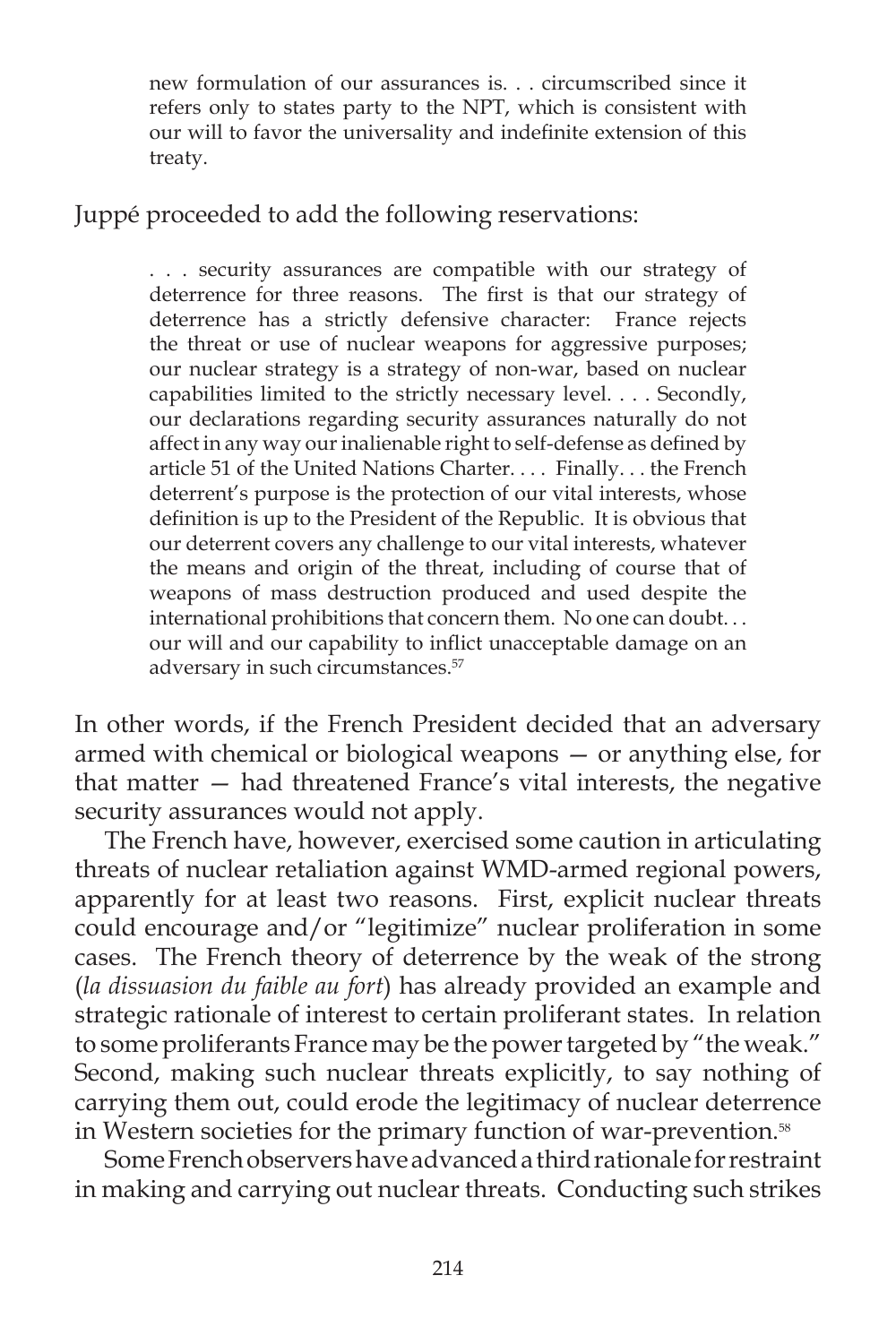would break the "nuclear taboo" and might undermine France's general position that nuclear weapons support a strategy of "nonwar" (*non-guerre*) and that they should not be used operationally. By this logic, it would be preferable and more prudent to maintain the equation that nuclear deterrence means non-use (*non-emploi*). In addition to perhaps demonstrating that nuclear weapons have political-military utility, the results of actual use might also convey the impression that the effects of nuclear weapons use are "manageable" or "sustainable." If governments concluded that the consequences of nuclear weapons use are sustainable, at least in some circumstances, with genuine political-military utility, they might increasingly regard nuclear arms as suitable for operational employment. This might in turn promote the further proliferation of nuclear weapons, and raise the probability of actual use in subsequent conflicts. Various French observers have for years argued that it is imperative for these reasons to uphold and maintain the nuclear taboo as long as possible. Retired Admiral Marcel Duval, for example, wrote in 1995 that it is proper

to prepare for the eventuality of a conflict with an adversary armed with primitive nuclear weapons, with regard to whom the deterrent — that is, the threat of massive nuclear retaliation would be inappropriate, psychologically ineffective, or morally inadmissible. It is prudent to conceive of other strategies, weapons systems, and means of protection for these eventualities. Emerging technologies, without recourse to nuclear weapons, might enable us to respond to these eventualities, because it is imperative in our view to preserve the 'taboo' against using nuclear weapons which is the basis of their peace-preserving effect. . . The banalization of nuclear weapons would not fail to lead to their use and then to the end of their peace-preserving effect.<sup>59</sup>

These arguments remain potent in French analyses in some circles, yet the French government evidently discerned a need in the late 1990s to prepare a new statement of nuclear strategy. President Jacques Chirac's June 2001 speech deserves careful reading for its strategic implications and for what it reveals about the enduring French emphasis on non-use (*non-emploi*).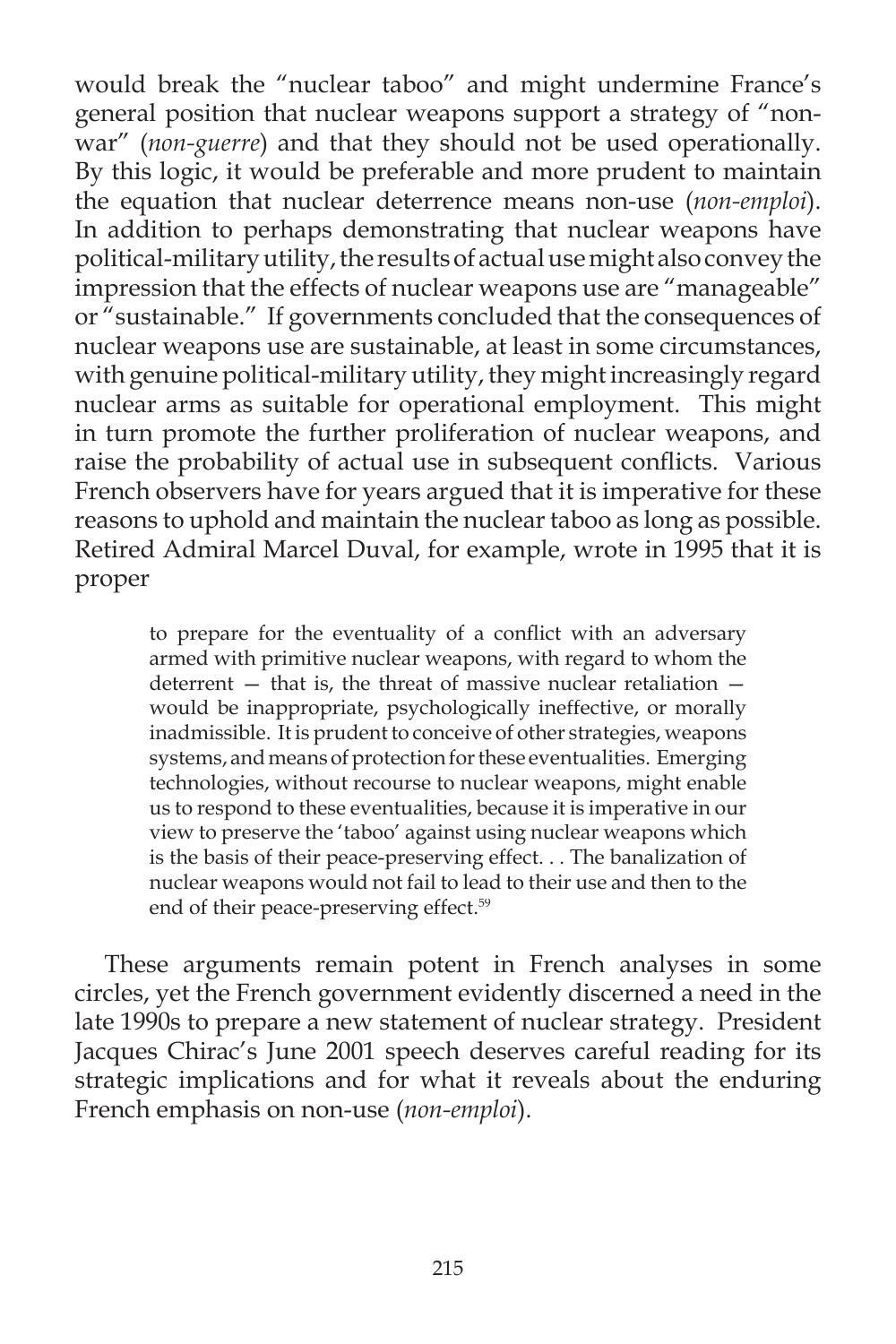## **Chirac's June 2001 Articulation of France's Current Strategy**

While some recent adjustments in British deterrence policy have evidently derived in part from reactions to the terrorist attacks against the United States on 11 September 2001, the French have made few modifications in the declaratory policy announced in June 2001, three months before those attacks. In his speech of 8 June 2001 President Jacques Chirac revealed the results of decisions made over a period of almost three years in a series of around ten secret meetings involving members of the Conseil de Défense, including the President and the Prime Minister.<sup>60</sup> According to Chirac,

> Deterrence must also enable us to deal with the threats to our vital interests that regional powers armed with weapons of mass destruction could pose. I mentioned a short while ago the development by certain states of ballistic missile capabilities that could one day give them the means to threaten European territory with nuclear, biological, or chemical weapons. If they had hostile intentions toward us, the leaders of these states must know that they would expose themselves to damage that would be absolutely unacceptable for them. *In this case, the choice would not be between the total annihilation of a country and doing nothing. The damage to which a possible aggressor would be exposed would be directed above all against his political, economic, and military power centers*. Naturally, nuclear weapons are essentially different, and people understand this. I assure you that France, while faithful to its concept of non-use, has and will retain the means to maintain the credibility of its [nuclear] deterrent in the face of all the new threats. . . Our nuclear capability relies on two types of means with different and complementary technical characteristics: ballistic missiles equipping the oceanic component, carried on submarines, and air-launched missiles for the airborne component. The renovation and modernization of these forces, as well as the advancement of the simulation program, designed to compensate for the abandonment of nuclear tests for the maintenance of our capabilities, constitute the principal objectives of the next military program-law in this domain. These means have been defined, in their quantity and characteristics, at a level of strict sufficiency determined as a function of the political and strategic context. In the application of this principle, France has always taken care to define the lowest level of capability possible that is, of course, consistent and compatible with its security. While restricted to a level of strict sufficiency, our nuclear deterrent is therefore,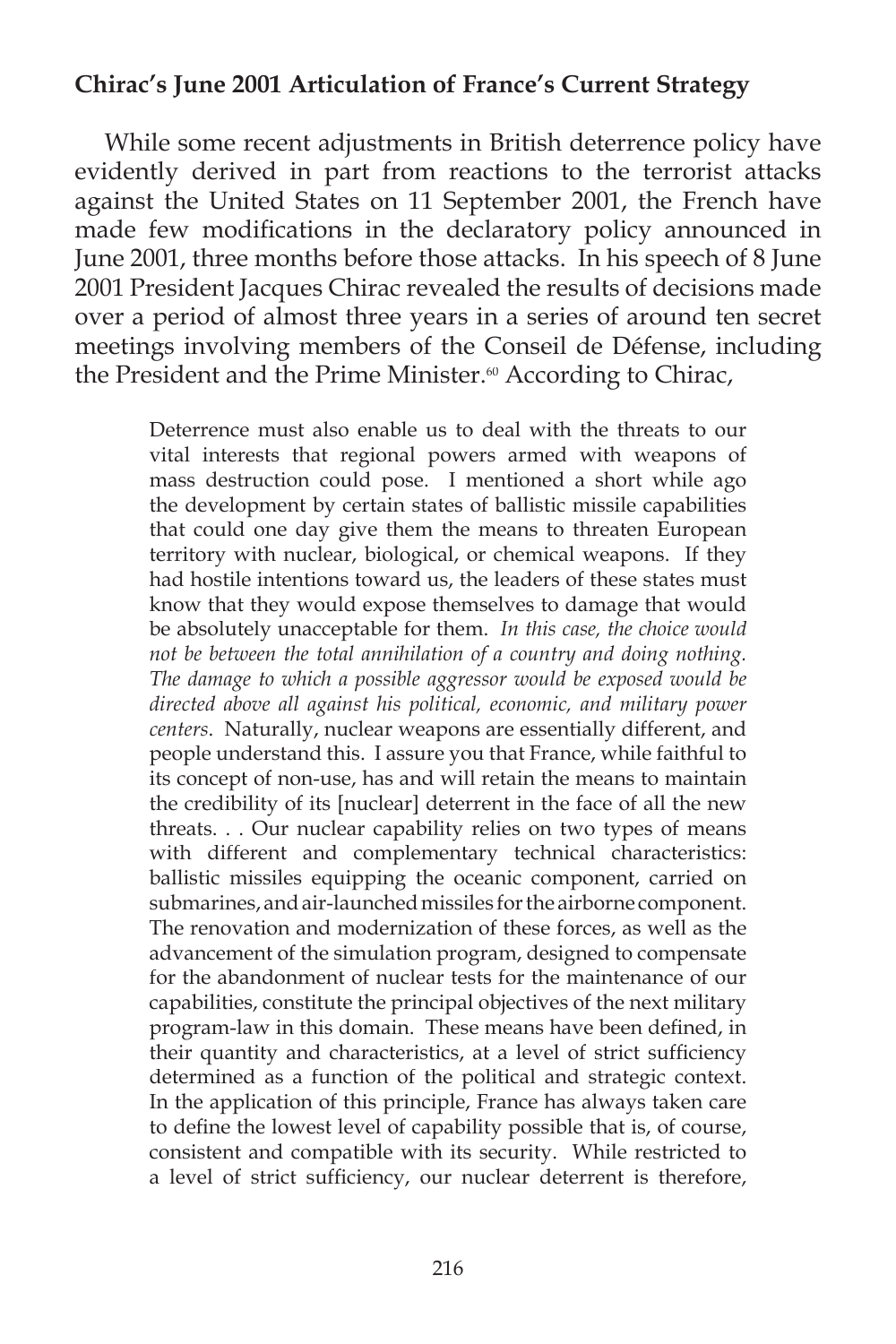more than ever, at the heart of our country's security. In France's geographic and political situation, it is the best guarantee against the threats born of proliferation, whatever the delivery system.<sup>61</sup>

Chirac's speech made clear an evolution in policy that had been underway for years. During the Cold War, as noted earlier, the French referred repeatedly to "deterrence by the weak of the strong" (*la dissuasion du faible au fort*) — that is, France's ability to deter the Soviet Union by posing a threat of unacceptable damage, despite the asymmetry in French and Soviet capabilities. In post-Cold War circumstances, as was noted in the 1994 defense white paper, France's nuclear deterrent could also be expected to prevent aggression against the country's vital interests by WMD proliferants — powers in relation to which France was not the "weak" party. However, some French policy statements implied that the retaliatory threat could be of the same nature as that which had been directed during the Cold War against the Soviet Union — strikes against cities (*des frappes anti-cités*). This impression prevailed despite the abandonment of the term "anti-cities" and the use in the 1994 defense white paper of the term "unacceptable damage" (*des dommages inacceptables*). $\frac{a}{2}$  It is noteworthy that President Mitterrand, as late as May 1994, said that France was capable of destroying "the vital forces" (*les forces vives*) of a superpower, an expression reminiscent of the Cold War "vital works" (*les oeuvres vives*) requirement.63

Chirac's June 2001 speech revealed, as a French journalist put it, the government's decision to acquire "more accurate, less powerful, and longer-range [nuclear] weapons, in order, as the President of the Republic explains, to reach 'above all the political, economic, and military power centers of a possible aggressor.' To be capable, for example, of destroying Saddam's bunker without completely destroying Baghdad."64 In other words, experts in Paris have observed, the objection that some commentators have advanced — that "political, economic, and military power centers" are in fact cities — is ill-founded, because the French are seeking nuclear means with greater accuracy and more limited and controllable effects.

The journalist's formulation should nonetheless be qualified in some respects. To begin with, the French evidently intend to acquire a wider range of options, and not simply lower yield or "less powerful" weapons capable of being delivered with greater precision, because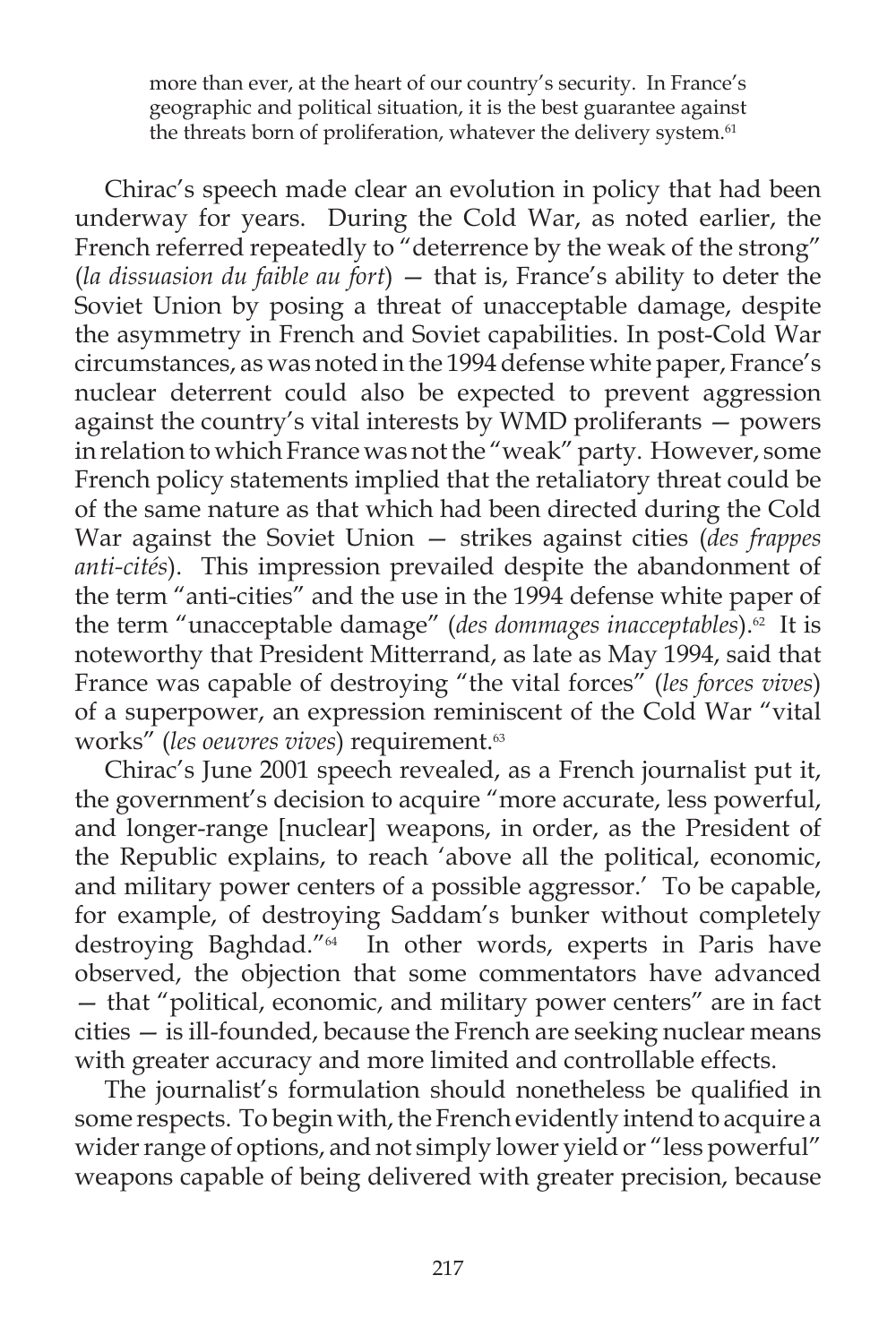some targets (including targets not located in cities) might call for higher yield weapons and greater precision while others might also require greater ranges. The clear move away from the "anticities" strategy, historically based on the "deterrence by the weak of the strong" concept, to the acquisition of a wider range of options, including more precise and more discriminate strike capabilities, explains why Chirac said that "the choice would not be between the total annihilation of a country and doing nothing."<sup>65</sup> Moreover, the journalist's reference to a weapon suitable for attacking a bunker in Baghdad is probably not a reliable indication of French procurement or targeting priorities, for several reasons, including (a) the doctrinal shift away from an "anti-cities" strategy; (b) the interest in such a contingency in avoiding collateral damage, such as the radioactive contamination of a city; and (c) the emphasis on targeting an enemy regime's instruments of power, not its leaders. By this logic, the French would be more likely to target assets distant from cities, such as military installations or oil extraction or refining facilities, than cities or leadership command bunkers. At the same time, French observers note, the enemy regime's leaders could well be included in targeting directed against political "power centers."<sup>66</sup>

According to an analysis by Bruno Tertrais, a former Ministry of Defense official.

It is a question in this regard of adapting the deterrent threat to the stakes of the conflict, which would not be our national survival in dealing with a regional power. It is therefore no longer possible to sum up the French concept with the idea of an anticities deterrence, an expression which moreover had long ago disappeared from our public language. . . . While conventional forces contributed, in the Cold War scenario, to avoiding the 'circumvention' of deterrence, henceforth the reverse may be true: in external operations, in regional crises, nuclear deterrence will guarantee the freedom of action of the political authorities by enabling France to avoid being subjected to blackmail placing its vital interests at risk.<sup>67</sup>

Chirac's speech also included an adjustment in French policy on ballistic missile defense. Chirac announced that he had directed French authorities to study "the possibility of equipping our forces, within a period corresponding to the emergence of new ballistic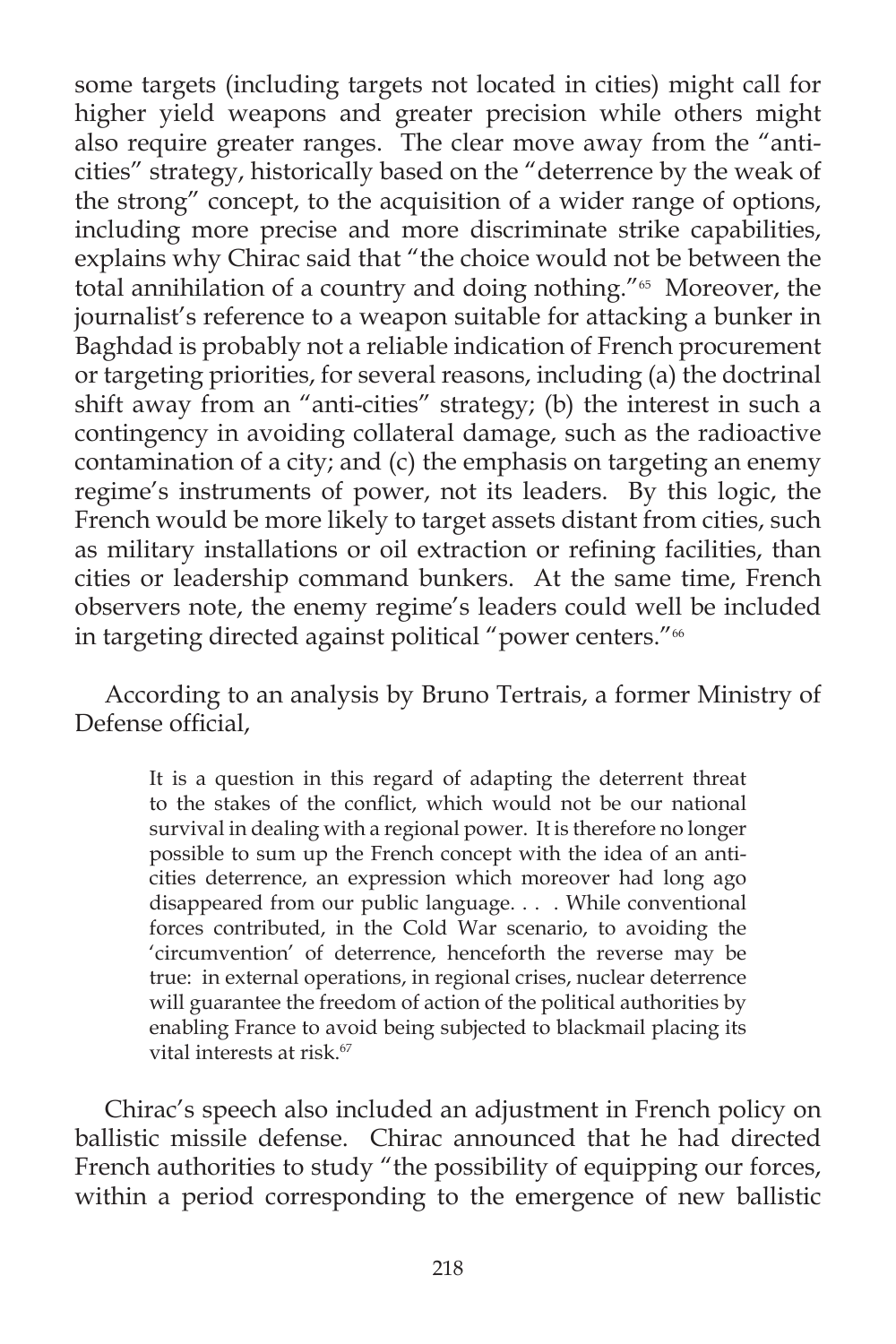missile threats, with a defense capability against theater missiles."<sup>68</sup> According to French observers, in supporting missile defenses for deployed forces overseas, Chirac was deliberately vague as to whether these forces would also be protected by the nuclear deterrent as part of France's "vital interests." Despite the reference in Chirac's speech to "European territory" as the possible target of WMD proliferants that could provoke France's nuclear retaliation, France's military forces deployed outside Europe could also be covered among the country's "vital interests," because the definition of these interests depends on the President.<sup>69</sup> It should nonetheless be noted, as Thérèse Delpech has pointed out, that missile defense protection for forces deployed overseas will be "increasingly necessary" since the legitimacy of relying on nuclear deterrence alone for this purpose will "be contested because vital interests will not be clearly at stake." $\frac{7}{0}$ 

In June 2001 the French government continued to hold, in Chirac's words, that pursuing strategic missile defenses outside ABM Treaty constraints "would open the way to new uncontrolled competitions."71 Instead of seeking strategic missile defenses for the protection of the homeland to gain freedom of action against WMD proliferants in regional conflicts, the French emphasized a redefined and more precise nuclear retaliatory threat as the source of their freedom of action. Some French observers even reaffirmed the traditional French doctrine that missile defenses for the protection of national territory and population would be unaffordable and would tend to weaken the credibility of retaliatory deterrence, in that such defenses would imply that threats of nuclear retaliation might fail to deter.

In mid-2002, however, U.S. withdrawal from the ABM Treaty took effect without leading to any U.S.-Russian confrontation or "new uncontrolled competitions," to use Chirac's phrase. Indeed, in the May 2002 Moscow Treaty Russia and the United States agreed on extensive reductions in their operationally deployed strategic nuclear warheads. Moreover, Washington and Moscow (and NATO and Russia) agreed in the same month to initiate (or carry forward) a wide array of collaborative activities, including dialogue and cooperation on missile defense. At the same time, missile proliferation trends have underscored the potential utility of missile defenses for the protection of national homelands. These circumstances may have contributed to France's support for NATO's November 2002 decision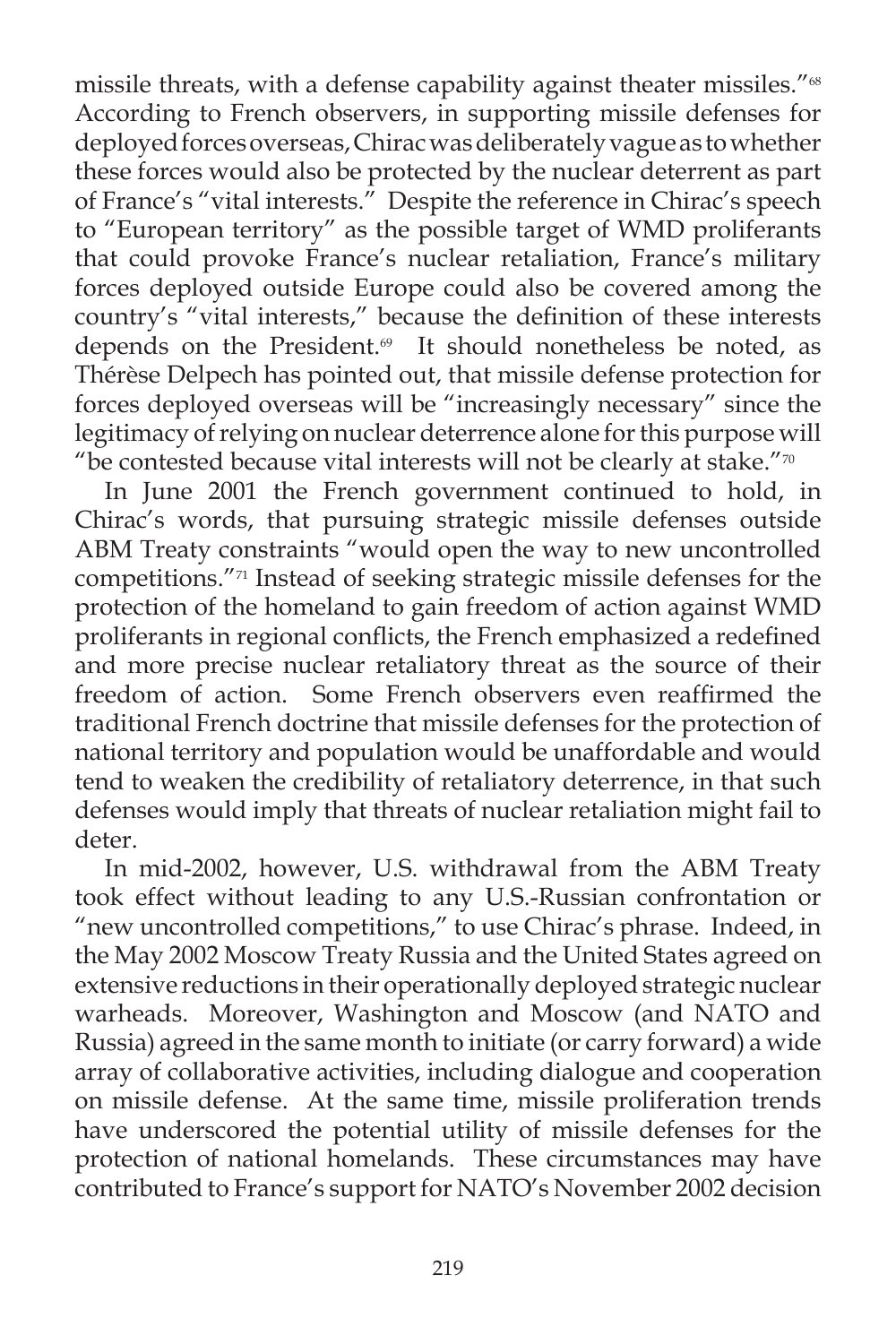to conduct "a new NATO Missile Defence feasibility study to examine options for protecting Alliance territory, forces and population centres against the full range of missile threats."72 In French expert circles, however, some skepticism persists about strategic missile defenses, owing in part to their cost and uncertainties about their operational effectiveness, and a conviction that the probability of a failure of nuclear deterrence is quite low. In June 2003, General Henri Bentégeat said, "The only true response to an emerging nuclear threat from 'rogue' states is the nuclear deterrent, for the simple reason that nobody can count on an anti-missile defence system — which is just as costly to build as a nuclear arsenal  $-$  being 100% effective." $\frac{73}{2}$ 

While the greatest innovation in French nuclear deterrence strategy concerns dealing with WMD proliferants in regional crises, the original focus of the strategy remains — protecting the country against a major military power. In his June 2001 speech, President Chirac said,

Our [nuclear] deterrent guarantees, in the first place, that France's survival will never be placed into question by a major military power with hostile intentions and ready to employ all means to give them concrete expression. As long as considerable arsenals still exist or are being developed in diverse parts of the world, this guarantee remains fundamental for us.74

Authoritative French observers have indicated that the phrase "a major military power with hostile intentions and ready to employ all means to give them concrete expression" could apply to Russia, China, India, or other states, depending on the circumstances. $75$ Some French observers have said that Prime Minister Lionel Jospin's October 1999 reference to "distant" threats as also covered by France's nuclear deterrent was in fact an allusion to such remote contingencies:

The strategic situation's rapid evolution, the pursuit by certain powers of significant efforts in the nuclear domain, and the proliferation of weapons of mass destruction, notably ballistic missiles, justify France's continuing to maintain a range of modern deterrent weapons. . . . The nuclear weapon is the basis of an essentially deterrent strategy. This strategy is guided by the strictly defensive conception of our policy. It guarantees that the survival of our country will not be placed into question by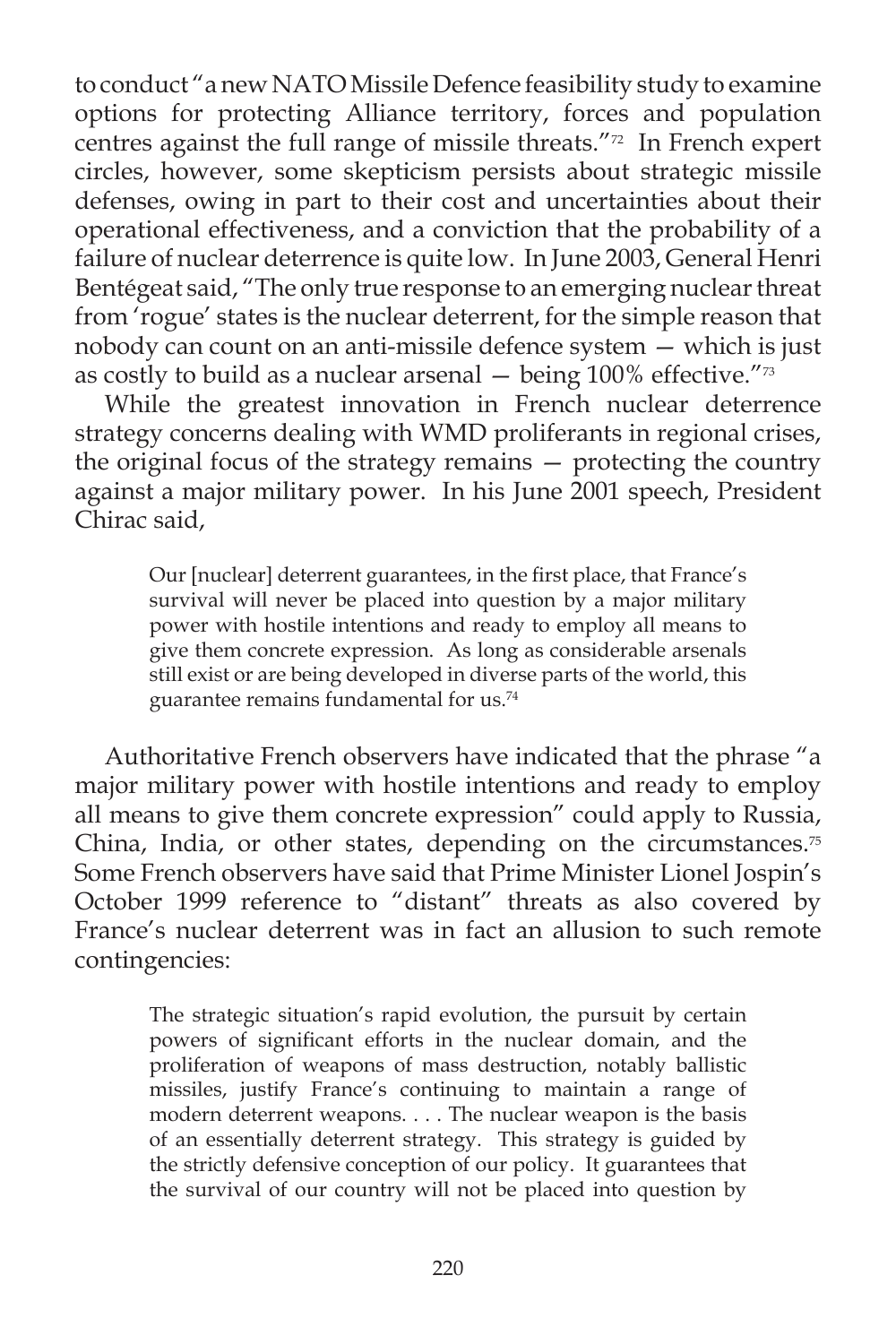a hostile power. It allows us to deal with the risks linked to the existence of weapons of mass destruction and ballistic delivery systems, while preserving our freedom of action in the face of a threat to our vital interests. It contributes in this way to Europe's security. In the current strategic situation, which is fluid, with many constrasts, and marked by the appearance of new risks, *nuclear deterrence is based on autonomous capabilities that enable us to oppose the materialization of a threat to our vital interests, whatever might be its origin — even if it is distant — its nature or its form*. *We will therefore see to the modernization and adaptation of a nuclear arsenal which, while remaining limited in volume, in conformity with the principles of strict sufficiency that we uphold, must henceforth take into consideration the weapons of mass destruction and ballistic missiles that certain powers are acquiring*. 76

Some observers have related this intention to hedge against "distant" and "major" threats to the acquisition of the M51 SLBM, with its range of over 8,000 km.

Despite various indications that France's nuclear deterrent posture will remain strictly under national control and dedicated to guaranteeing the country's security, President Chirac in June 2001 repeated long-standing French convictions that France's nuclear forces also contribute to the security of NATO and the European Union:

Finally, it is France's wish that our nuclear deterrent also contribute to Europe's security. It thus participates in the overall deterrent that can be exerted by the democracies joined together by the treaty of collective security concluded, over fifty years ago, by Europe, the United States, and Canada. In any case, it is up to the President of the [French] Republic to assess the harm that might be done to our vital interests in a given situation. This assessment would naturally take into account the growing solidarity of the countries of the European Union.<sup>77</sup>

 President Chirac then recalled, without using the previous French "pre-strategic" or "final warning" formulas, France's longstanding policy of being prepared to use nuclear weapons to signal France's resolute willingness to defend its vital interests:

I wish finally to remind you that our concept of [nuclear] deterrence, founded on the principle of oneness, does not exclude the capability of showing a possible adversary, when necessary,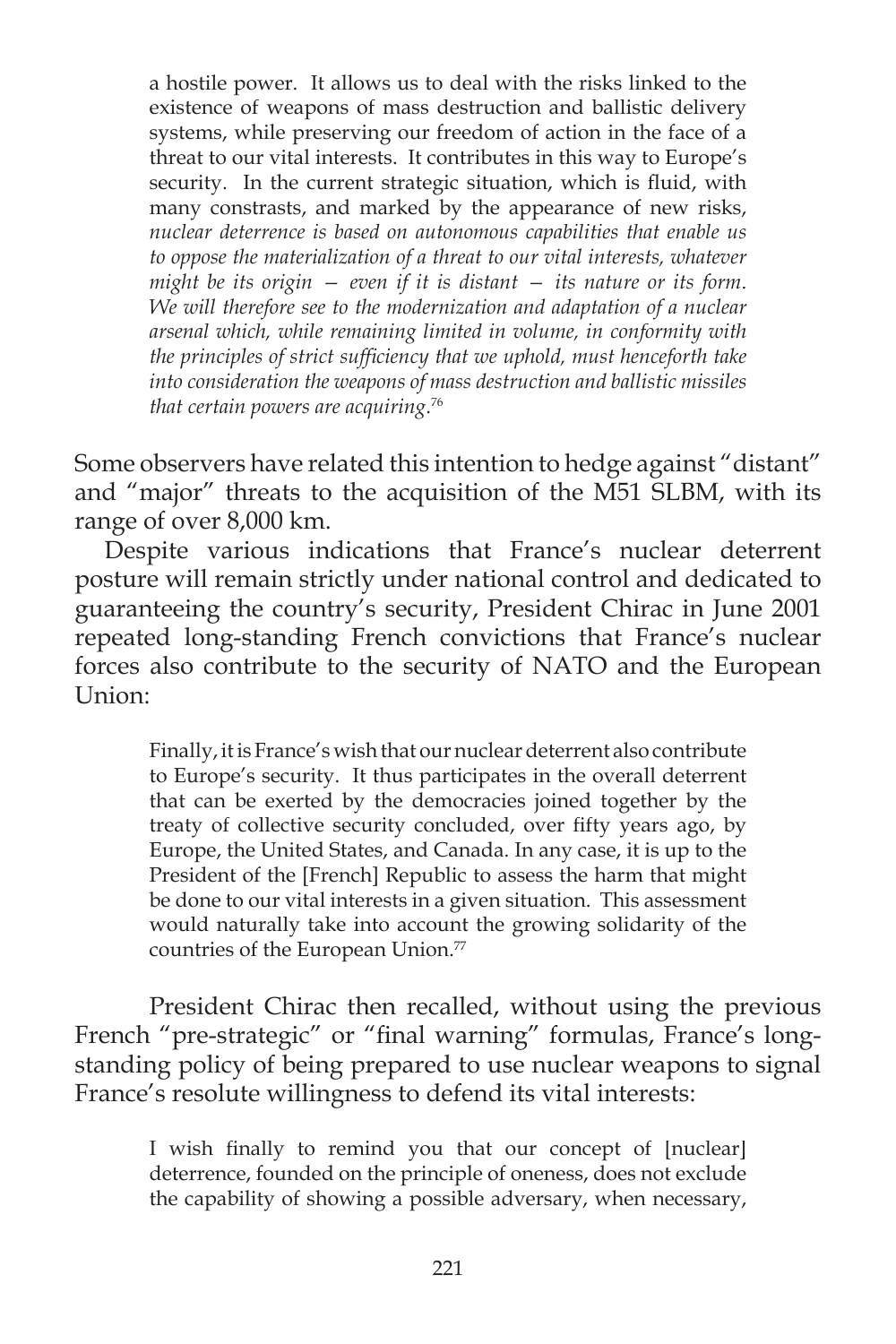that our vital interests are at stake and that we are determined to safeguard them.<sup>78</sup>

The French word *unicité* is translated here with the word "oneness," although it is often rendered as "uniqueness," because the word also carries the connotations of "oneness," "wholeness," or "all of a single piece." In other words, France's nuclear deterrence posture constitutes a whole at one with the nation's vital interests: any threat to France's vital interests could oblige Paris to use its "capability of showing a possible adversary . . . that our vital interests are at stake." Paris could thus choose to employ nuclear means, presumably in a fashion short of comprehensive strategic nuclear strikes, to communicate its determination to "safeguard" those interests.

In short, Chirac announced "the modernization and adaptation" of the nuclear arsenal to be able to strike a regional adversary's "political, economic, and military power centers" in a comparatively discriminate fashion. While some critics have argued that such targets sound like cities, French officials clearly view the new policy as a step toward limited and controllable nuclear employment options that may reinforce deterrence by informing adversaries that France has usable options between "all or nothing." However, it is noteworthy that Chirac reaffirmed in the same speech that France will remain "faithful to its concept of non-use," an expression of confidence in the effectiveness and reliability of France's nuclear deterrence posture and a confirmation of France's rejection of nuclear "war-fighting" concepts.

In November 2002, the Chief of Staff of the Armed Forces, General Henri Bentégeat, who served as President Chirac's military adviser during the formulation of the new articulation of nuclear deterrence strategy in the president's June 2001 speech, testified as follows to the National Assembly's Committee on National Defense and the Armed Forces:

The Americans judge that deterrence does not work with "rogue states" that are considered irrational. However, the leaders of these states are sensitive to threats exerted against their center of power. Our doctrine and our means have therefore been adapted. France must have the nuclear capabilities that forbid any sort of blackmail. The countries that would threaten its population and its vital interests must know that they would expose themselves to damage that would be unacceptable to them, that is, notably to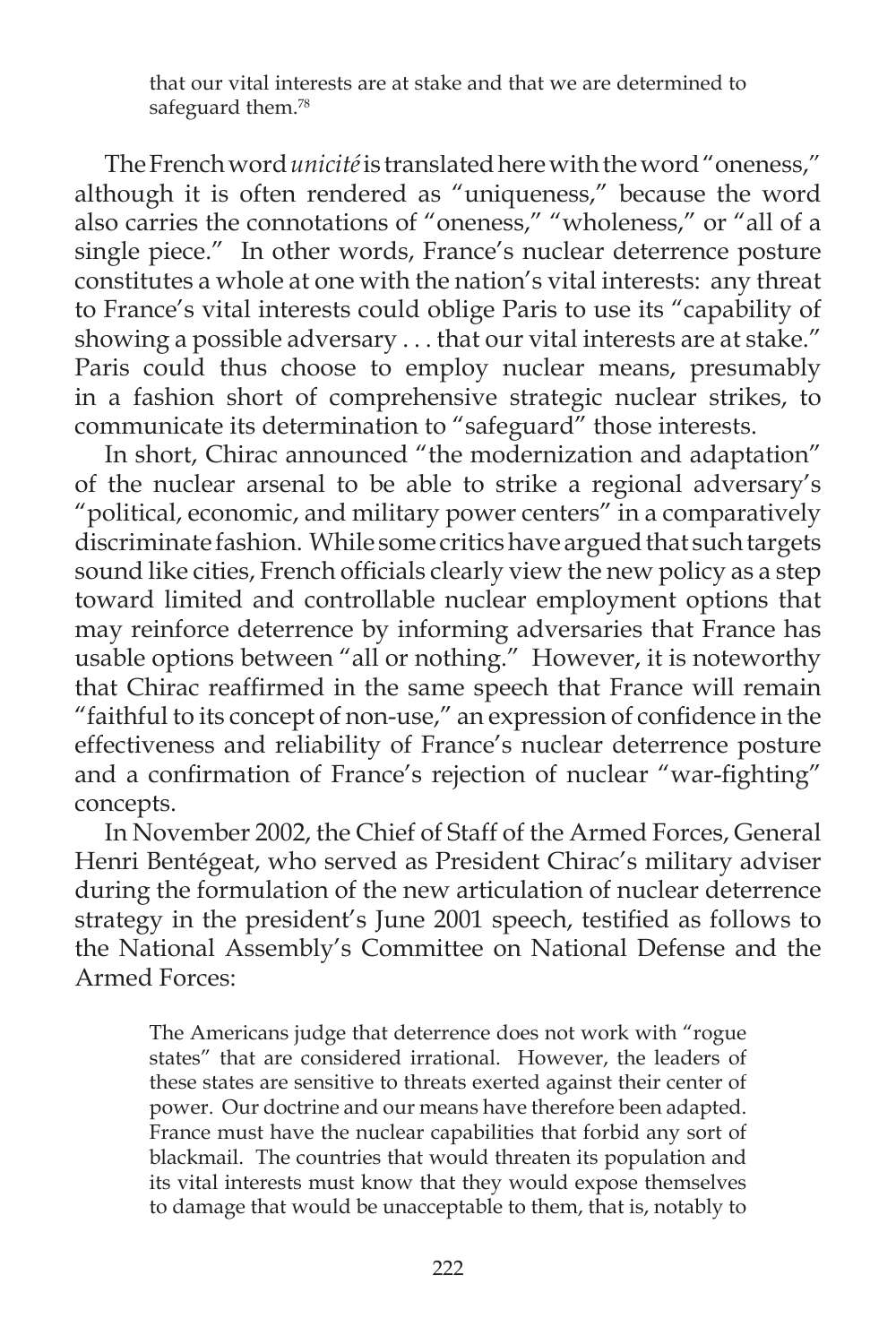their power centers. *Deterrence has been adapted to remain credible within the enduring framework of a non-use policy*. Nuclear weapons are not battlefield weapons for us. We have only acquired the means to oppose aggressors of a new type with a reliable and logical response.<sup>79</sup>

Similarly, in January 2003 the military program-law for 2003- 2008 stated that France's nuclear deterrence strategy "remains characterized . . . by a concept of non-use."<sup>80</sup>

France's concept of non-use should not be construed as signifying a policy of "no use" or "no first use." The concept reflects, as noted above, confidence in the reliability of France's deterrent posture as well as a refusal to regard nuclear arms as banal "battlefield" weapons. The French are nonetheless fully prepared to conduct nuclear operations, if necessary. In June 2003 General Bentégeat referred in the same article to France's "doctrine of non-use of nuclear weapons" and to its ability "to deliver nuclear weapons, in the event of a failure of deterrence, rapidly and with a maximum of autonomy of action."<sup>81</sup> Indeed, Bentégeat confirmed that France's threat of nuclear retaliation applies to enemies armed with chemical and biological weapons as well as to nuclear powers:

If a dictator in a 'rogue' state understands that any attack on a French city with chemical or biological weapons would lead instantly to the destruction of his power centres and military capacity, he will desist. . . . France's deterrent has the precision and diversity tailored to meet any degree of threat. . . . We don't intend to develop battlefield weapons as the *force de frappe* is a political deterrent; instead, we rely on a diversified payload that can spare an adversary's population and cities.<sup>82</sup>

### **Advantages of the Non-Use Concept**

Insisting that the strategy remains one of non-use enables the French to avoid possible discomfiture regarding certain issues, including relations with allies and potential adversaries and the strategy's moral and political legitimacy.

*Non-use and relations with allies.* France's decision to acquire nuclear arms involved multiple motives in addition to reservations about relying on U.S. nuclear commitments. When de Gaulle said that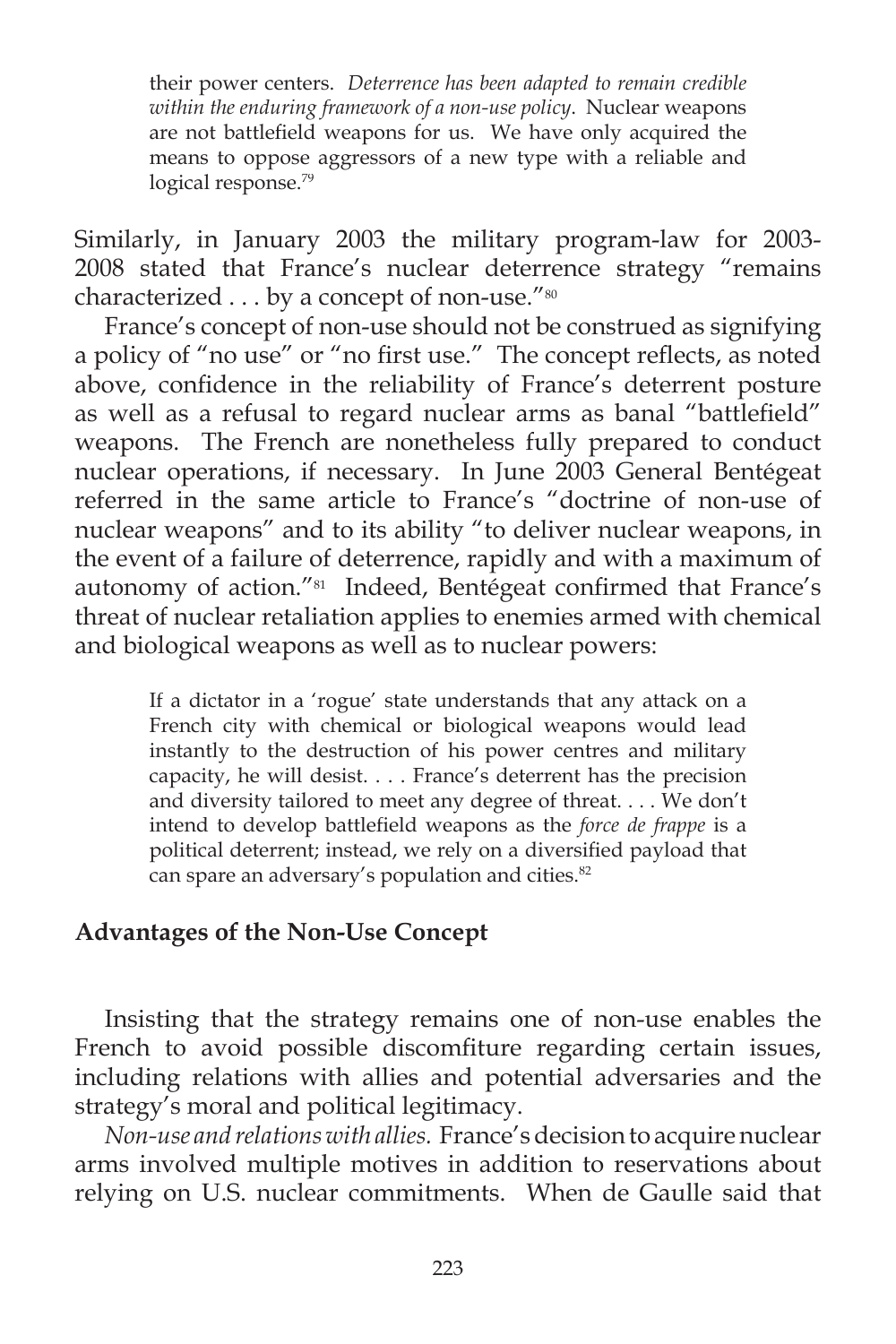"France, by acquiring nuclear arms, is performing a service for the world equilibrium,"<sup>83</sup> he evidently had in mind France's autonomy and international status and the political balance within the Alliance, as well as broader strategic purposes, such as enhancing deterrence by obliging Moscow to face an additional center of nuclear decisionmaking in Europe. France's ability to "nuclearize" a conflict independently would, it was argued, underscore the risks to the Soviet Union in committing aggression. In the early 1960s, when the United States proposed that NATO adopt a strategy of "flexible response," de Gaulle interpreted the new strategy as a U.S. attempt to weaken what he considered an already dubious nuclear guarantee by advertising America's unwillingness to use nuclear weapons through an emphasis on strengthening conventional military forces. De Gaulle refused to accept the new strategy; and the other allies did not adopt it until 1967, after de Gaulle withdrew France from the Alliance's integrated military structure in 1966.

The other allies could not establish the Nuclear Planning Group (NPG) until late 1966, after France's withdrawal from the integrated military structure. While Britain has made its nuclear forces available for Alliance planning since 1962, subject to national command and control and sovereign employment decisions, France has never participated in the NPG or associated NATO bodies for consultations regarding nuclear strategy and deterrence. Since the early 1960s, France has insisted on the distinctness and autonomy of the French approach to nuclear deterrence strategy in relation to U.S. and NATO concepts. While France participated in the Alliance's 1990–1991 and 1997-1999 Strategic Concept reviews and approved the 1991 and 1999 documents, the French are excluded from two of the key paragraphs referring to nuclear deterrence.<sup>84</sup>

In currently foreseeable circumstances, there is no likelihood of France participating in the NPG's deliberations. It would be difficult for France to join the NPG because the French themselves have made it a symbol of American "hegemony" and of the "subordination" they consider to be implicit in Alliance institutions such as the NPG, the Defense Planning Committee, and the integrated military structure. French absence from the NPG has correspondingly become a symbol of national autonomy and strategic independence. Aside from the French lack of interest in formal common planning, nuclear weapons have become identified with France's sovereignty and status; and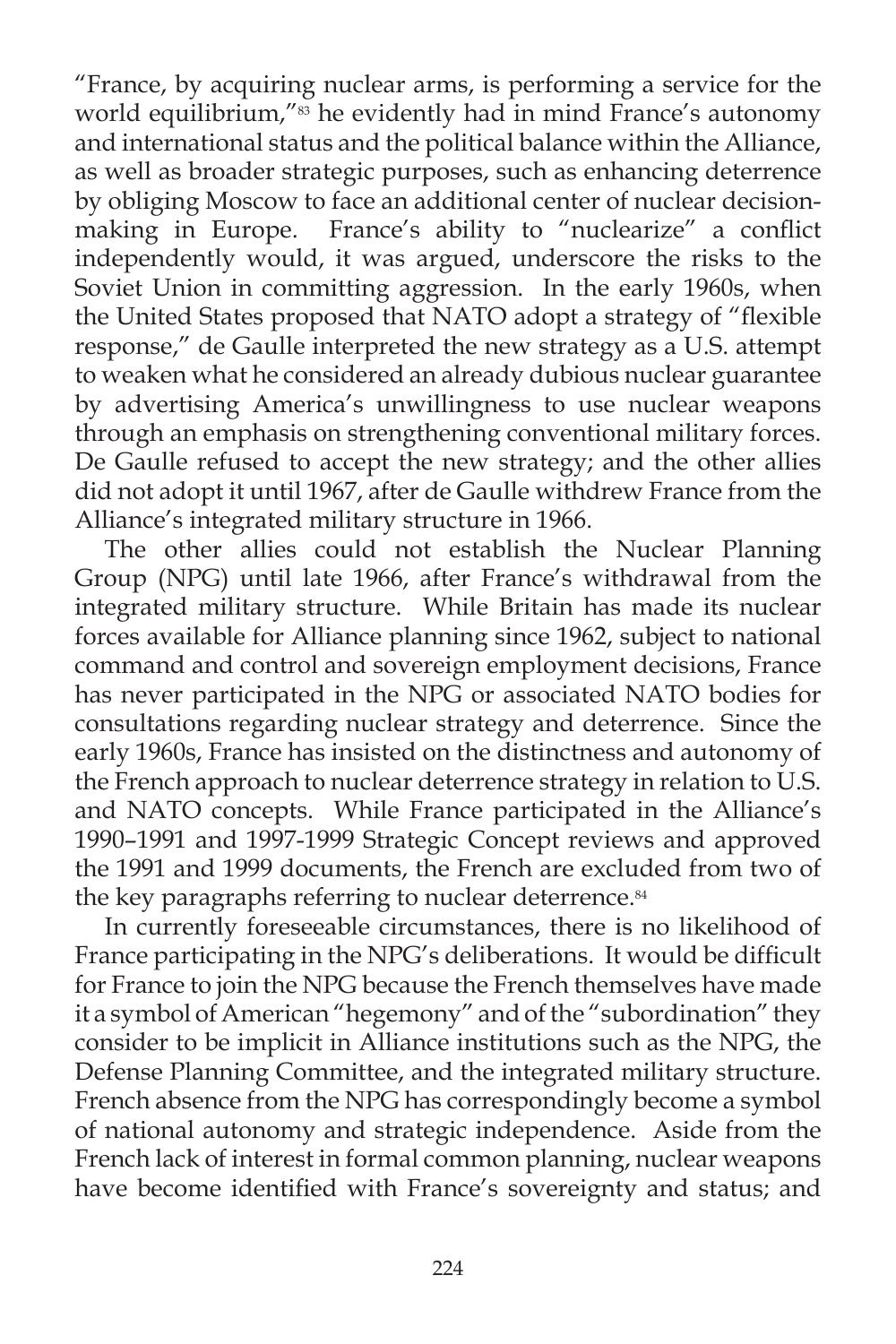participation in NPG deliberations would be portrayed by critics of the government, on the left and the right, as undermining the nation's autonomy.85

In this respect, as in some others, the French reveal the continuing tension between maintaining a strictly national nuclear deterrent policy and professions of solidarity with NATO and the European Union. France alone will decide whether and how to use its nuclear forces on behalf of its own security and/or in defense of broader NATO and/or EU security interests, and (to date at least) it has remained France's policy to do so without participating in NATO's Nuclear Planning Group. No analogous EU group for nuclear deterrence matters has yet been constituted, for various reasons in addition to French policy principles. Yet the view that France's nuclear deterrence posture contributes to the security of the Atlantic Alliance (a judgement repeatedly endorsed by France's NATO allies, most recently in the 1999 Strategic Concept) has enabled the French, in conjunction with the avowed policy of non-use, to minimize the potential awkwardness of France's abstaining from consultations about nuclear weapons employment policy in the NATO framework.<sup>86</sup>

Moreover, the French have not excluded consultations about nuclear deterrence in other frameworks. In February 1986, President Mitterrand expressed a willingness to consult with the Chancellor of the Federal Republic of Germany regarding possible use of French nuclear weapons on German soil.<sup>87</sup> In July 1993, President Mitterrand and British Prime Minister John Major announced a decision to make permanent an Anglo-French Joint Commission on Nuclear Policy and Doctrine, a body that had been established on a provisional basis in November 1992. In October 1995, Major and Chirac declared that they would "deepen nuclear cooperation. . . while retaining the independence of our nuclear forces." They added that "We do not see situations arising in which the vital interests of either France or the United Kingdom could be threatened without the vital interests of the other also being threatened."<sup>88</sup> In the years 1995-1997 French officials suggested that France and other members of the European Union might discuss *dissuasion concertée*, a phrase that might be translated as "deterrence supported by continuing consultations and substantive consensus." While the *dissuasion concertée* initiative had few results, evidently owing to political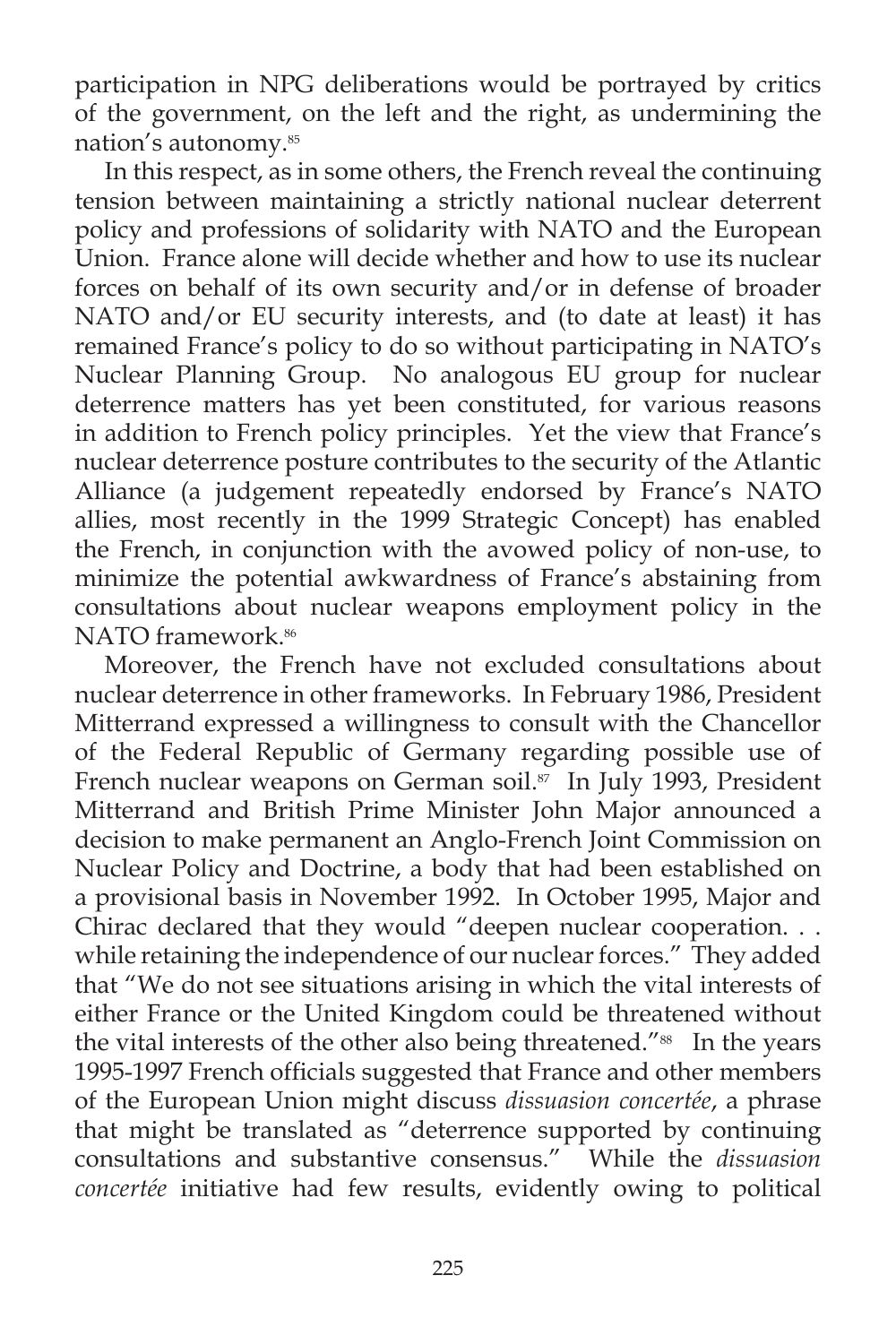obstacles within the European Union and France itself,<sup>89</sup> it reflected a long-standing French conviction that France's nuclear forces serve European security interests. In the words of the 1994 defense white paper, "National independence and that of Europe in the future are without any doubt linked to the possession of such weapons."<sup>90</sup>

*Non-use and international legitimacy.* The broader utility of the non-use policy in international politics involves more speculative judgements, given the multiplicity of audiences and circumstances. The French have consistently and even emphatically noted that non-use does not mean "no first use," but rather confidence in the reliability of their nuclear deterrence posture and rejection of a nuclear "war-fighting" strategy.<sup>91</sup> At the same time, the French have tried to derive political benefit from their deterrent and non-use orientation. For example, France's official reaction to the July 1996 advisory opinion of the International Court of Justice on the legality of the use or threat of use of nuclear weapons included the following observation:

> France's nuclear doctrine has an exclusively deterrent and defensive character. The French deterrent is oriented toward warprevention. For France, nuclear weapons could not constitute instruments of coercion or combat arms. The nuclear deterrent aims to prevent any placing into question of our vital interests as they are defined, in the final analysis, by the chief of state.

> The French deterrent constitutes a factor of stability and contributes to the maintenance of international peace and security. It is inseparable from the resolute action of our country in favor of collective security, arms reductions, and non-proliferation of nuclear weapons, as the President of the Republic noted in his recent speeches before the IHEDN [Institut des Hautes Études de Défense Nationale] on 8 June 1996, and then before the members of the Conference on Disarmament on 11 June 1996.<sup>92</sup>

Even during the Cold War, it was exceptional for official French policy statements to refer explicitly to the Soviet Union as the target of France's nuclear deterrence posture. In post-Cold War conditions, official references to specific countries as possible targets of French nuclear retaliation have become practically nonexistent. It would be politically awkward to refer publicly with any specificity to the scenarios that could arise with regional powers armed with weapons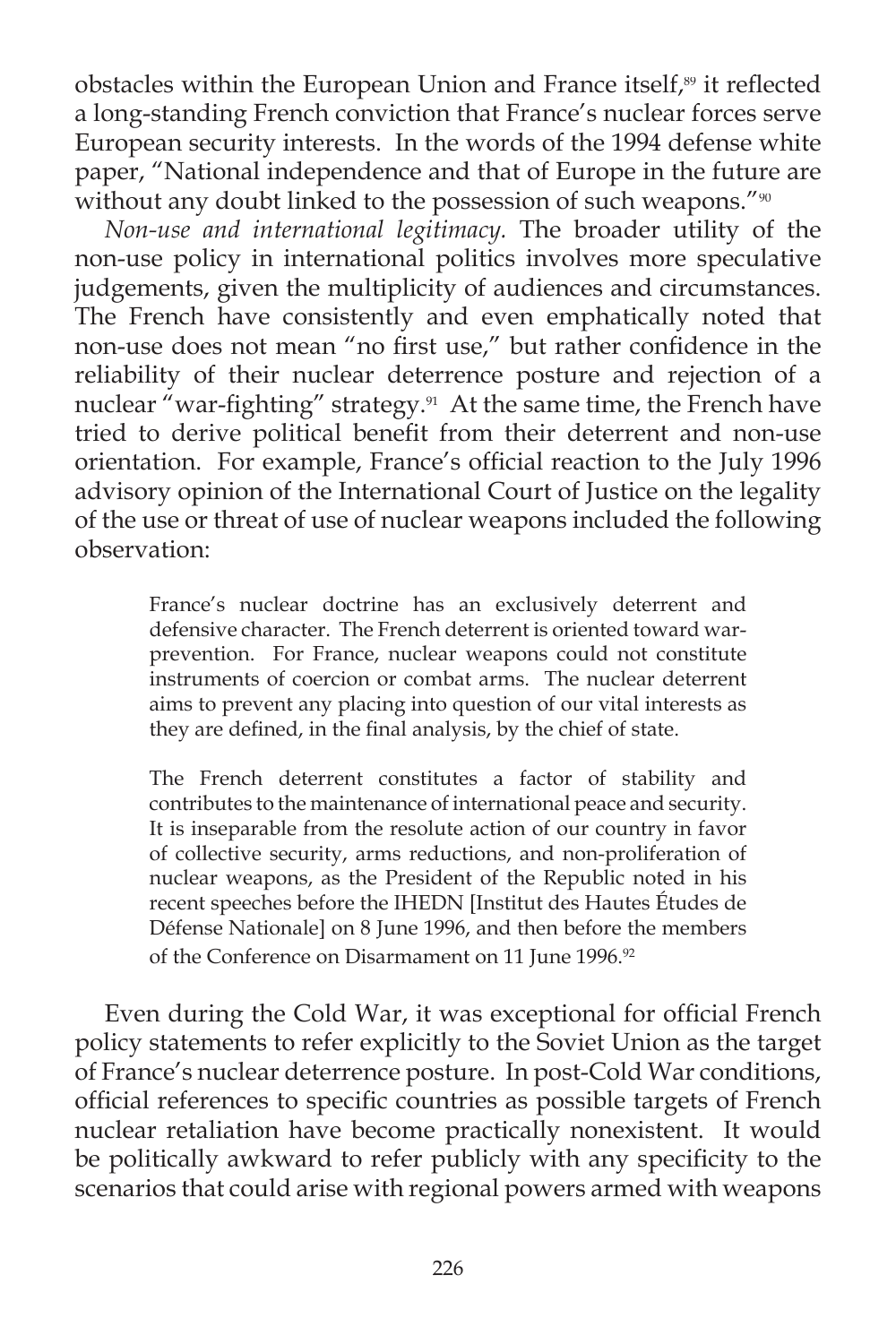of mass destruction. French officials have accordingly chosen to speak of such countries as a general category and to emphasize the merits of flexibility in the nuclear posture while reaffirming the concept of non-use.

 It should be noted that France's reservations about the negative security assurances it has extended in the NPT context are linked to its interpretation of its disarmament obligations under Article VI of the NPT.<sup>93</sup> Because France's "vital interests" could be threatened by biological, chemical, or conventional attacks, France cannot exclude responding with nuclear weapons to such attacks. This deterrence policy is consistent with the nation's disarmament policy: that is, France could not consider nuclear disarmament in the absence of complete and general disarmament. As Hervé de Charette, then the Foreign Minister, noted in 1997,

France supports the objective of the final elimination of nuclear weapons in the framework of general and complete disarmament. From now until the realization of this objective . . . France intends to maintain in all circumstances the credibility and the effectiveness of its nuclear deterrent force.<sup>94</sup>

*Non-use and domestic legitimacy.* Discussions of nuclear operations have been comparatively rare in France. Far more emphasis has been placed on the idea that nuclear deterrence has made France an invulnerable "sanctuary" that no aggressor would dare to attack. Nuclear weapons have become associated with national independence and security against another world war and, more broadly, with de Gaulle's efforts to restore France's honor and international status after France's humiliating defeat in 1940. In the early 1990s, when some French politicians, military officers, and experts conducted a semi-public debate about developing more flexible nuclear employment options (with more accurate delivery systems and low-yield warheads with confined effects), they discovered that the mainstream consensus in France remains opposed to such options if they appear to increase the likelihood of conducting actual nuclear operations.95

Some French observers are concerned that planning and preparing for such employment options could undermine the domestic political legitimacy of France's nuclear forces by implying that the principles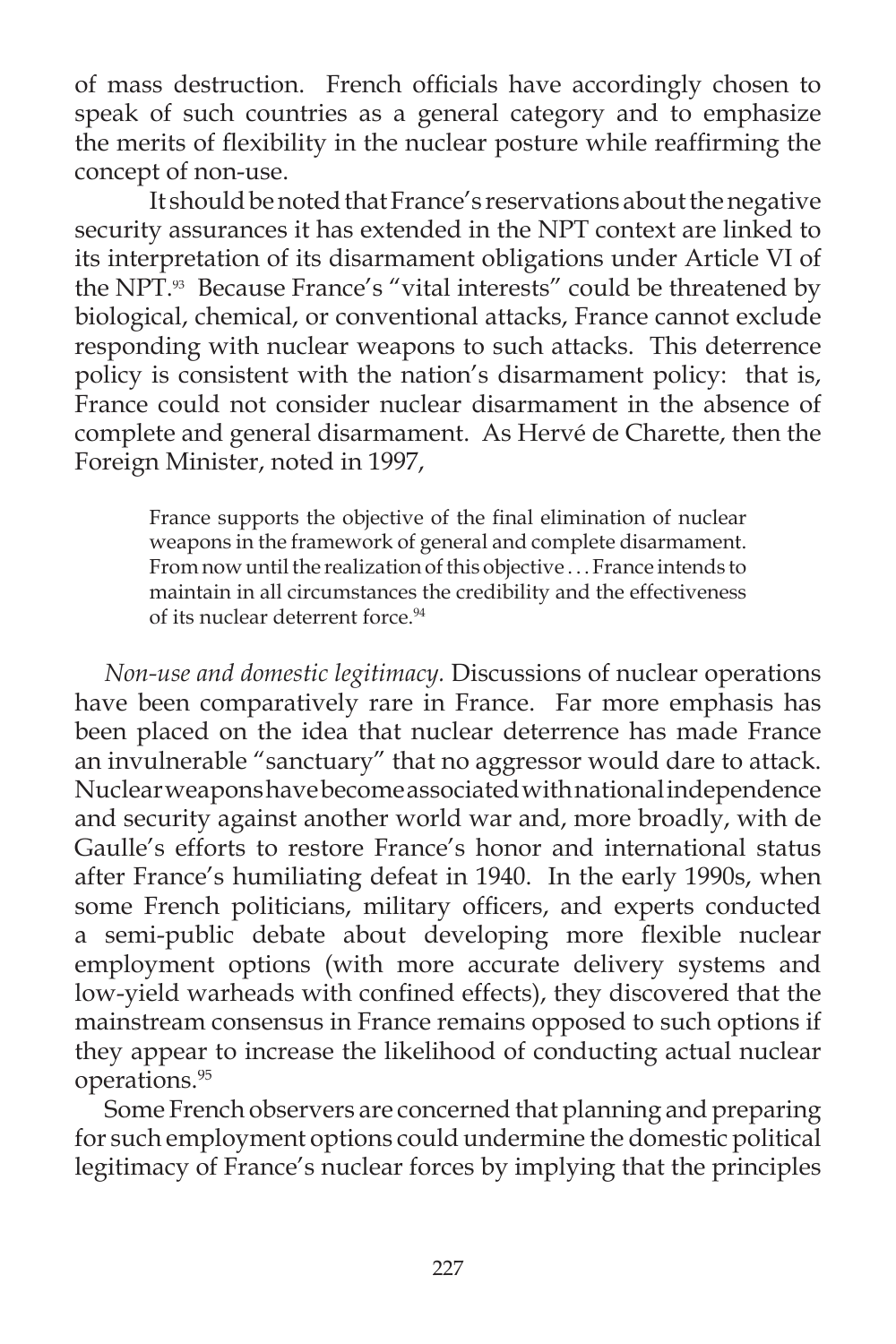of "no war" (*non-guerre*) and "no battle" (*non-bataille*) in French nuclear deterrence strategy could be overturned by aggression. French politicians and experts have traditionally maintained that discussions of nuclear operations are irrelevant and potentially dangerous because they imply that France's deterrent posture could fail. The long-standing French doctrine has accordingly been that nuclear forces are "weapons of non-use" (*armes de non-emploi*); and this doctrine has been reaffirmed in official discussions of the strategy and posture modifications announced by President Chirac in June 2001.<sup>96</sup> As noted above, even in discussions since June 2001 of France's more flexible and discriminate capabilities designed to deter WMD-armed regional powers, French officials have regularly restated the "non-use" principle and their corresponding confidence in the effectiveness of the nation's nuclear deterrent posture.

The high level of confidence in the probable success of France's nuclear deterrence strategy promotes the strategy's domestic legitimacy. In the words of the 1994 defense white paper, France's "strategy remains essentially defensive. The refusal of war or of conventional and nuclear battle that the doctrine of deterrence is based on will continue to inspire it. It remains one of the bases of the indispensable national consensus in defense matters."97 In the 1980s Pierre Hassner offered the following critique of French strategy:

> [I]f one accepts the logic of the French doctrine, the search for discrimination and proportionality, the classic just-war criteria, would mean the acceptance of limited war, and hence of the failure of deterrence. . . . When challenged on these grounds the usual French response has been to dismiss the moral problem altogether in the name of deterrence (nuclear weapons are moral since they are meant to prevent war, not to wage it) and of retaliation (since France will never be the attacker, it bears no moral responsibility for what it might have to do in response to aggression or blackmail). . . . A critic of the doctrine, Pierre Lellouche, has pointed out that what made the French posture acceptable was precisely its lack of operational credibility, which reassured potential pacifists that French nuclear weapons were not meant to be used.98

French experts have pointed out that Hassner's critique applied above all to France's Cold War nuclear strategy, when the Soviet Union was the principal adversary and Paris emphasized "anti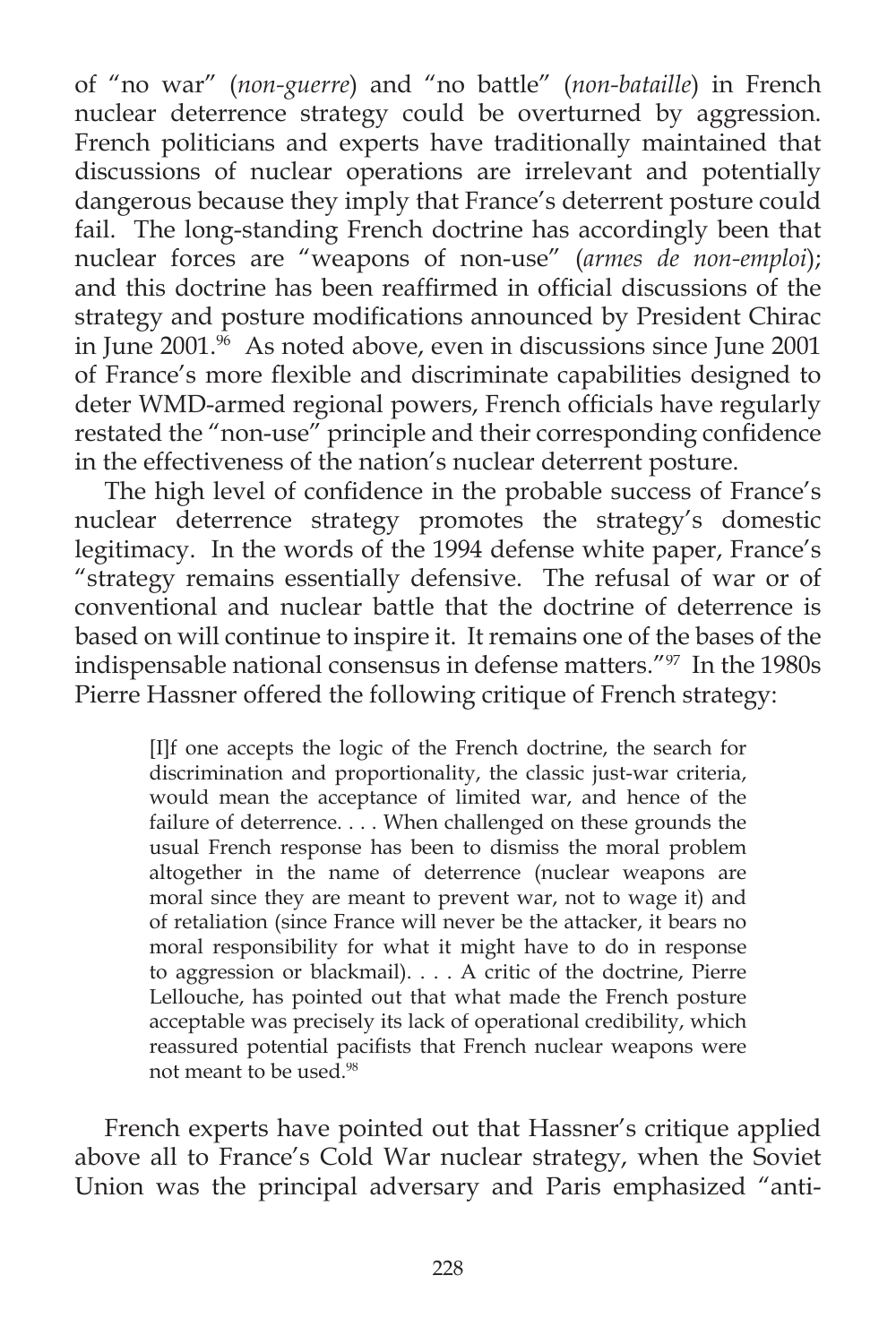cities" threats. Since the early 1990s, the preoccupation with deterring WMD-armed regional powers has led the French government to seek forces capable of much greater "discrimination and proportionality" and to reaffirm the traditional purpose of successful deterrence and war-prevention.<sup>99</sup>

It is significant in this regard that President Chirac in June 2001 repeated that France will remain "faithful to its concept of non-use" while modifying the country's declaratory strategy and revealing improvements in force characteristics in the direction of greater operational usability  $-$  that is, listing more specific targets and seeking more discriminate and controllable weapons.

Despite uncertainties about the operational utility of France's nuclear weapons in dealing with specific threats, the consensus behind nuclear deterrence in France remains comparatively robust. As noted above, the strategy articulated by President Chirac in June 2001 was formulated with the concurrence of Lionel Jospin, then France's Prime Minister and the leader of the Socialists. The French generally deem nuclear weapons an insurance policy in an uncertain and unstable world, and a guarantee of France's political and strategic autonomy. All the major parties, including the Socialists, are committed to maintaining nuclear deterrence as a means of war-prevention and thus support the strategy of non-use and the operational instruments necessary to uphold it. As Lionel Jospin observed in September 1998,

The evolution of the strategic context has permitted a reduction in the number of weapons and in the alert level of the forces, but *nuclear deterrence remains at the heart of our defense. It manifests in an explicit fashion the adherence of our country to a strategy of preventing*  war and testifies to our will to protect the supreme interests of our country *with autonomous capabilities*. France is therefore maintaining its effort in the nuclear domain, but adapting the level of its arsenal and its posture. For France, as for European security, so long as general and complete disarmament has not been achieved, nuclear weapons remain a necessity.<sup>100</sup>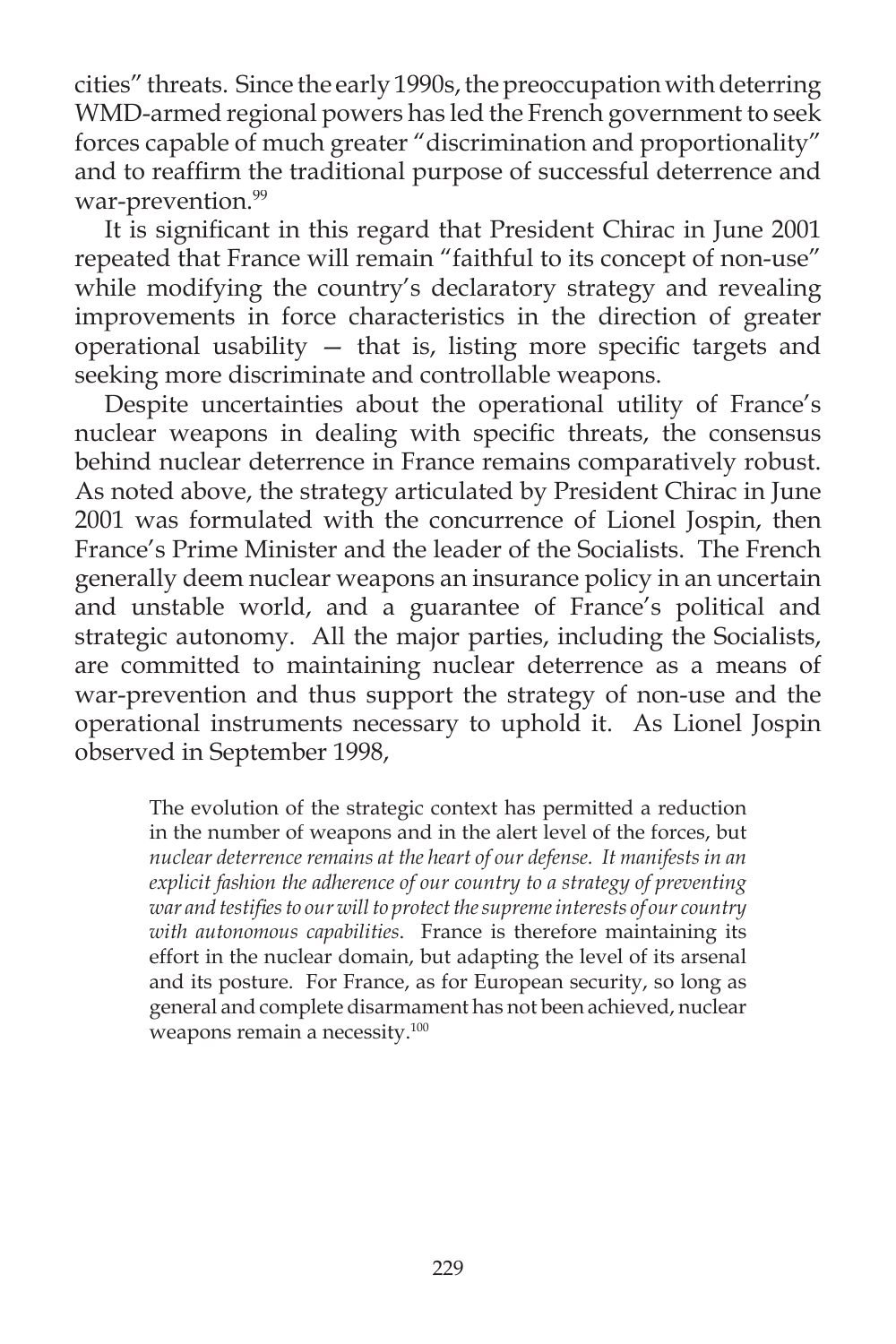#### **ENDNOTES - CHAPTER 7**

1. For a valuable discussion of the intellectual origins and objectives of France's nuclear capabilities up to the late 1970s, see the chapter by Bruno Tertrais in this volume.

2. The 1995-1996 test series had three purposes: the final certification of the TN75 warhead, the validation of robust warhead designs, and the acquisition of data for simulation. See Jacques Bouchard, Directeur des Applications Militaires, Commissariat à l'Énergie Atomique, testimony before the Commission de la Défense Nationale et des Forces Armées, Assemblé Nationale, 20 February 1996, Compte rendu no. 27, p. 2. Since the 1995-1996 test series France has relied entirely on its simulation capabilities. France has dismantled its test site in the South Pacific and has ratified the Comprehensive Test Ban Treaty.

3. The M51 SLBM was attributed a range of 9,200 km in *Le Monde*, 9 June 2001. According to a dossier published by the Documentation Française (and prepared by a non-governmental organization, the Centre de Documentation et de Recherche sur la Paix et les Conflits, Observatoire des Armes Nucléaires Françaises), the M51 SLBM will have a range of 8,000 to 10,000 km, and the ASMP-A air-launched missile will have a high-altitude range of 500 km. See www.ladocumentationfrancaise.fr/ dossier\_international/nucleaire/etat\_lieux/france.shtml.

4. Bruno Tertrais, *The French Nuclear Deterrent After the Cold War*, P-8012 (Santa Monica, California: Rand, 1998), p. 37.

5. Jacques Chirac, interview in *Armées d'Aujourd'hui*, no. 246, January 2000, p. 8.

6. Charles de Gaulle, press conference of 23 July 1964, in *Discours et messages*, vol. IV, *Pour l'effort, Août 1962-Décembre 1965* (Paris: Plon, 1970), p. 233; italics added.

7. The French word *dissuasion* is normally translated into English (by the French themselves and others) as "deterrence." The French do not have a word for "dissuasion" with the meaning attributed to the term in the U.S. Quadrennial Defense Review in 2001, and therefore employ formulas such as *la dissuasion de l'acquisition des capacités militaires* to describe the U.S. concept in the 2001 QDR.

8. Raymond Barre, "La politique de défense de la France," *Défense Nationale*, November 1980, p. 12.

9. Pierre Mauroy, "La cohérence d'une politique de défense," *Défense Nationale*, October 1981, p. 21.

10. Jeannou Lacaze, "La politique militaire," *Défense Nationale*, November 1981, pp. 11, 12.

11. This declaratory policy may have expressed aspirations more than thencurrent capabilities. It is not clear whether France's capabilities at that time could support this declaratory strategy.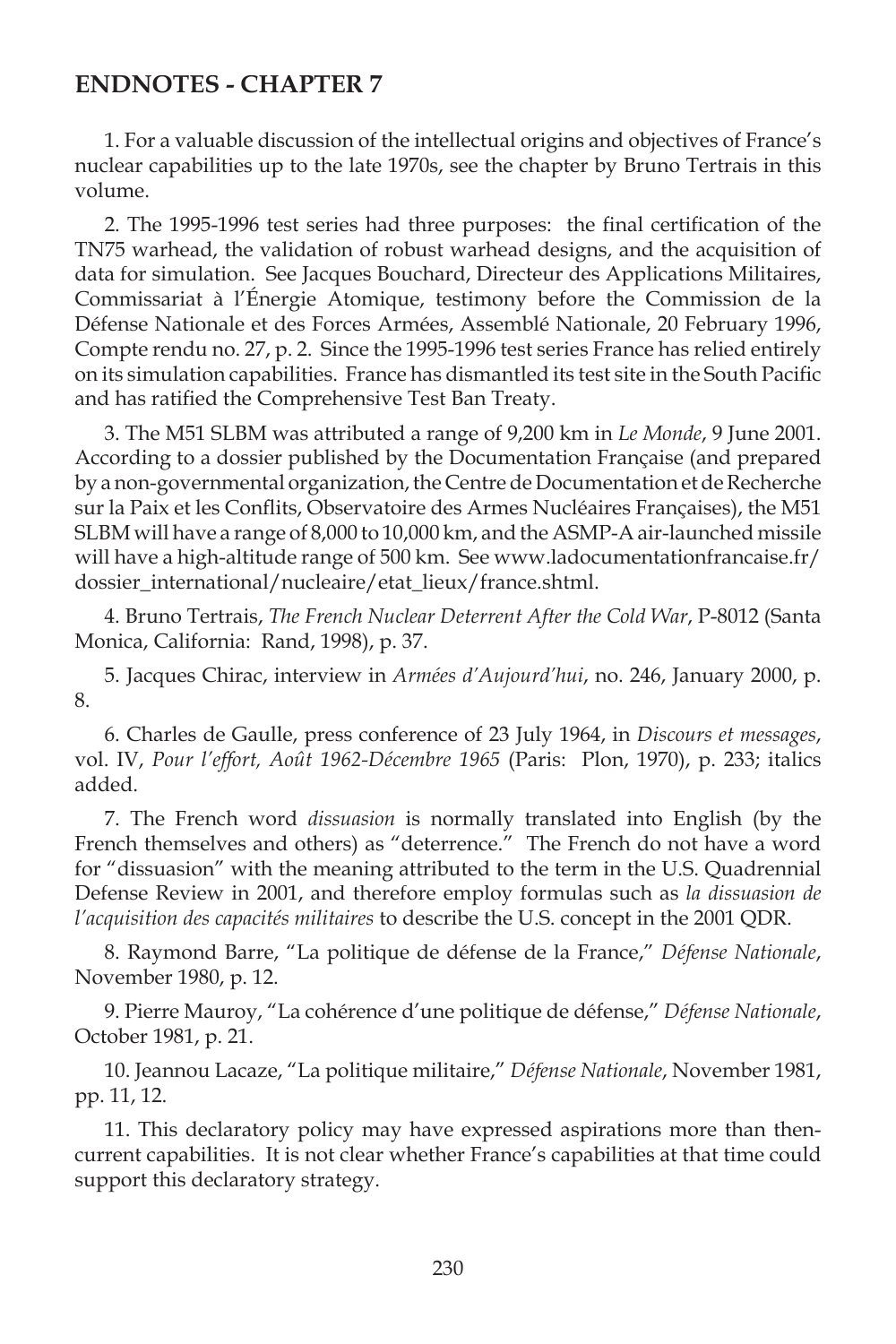12. Guy Lewin, "La dissuasion française et la stratégie anti-cités," *Défense Nationale*, January 1980, p. 27.

13. Guy Lewin, "L'avenir des forces nucléaires françaises," *Défense Nationale*, May 1980, pp. 17-18.

14. Raymond Tourrain, *Rapport d'information par la Commission de la Défense Nationale et des Forces Armées sur l'état et la modernisation des forces nucléaires françaises*, no. 1730 (Paris: Assemblée Nationale, October 1980), p. 206.

15. Pierre Riou (the pseudonym of a high-level Ministry of Defense official), "La force des choses," *Défense Nationale*, July 1980, p. 17.

16. Valéry Giscard d'Estaing, *Le pouvoir et la vie*, vol. II, *L'affrontement* (Paris: Compagnie 12, 1991), p. 180.

17. Charles Hernu, "Répondre aux défis d'un monde dangereux," Défense *Nationale*, December 1981, p. 15.

18. Raymond Barre, "La politique de défense de la France," *Défense Nationale*, November 1980, p. 14.

19. Guy Lewin, "La dissuasion française et la stratégie anti-cités," *Défense Nationale*, January 1980, pp. 24, 31.

20. Guy Méry in *Le Monde*, 19 November 1980, p. 12.

21. Guy Lewin, "La dissuasion française et la stratégie anti-cités," *Défense Nationale*, January 1980, p. 28.

22. Ivan Margine (the pseudonym of a high-level Ministry of Defense official), "L'avenir de la dissuasion," *Défense Nationale*, April 1978, p. 29.

23. Robert Galley, speech at the Institut des Hautes Études de Défense Nationale, 3 February 1981, p. 13 of text furnished by the Délégation à l'Information et à la Communication de la Défense.

24. Pierre Mauroy, "Vers un nouveau modèle d'armée," *Défense Nationale*, November 1982, p. 24.

25. For a valuable discussion, see Bruno Tertrais, "La coopération militaire depuis 1969: La France, l'OTAN et la question nucléaire," in Maurice Vaïsse, Pierre Mélandri, et Frédéric Bozo, eds., *La France et l'OTAN, 1949-1996* (Brussels: Éditions Complexe, 1996).

26. President Valéry Giscard d'Estaing, "Allocution," *Défense Nationale*, July 1976, p. 15.

27. Charles Hernu, "Face à la logique des blocs, une France indépendante et solidaire," *Défense Nationale*, December 1982, p. 16.

28. Hernu's change in terminology was analyzed by Jacques Isnard in *Le Monde*, 31 October 1984, p. 9.

29. Mitterrand statement of 17 December 1987 to Hans Jochen Vogel, reported in Pierre Favier and Michel Martin-Roland, *La décennie Mitterrand*, vol. 2, *Les épreuves (1984-1988)* (Paris: Éditions du Seuil, 1991), p. 645.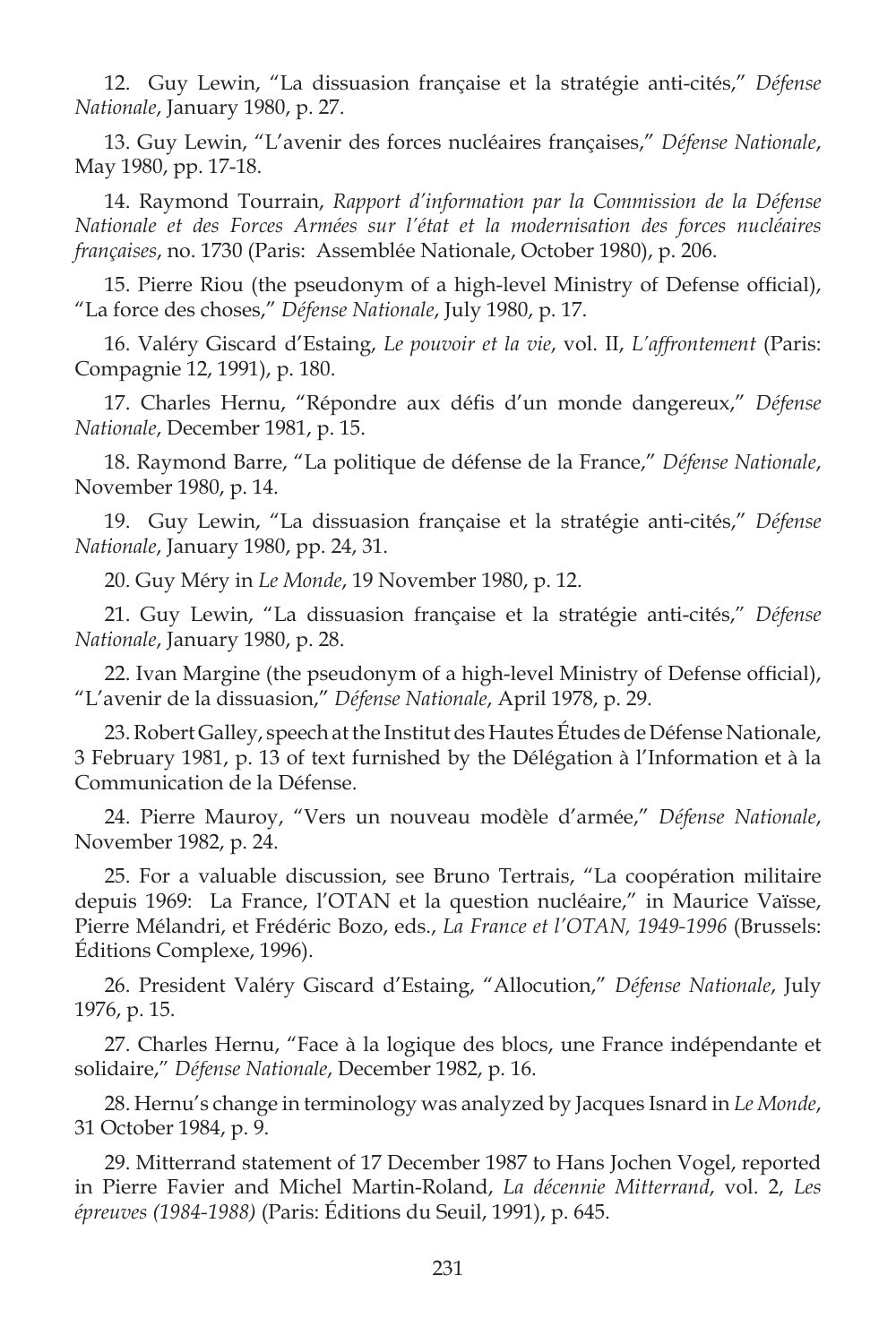30. Mitterrand speech of 11 October 1988, reported in *Le Monde*, 13 October 1988, p. 9.

31. Mitterrand press conference of 11 September 1991, text furnished by Service de Presse, Présidence de la République, p. 11.

32. Jacques Chirac, "La France et les enjeux de la sécurité européenne," *Défense Nationale*, February 1988, p. 16.

33. Chirac quoted in *Le Monde*, 9 March 1988, p. 14.

34. Mitterrand quoted in indirect discourse in *Le Monde*, 22 October 1987, p. 4.

35. For background, see David S. Yost, *Soviet Ballistic Missile Defense and the Western Alliance* (Cambridge, Massachusetts: Harvard University Press, 1988), especially pp. 170-183.

36. Bruno Tertrais, "La dissuasion nucléaire française après la guerre froide: continuité, ruptures, interrogations," *Annuaire Français de Relations Internationales* (Bruxelles: Bruylant, 2000), p. 760.

37. Some French observers have linked the disappearance of the terms "prestrategic" and "final warning" to the disappearance of the USSR. It is not clear whether the abandonment of the terms was influenced by British arguments  $(a)$ that calling the initial nuclear use a "final warning" was dangerous because it would oblige France to engage in larger follow-on strikes if that "final warning" failed to achieve the intended results and (b) that it would be wiser to maintain uncertainty (and political and operational latitude) about the magnitude of initial and follow-on strikes.

38. Division Emploi de l'État-Major des Armées, *Concept d'emploi des forces*, Lettre no. 827/DEF/EMA/EMP.1, 23 juillet 1997 (Paris: Service d'Information et de Relations Publiques des Armées, Ministère de la Défense, 1998), p. 18.

39. Ministère de la Défense, *La Défense de la France: Une action inscrite dans la durée* (Paris: Service d'Information et de Relations Publiques des Armées, October 1990), p. 13.

40. Pierre Joxe, interview with *Le Progrès-Le Journal de la Saône-et-Loire*, 21 February 1992, in *Propos sur la Défense*, January-February 1992, p. 90.

41. Discours prononcé par M. Jacques Chirac, Président de la République, à l'Institut d'État des Relations Internationales de Moscou, 26 September 1997, text provided by the Service de Presse, Présidence de la République, p. 11.

42. *Projet de loi de programmation relatif à l'équipement militaire et aux effectifs de la défense pour les années 1992-1994*, no. 2877 (Paris: Assemblée Nationale, July 1992), p. 14. This draft military program-law, unlike all previous military program-laws of the Fifth Republic, was never debated or approved by parliament. The draft text nonetheless reflected thinking in the executive branch of the government in mid-1992.

43. Ministère de la Défense, *Livre Blanc sur la Défense* (Paris: Service d'Information et de Relations Publiques des Armées, February 1994), pp. 70, 72.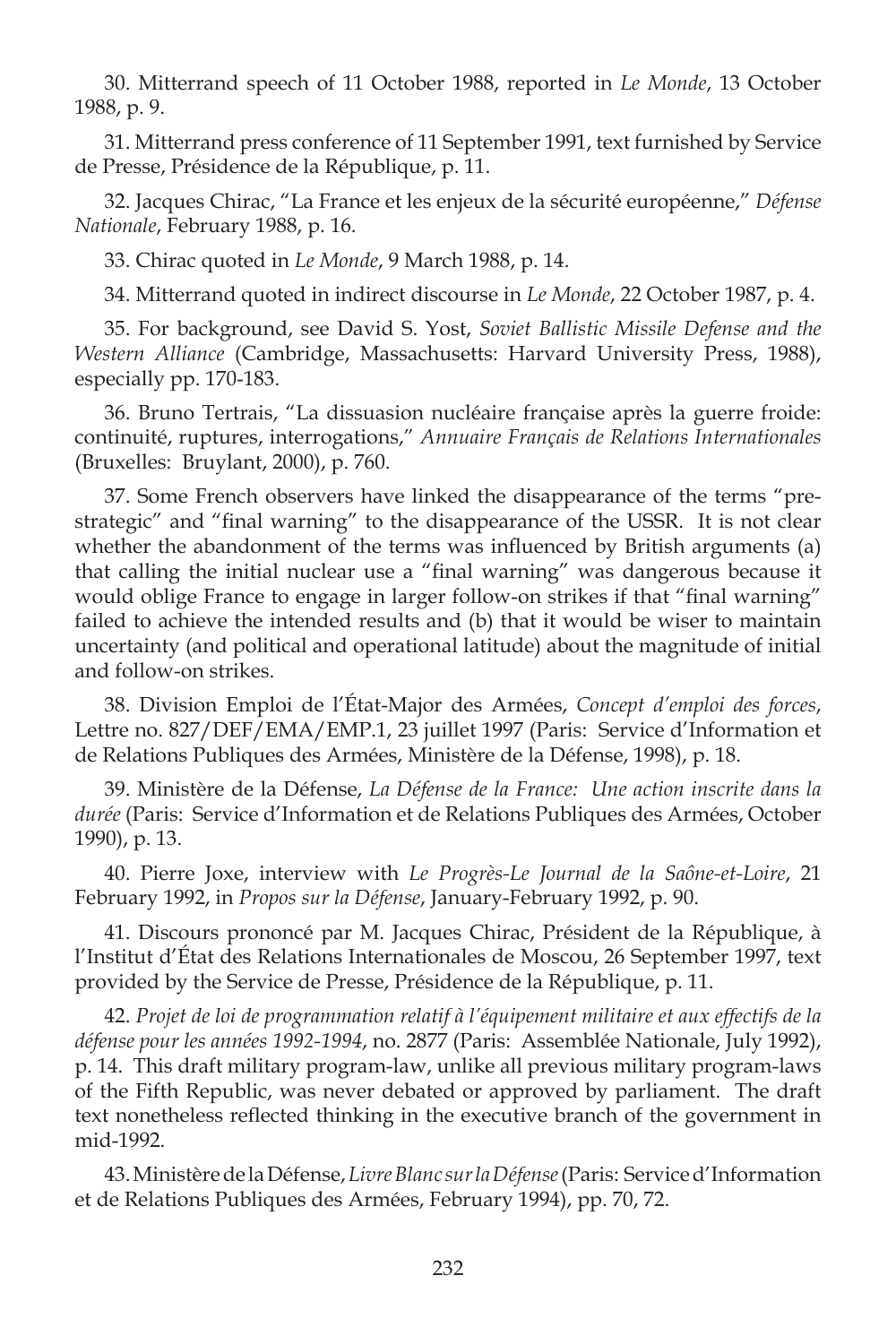44. Ministère de la Défense, *Livre Blanc sur la Défense* (Paris: Service d'Information et de Relations Publiques des Armées, February 1994), p. 70.

45. Speech by President Jacques Chirac at the École Militaire, Paris, 23 February 1996, in *Propos sur la Défense*, no. 57 (February 1996), p. 179; emphasis added.

46. "Loi no. 96-589 du 2 juillet 1996 relative à la programmation militaire pour les années 1997 à 2002," Journal Officiel de la République Française, 3 July 1996, pp. 9987-9988.

47. Speech by Prime Minister Lionel Jospin at the Institut des Hautes Études de Défense Nationale, 4 September 1997, p. 4 of text furnished by the French Foreign Ministry.

48. Raymond Barre (then Prime Minister), "Discours prononcé au Camp de Mailly le 18 juin 1977," *Défense Nationale*, August-September 1977, p. 16; and General Guy Méry (then Chief of Staff of the Armed Forces), "Conférence," *Défense*, no. 9 (May 1977), p. 22.

49. Ivan Margine (the pseudonym of a high-level Ministry of Defense official), "L'avenir de la dissuasion," *Défense Nationale*, April 1978, p. 26.

50. Charles Hernu, "La politique et la volonté de défense," *Politique Internationale*, no. 16 (Summer 1982), p. 13.

51. Mitterrand, 7 February 1991, in *Le Monde*, 9 February 1991, pp. 8-9.

52. Another factor in Mitterrand's decision-making was evidently his determination to promote adherence to the Chemical Weapons Convention, and therefore to assert the principle that chemical, biological, and nuclear weapons should not be considered operationally usable. Author's interviews in Paris, April 2003.

53. Roland Dumas interview in *Journal du Dimanche*, 10 February 1991.

54. Jacques Chirac, discours à l'occasion de la réception des ambassadeurs, Palais de l'Élysée, 31 August 1995, p. 10; emphasis added.

55. Admiral Jacques Lanxade, "La défense française dans le nouveau cadre géostratégique," *Défense Nationale*, August-September 1995, p. 19.

56. Alain Juppé, discours à l'Institut des Hautes Études de Défense Nationale, 7 September 1995, p. 7.

57. Communication du Ministre des Affaires Étrangères, M. Alain Juppé, à la Commission des Affaires Étrangères, de la Défense et des Forces Armées du Sénat, Paris, 6 April 1995.

58. A thorough comparative analysis of British, French, and U.S. declaratory policies regarding nuclear deterrence and WMD proliferants might help to establish whether, as some French observers maintain, these arguments for caution have exerted even greater influence in London and Washington than in Paris. Some French observers hold that French nuclear deterrent threats to WMD proliferants have been more explicit than those articulated by the United Kingdom and the United States. Author's interviews in Paris, April 2003.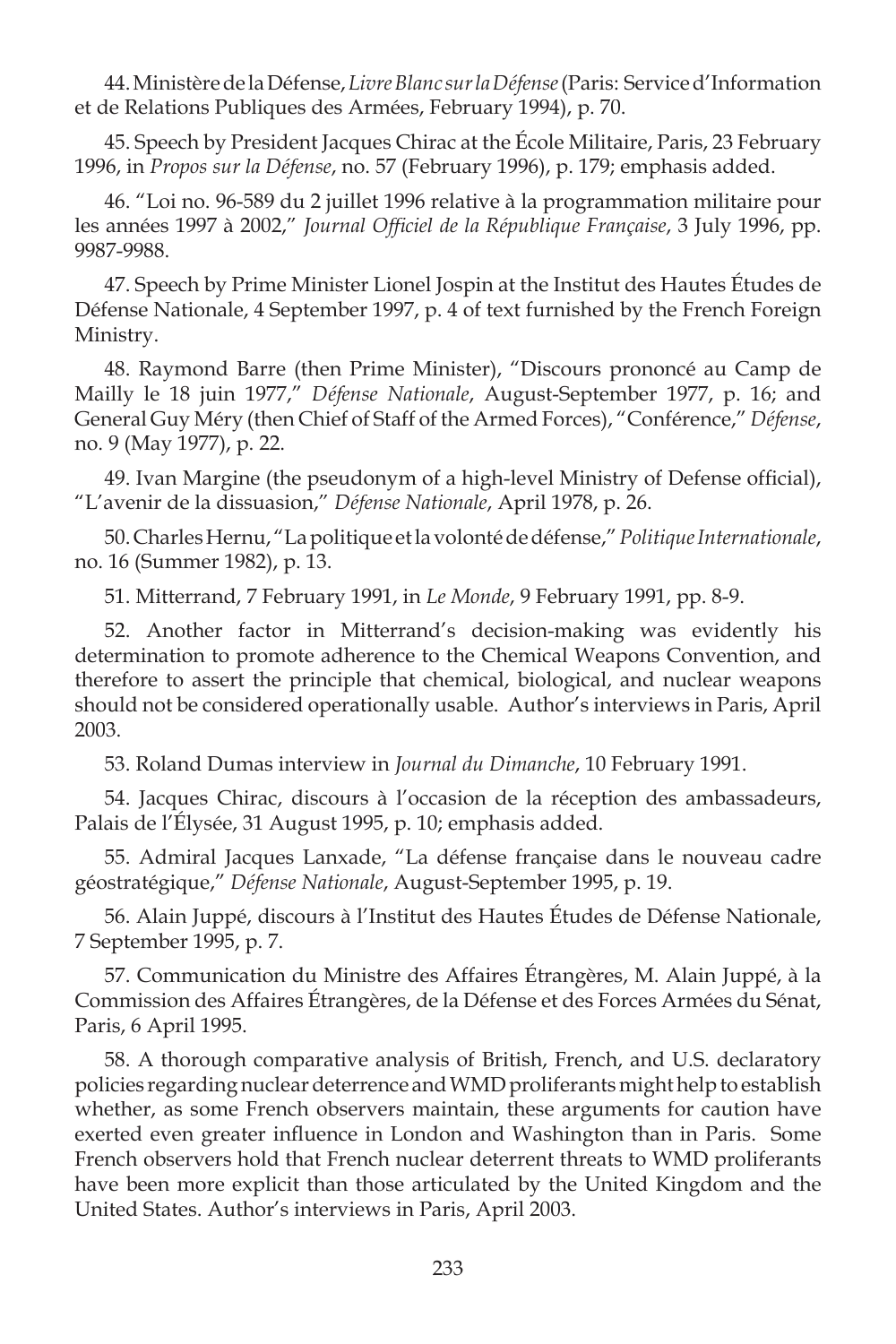59. Admiral Marcel Duval, "De la non-prolifération à la contre-prolifération?" *Défense Nationale*, August-September 1995, pp. 37, 39.

60. The Conseil de Défense, a top-level decision-making body, is France's closest equivalent to the U.S. National Security Council. It should be noted that Socialist leader Lionel Jospin served as Prime Minister from June 1997 to May 2002, and that the policy announced by Chirac in June 2001 was determined in concurrence with Jospin.

61. Jacques Chirac, speech at the Institut des Hautes Études de Défense Nationale, 8 June 2001, available at www.elysee.fr; emphasis added.

62. Ministère de la Défense, *Livre Blanc sur la Défense* (Paris: Service d'Information et de Relations Publiques des Armées, February 1994), p. 57.

63. Intervention de M. François Mitterrand sur le thème de la dissuasion, 5 May 1994, p. 5 of text furnished by the Service de Presse, Présidence de la République.

64. Jean-Dominique Merchet, "Chirac menace les 'États voyous' du feu nucléaire," *Libération*, 9 June 2001.

65. This affirmation of choices between "total annihilation" and "doing nothing" can be seen, some French observers have noted, as a less explicit way of saying (to use the old terms) that France has "prestrategic" and "final warning" options, now related to possible confrontations with regional powers as well as major powers.

66. Author's interviews in Paris, June-July 2001, March 2002, June-July 2002, and April 2003.

67. Bruno Tertrais, "Dissuasion nucléaire: Une doctrine adaptée au contexte stratégique," *Armées d'Aujourd'hui*, no. 262 (July-August 2001), p. 65.

68. Jacques Chirac, speech at the Institut des Hautes Études de Défense Nationale, 8 June 2001.

69. Author's interviews in Paris, June-July 2001, March 2002, and June-July 2002.

70. Thérèse Delpech, "Le deuxième âge nucléaire?" *Le Figaro*, 8 June 2001.

71. Jacques Chirac, speech at the Institut des Hautes Études de Défense Nationale, 8 June 2001.

72. North Atlantic Council, Prague Summit Declaration, 21 November 2002, par. 4g.

73. General Henri Bentégeat, interview in *Jane's Defence Weekly*, 4 June 2003.

74. Jacques Chirac, speech at the Institut des Hautes Études de Défense Nationale, 8 June 2001.

75. Author's interviews in Paris, June-July 2001, March 2002, June-July 2002**,**  and April 2003. An official explanation of Chirac's phase indicated that "The world has shrunk. Therefore, we are not completely indifferent to what is happening in China." An anonymous official source quoted in Jean-Dominique Merchet,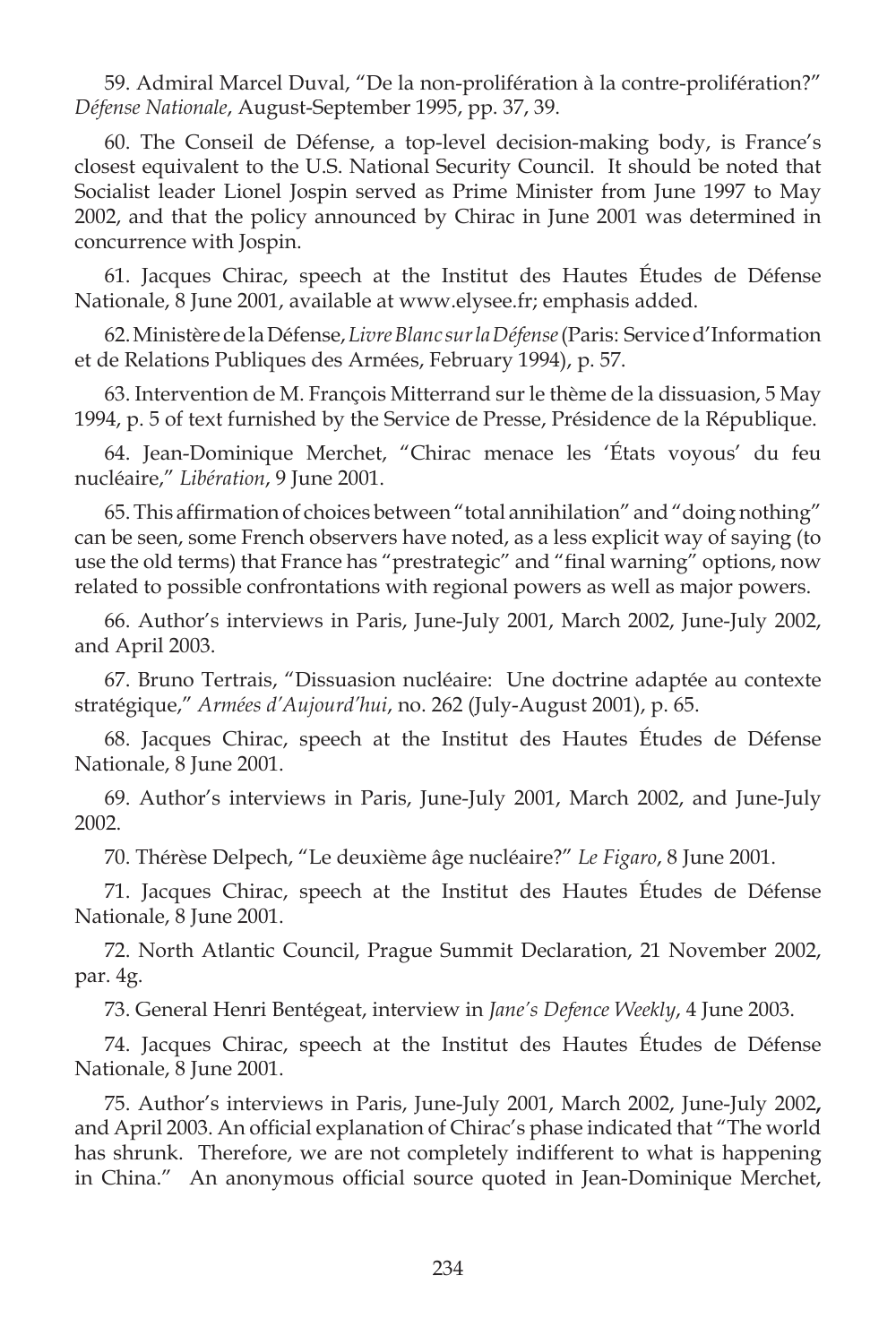"Chirac menace les 'États voyous' du feu nucléaire," *Libération*, 9 June 2001. A well-informed observer has suggested the following distinction: a major military power could destroy France or threaten its survival, while a regional power could threaten its vital interests but not its survival.

76. Lionel Jospin, "La politique de défense de la France," *Défense Nationale*, December 1999, p. 9; emphasis added. This article reproduces the text of Jospin's speech on 22 October 1999 at the Institut des Hautes Études de Défense Nationale. In an interview in April 2003, an observer in Paris said that the word "distant" in Jospin's speech meant "in Asia."

77. Jacques Chirac, speech at the Institut des Hautes Études de Défense Nationale, 8 June 2001.

78. Jacques Chirac, speech at the Institut des Hautes Études de Défense Nationale, 8 June 2001.

79. Audition du général Henri Bentégeat, chef d'état-major des armées, sur le projet de loi relatif à la programmation militaire pour les années 2003 à 2008 (no. 187), Commission de la Défense Nationale et des Forces Armées, Compte Rendu no. 19, 13 November 2002, available at www.assemblee-nat.fr/12/cr-cdef/02-03/ c020319.asp; emphasis added.

80. Loi no. 2003-73 du 27 janvier 2003 relative à la programmation militaire pour les années 2003 à 2008, section 2.3.1., "Les fonctions stratégiques," available at www.legifrance.gouv.fr.

81. General Henri Bentégeat, "Stratégie militaire française," *Défense Nationale*, June 2003, pp. 34-35.

82. General Henri Bentégeat, interview in *Jane's Defence Weekly*, 4 June 2003.

83. Charles de Gaulle, press conference of 10 November 1959, in *Discours et messages*, vol. III, *Avec le renouveau, Mai 1958-Juillet 1962* (Paris: Plon, 1970), p. 134.

84. In the 7 November 1991 Strategic Concept, the French are excluded by the "Allies concerned" formula (paragraph 57) and by the reference to "European Allies involved in collective defense planning in nuclear roles" (paragraph 56). In the 24 April 1999 Strategic Concept, the same formulas are used in paragraphs 63 and 64.

85. As President Mitterrand put it in May 1994, "This indispensable autonomy of the Chief of State's decision excludes submitting this decision to international bodies and even to an Alliance and even to the most faithful, the closest, and the strongest of our allies. That it is why it was formerly decided to withdraw France from the integrated command of the Atlantic Alliance, of NATO, and that is why I firmly uphold this decision." Intervention de M. François Mitterrand sur le thème de la dissuasion, 5 May 1994, p. 3 of text furnished by the Service de Presse, Présidence de la République.

86. "The supreme guarantee of the security of the Allies is provided by the strategic nuclear forces of the Alliance, particularly those of the United States;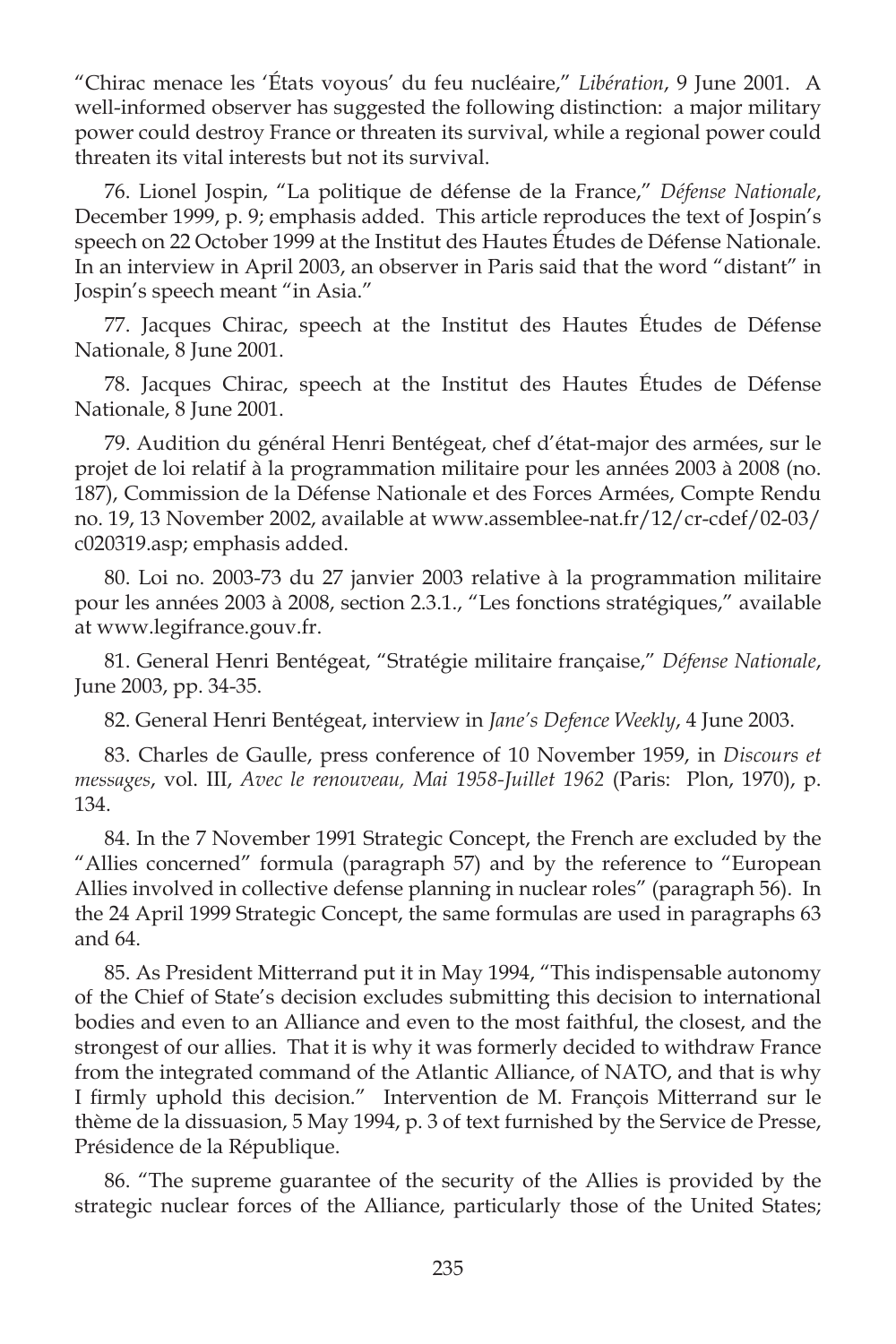the independent nuclear forces of the United Kingdom and France, which have a deterrent role of their own, contribute to the overall deterrence and security of the Allies." North Atlantic Council, Strategic Concept, 24 April 1999, paragraph 62. This statement repeated an identical statement in the Alliance's Strategic Concept of 7 November 1991 (paragraph 55). This wording represented a recasting of the formula used in the Alliance's June 1974 Ottawa Declaration, which noted that two of the European Allies "possess nuclear forces capable of playing a deterrent role of their own contributing to the overall strengthening of the deterrence of the Alliance." See North Atlantic Council, Declaration on Atlantic Relations, Ottawa, 19 June 1974, in *Texts of Final Communiqués, 1949-1974* (Brussels: NATO Information Service, 1975), p. 319 (paragraph 6).

87. For background, see David S. Yost, "Franco-German Defense Cooperation," in Stephen Szabo, ed., *The Bundeswehr and Western Security* (London: Macmillan and New York: St. Martin's Press, 1990), pp. 223, 234-242.

88. Joint Statement by President Jacques Chirac and Prime Minister John Major, 29-30 October 1995.

89. For background, see David S. Yost, *The US and Nuclear Deterrence in Europe*, Adelphi Paper no. 326 (London: Oxford University Press for the International Institute for Strategic Studies, March 1999), pp. 36-40.

90. Ministère de la Défense, *Livre Blanc sur la Défense* (Paris: Service d'Information et de Relations Publiques des Armées, February 1994), p. 52.

91. Some French observers deplore the government's repetition of the expression *non-emploi* (non-use) because it has sometimes been construed to imply that France might be prepared to endorse a policy of "no first use," whereas France has always rejected such proposals.

92. Communiqué of the Ministry of Foreign Affairs, 8 July 1996, in *Documents d'Actualité Internationale*, no. 17 (1 September 1996), p. 697.

93. According to Article VI of the Non-Proliferation Treaty, "Each of the Parties to the Treaty undertakes to pursue negotiations in good faith on effective measures relating to cessation of the nuclear arms race at an early date and to nuclear disarmament, and on a treaty on general and complete disarmament under strict and effective international control."

94. Hervé de Charette, Foreign Minister, answer to a written question, National Assembly, 24 February 1997.

95. For background, see David S. Yost, "Nuclear Weapons Issues in France," in John C. Hopkins and Weixing Hu, eds., *Strategic Views from the Second Tier: The Nuclear Weapons Policies of France, Britain, and China* (San Diego, California: Institute on Global Conflict and Cooperation, University of California, San Diego, 1994), pp. 87-91; and Bruno Tertrais, *The French Nuclear Deterrent After the Cold War*, P-8012 (Santa Monica, California: Rand, 1998), pp. 21-25.

96. The terms *non-bataille* and *non-guerre* were prominent in 1970s and 1980s. Since the early 1990s, the expression *non-emploi* has been used most consistently.